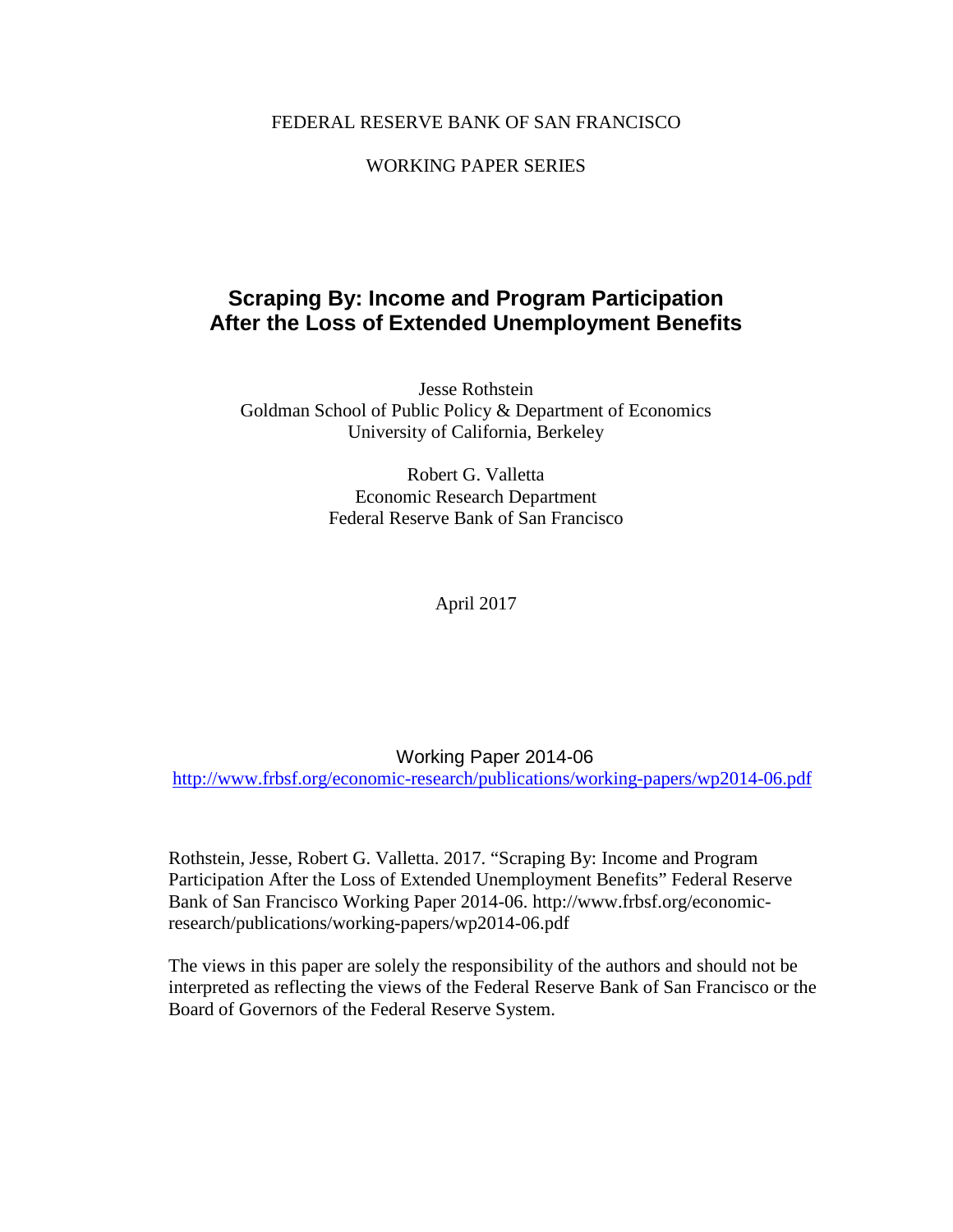# **Scraping By: Income and Program Participation After the Loss of Extended Unemployment Benefits**

**Jesse Rothstein** 

Goldman School of Public Policy & Department of Economics University of California, Berkeley 2521 Channing Way Berkeley, CA 94720-5555 USA Phone: 1-510-495-0646 E-mail: rothstein@berkeley.edu

> **Robert G. Valletta** Economic Research Department Federal Reserve Bank of San Francisco 101 Market Street San Francisco, CA 94105 USA Phone: 1-415-974-3345 E-mail: <u>rob.valletta@sf.frb.org</u>

> > **April 2017**

\* We thank Marianne Bitler, Julie Hotchkiss, and participants at the IZA/OECD/World Bank Conference on Safety Nets and Benefit Dependence (May 2013) and the All-California Labor Conference (September 2013) for comments, plus Jeongsoo Kim of the Census Bureau for SIPP data advice. We also thank Leila Bengali for outstanding research assistance. Rothstein thanks the Russell Sage Foundation for financial support. The views expressed in this paper are those of the authors and should not be attributed to anyone else at the Federal Reserve Bank of San Francisco or the Federal Reserve System.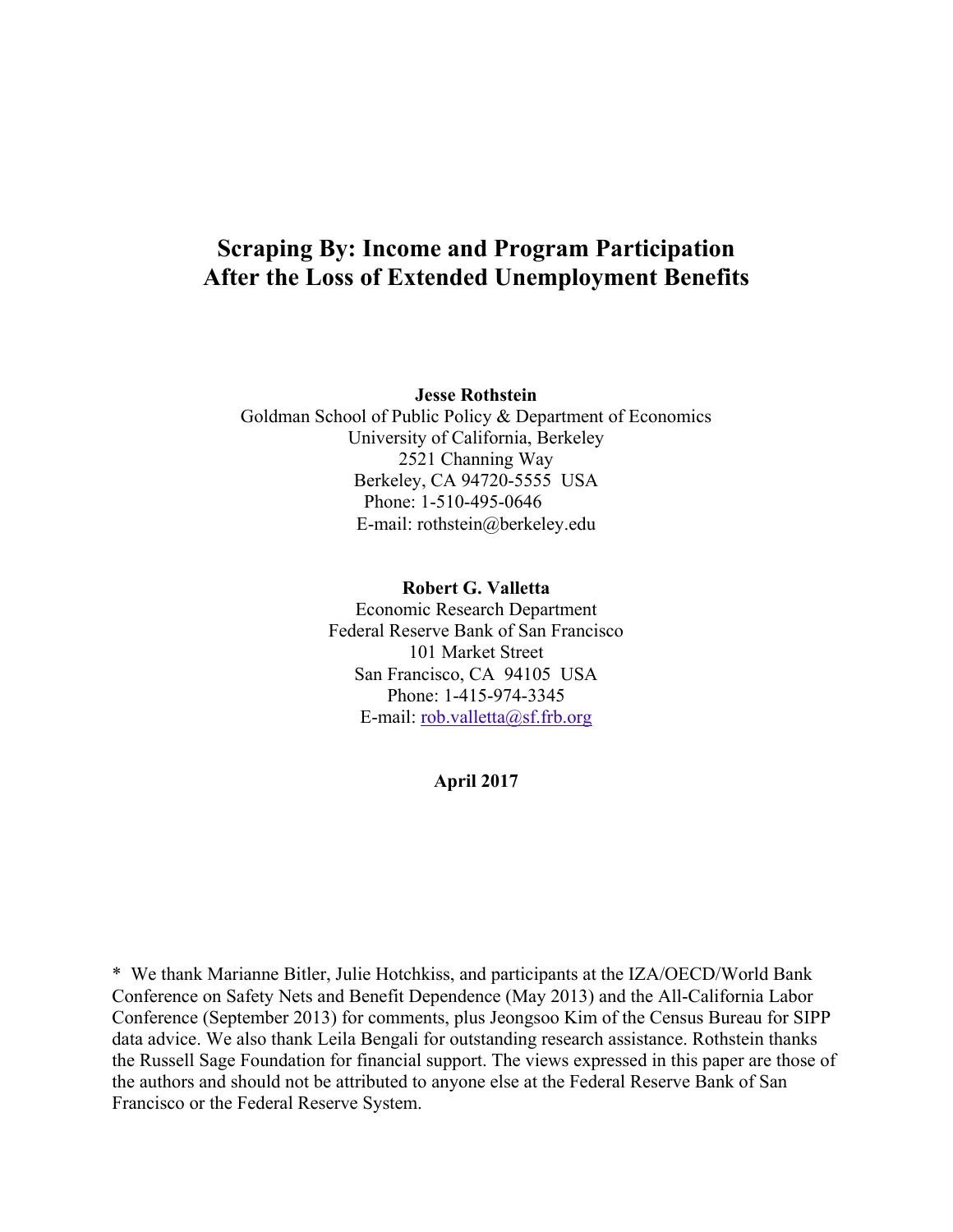# **Scraping By: Income and Program Participation After the Loss of Extended Unemployment Benefits**

### **Abstract**

Many Unemployment Insurance (UI) recipients do not find new jobs before exhausting their benefits, even when benefits are extended during recessions. Using SIPP panel data covering the 2001 and 2007-09 recessions and their aftermaths, we identify individuals whose jobless spells outlasted their UI benefits (exhaustees) and examine household income, program participation, and health-related outcomes during the six months following UI exhaustion. For the average exhaustee, the loss of UI benefits is only slightly offset by increased participation in other safety net programs (e.g., food stamps), and family poverty rates rise substantially. Self-reported disability also rises following UI exhaustion. These patterns do not vary dramatically across the UI extension episodes, household demographic groups, or broad income level prior to job loss. The results highlight the unique, important role of UI in the U.S. social safety net.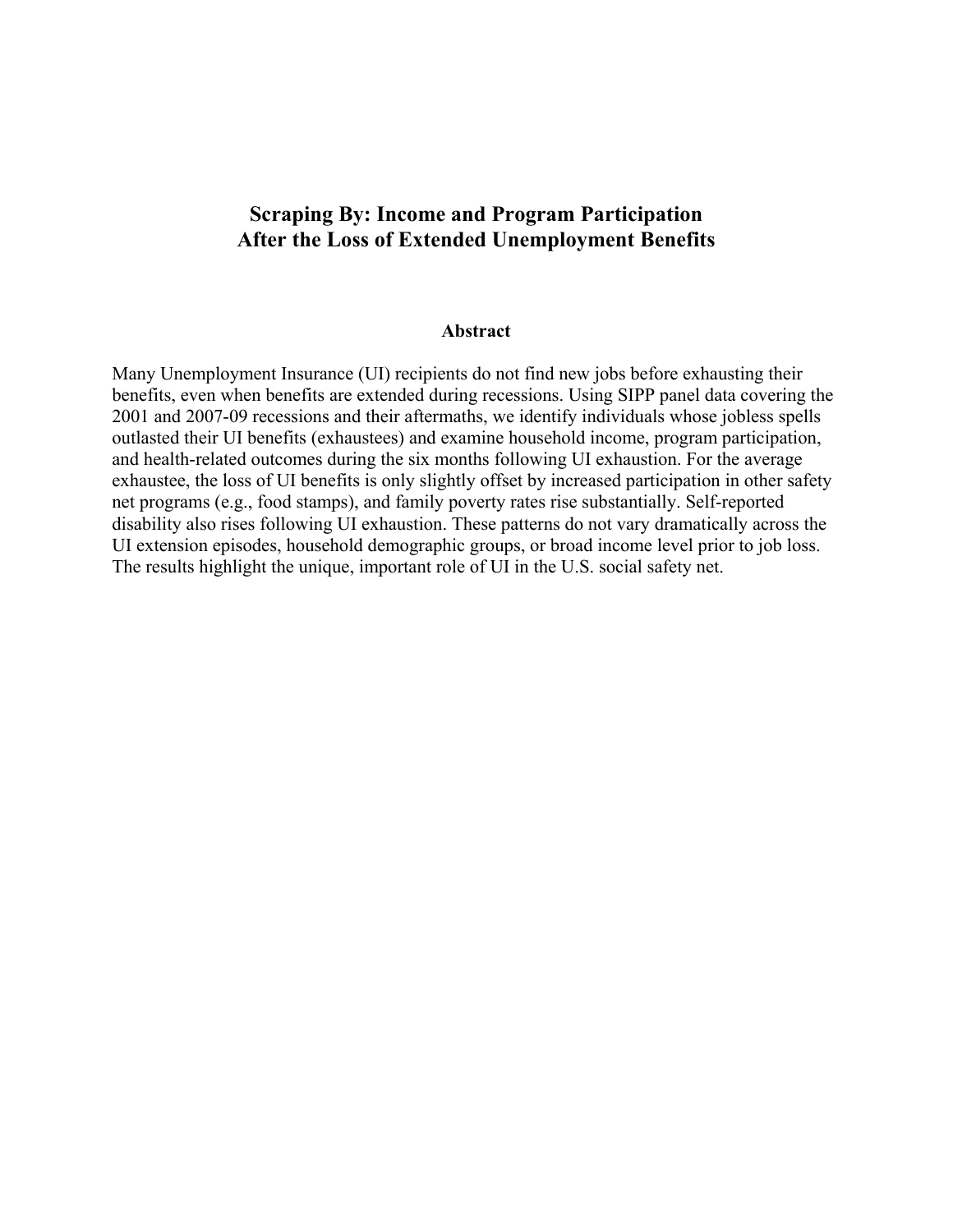# **Scraping By: Income and Program Participation After the Loss of Extended Unemployment Benefits**

# **1. Introduction**

Unemployment Insurance (UI) is designed to cushion the blow of job loss to family budgets by providing cash flow while a displaced worker looks for work. During economic expansions, most recipients are able to find work relatively quickly, and the disincentive effects of UI benefits on job search rise with the duration of potential benefits. Thus, in the United States, the maximum duration of normal UI benefits is 26 weeks or less, much lower than in many European countries.

These potential benefit durations typically are extended around recessions. During 2010- 2012, maximum UI benefit durations reached an unprecedented 99 weeks in most states. Despite this prolonged UI availability, many recipients used up, or "exhausted," their maximum benefits before finding jobs. We examine the experiences of such UI exhaustees during the periods following the 2001 and 2007-09 recessions.

Given the limited second-tier safety net in the United States, the extra income provided by UI extensions is particularly important for families left without any clear means of support at times when there are few jobs to be had. Insofar as extended benefits help families to maintain consumption, they also may increase aggregate spending and thus play an automatic stabilizer role (Gruber 1997; U.S. CBO 2012).

In standard economic models of optimal unemployment insurance benefits (e.g., Chetty 2008), UI design trades off the economic benefits of the program, primarily increased consumption among recipients, against the economic costs, which take the form of government expense and reduced job search effort. In weak labor markets, it may take longer than 26 weeks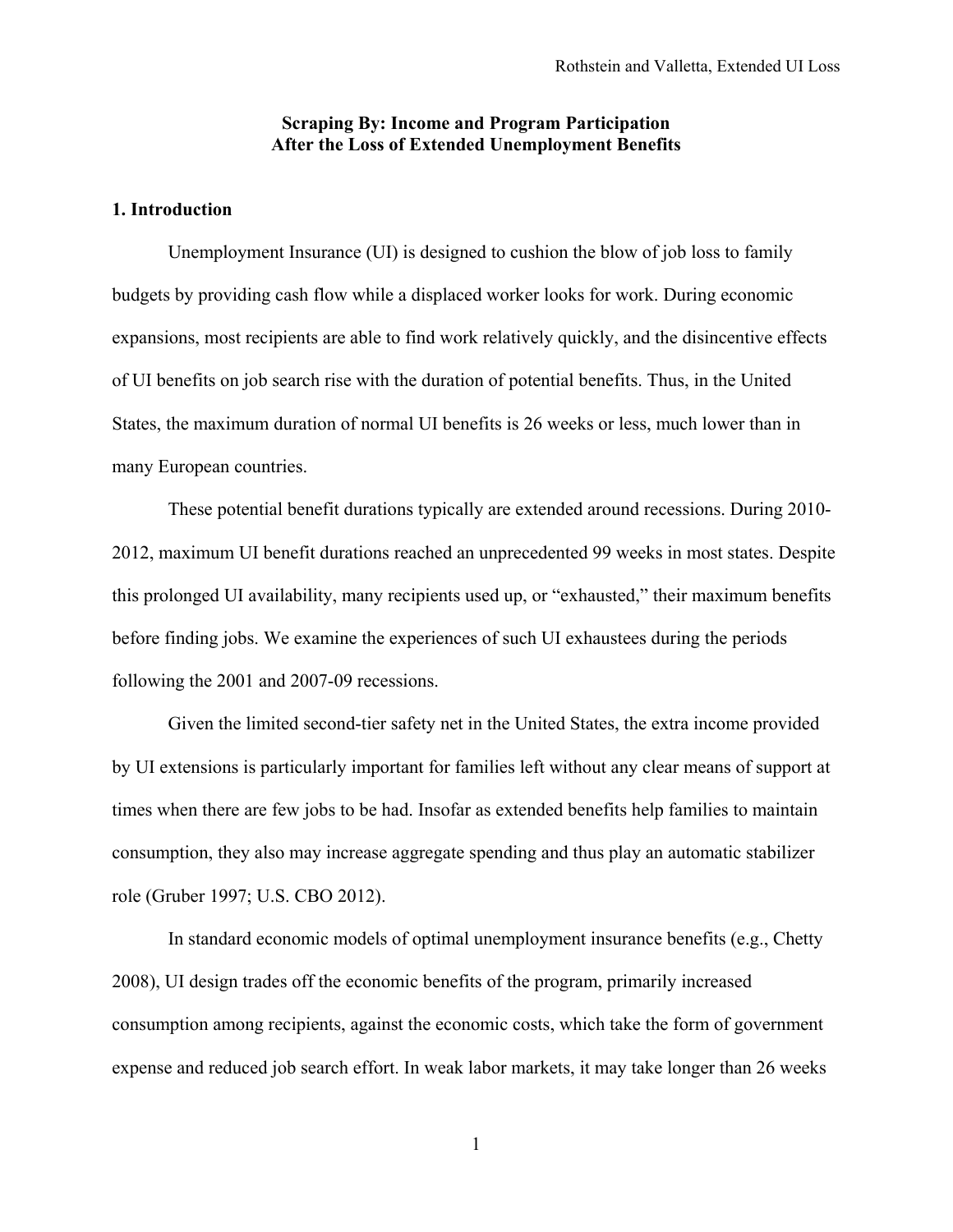for even a diligent job seeker to find new work, and the disincentive effects may be less important (e.g., Landais, Michaillat, and Saez 2016; Kroft and Notowidigdo 2016; Schmieder, von Wachter, and Bender 2012).

An extended empirical literature examines the effects of UI benefit durations on job search, including in the U.S. "Great Recession" of 2007-09 and its aftermath (e.g., Rothstein 2011; Farber and Valletta 2015; Farber, Rothstein, and Valletta 2015). But there is comparably little evidence available about the consumption smoothing effects of UI, at least in the U.S. (see Kolrud et al. 2016 on Sweden). A key parameter for optimal UI models is the decline in consumption when UI benefits end (Chetty 2006). Available evidence indicates that UI recipients have quite limited wealth holdings, suggesting that consumption will fall along with current income (Gruber 1997, 2001; Chetty 2008). But there has been limited research into the income available to UI recipients and exhaustees. Unless those who exhaust their benefits are able to transition quickly to other safety net programs (e.g., Temporary Assistance to Needy Families or the Supplemental Nutrition Assistance Program) or other family members are able to increase their labor supply, the end of UI benefits may dramatically reduce family incomes and thus consumption. The experience of exhaustees during times of weak economic conditions is of particular interest, as in every downturn policymakers confront the question of just how long to extend benefits. Despite their importance, extended UI exhaustees have been the subject of only limited past research (Needels, Corson, and Nicholson 2001; U.S. CBO 2004; U.S. GAO 2012).

In this paper, we examine the household incomes, program participation, and health of UI exhaustees during the periods following the 2001 and 2007-09 recessions, using longitudinal data from the 2001 and 2008 panels of the Survey of Income and Program Participation (SIPP). In part because the latter recession was so severe, we are able to identify a large number of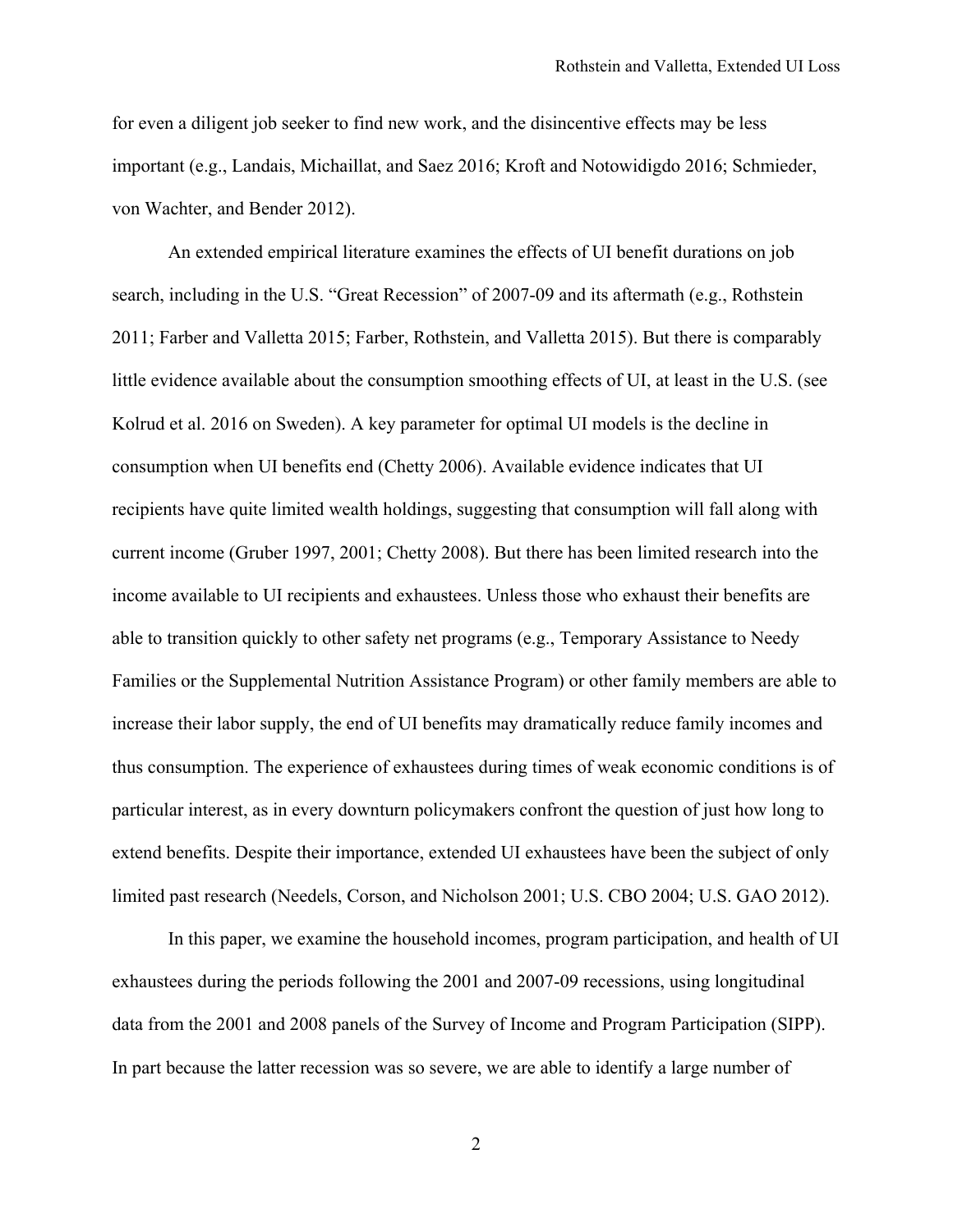exhaustees in our sample. We examine how the various components of household income and safety net program participation, along with self-reported health and insurance recipiency, change during the six-month periods following job loss and UI benefit exhaustion.

Our motivation is twofold. First, we hope to shed light on the consequences of UI exhaustion for recipients and their families, focusing on measureable income components. Second, we seek to understand program interactions. Do other safety net programs, such as food stamps, cash welfare, or Social Security, or other sources of income, provide a cushion for families that have exhausted their UI benefits? Any such interactions have important implications for both the budgetary cost of UI extensions and the design of UI policy. We examine a broader range of outcomes than a recent body of research that focused on interactions between UI and disability insurance (DI) (Lindner 2011; Lindner and Nichols 2012; Rutledge 2012; Mueller, Rothstein, and von Wachter 2016; Inderbitzin, Staubli, and Zweimuller 2016).<sup>1</sup>

To preview, our analyses show that UI exhaustees, at least during the recessionary periods we examine, are broadly similar in observable characteristics to UI recipients who find jobs before exhausting their benefits, with the obvious exception that exhaustees experience longer unemployment durations. Because UI exhaustees' earnings account for nearly 60 percent of pre-separation household income, job loss and the eventual exhaustion of UI payments both substantially reduce family resources. UI benefits fill in about one-quarter of pre-separation household income until they are exhausted. Following exhaustion, while we find subsequent statistically significant increases in participation in public assistance programs such as food stamps (Supplemental Nutrition Assistance Program, or SNAP), the increase in total payments

<u>.</u>

<sup>&</sup>lt;sup>1</sup> Much of this work relies on administrative data that ends before the Great Recession. Even with data covering the post-recession period, direct analysis of UI to DI transitions is complicated by the extensive time lags between initial DI application and eventual receipt (see e.g. Autor et al. 2011; Mueller, Rothstein, and von Wachter 2016).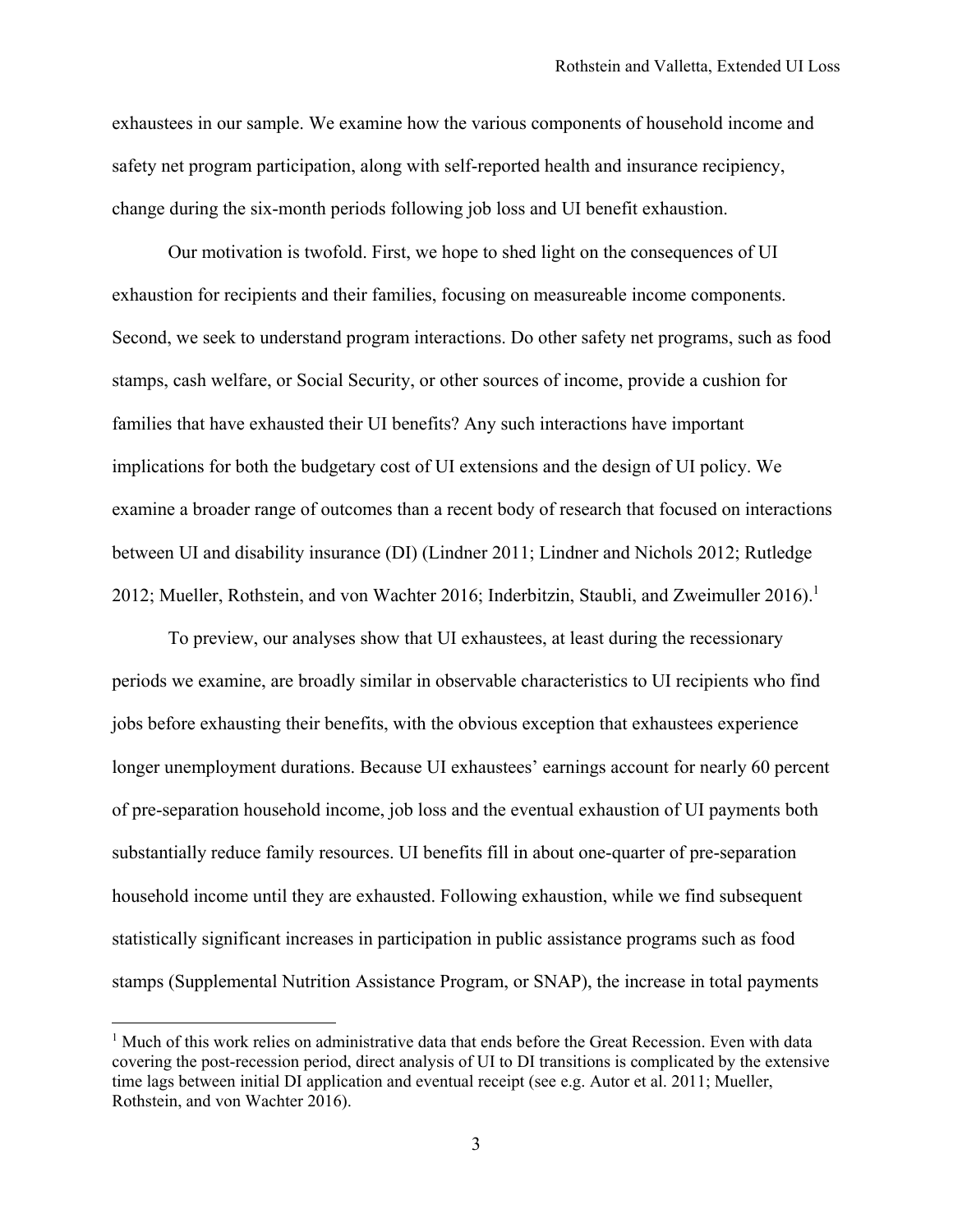from these programs averages only around 2 percent of pre-separation household income, or less than one tenth of the lost UI income. Other sources of family income also are little changed. Thus, total family income falls by 13 percent, and the poverty rate rises by 13 percentage points. The overall change in poverty is from under 10 percent initially to about 20 percent following job loss and nearly one-third in the six months following loss of UI benefits.

UI exhaustion is also associated with increases in Medicaid enrollment and the prevalence of self-reported disability. In general, patterns are broadly similar between the 2001 and 2008 recessions and across demographic groups, though there are some exceptions – for example, older recipients are more likely to receive Social Security benefits following exhaustion.

Our findings shed new light on the experiences of the long-term unemployed and on the role that UI plays in the social safety net. We discuss these implications further in the concluding section, along with caveats and implications for future research.

### **2. Regular and Extended UI in the United States**

 $\overline{a}$ 

UI benefits are available to individuals with sufficient recent work history who lose jobs other than for cause, typically due to a permanent or temporary layoff. In most states, UI benefits equal half of the claimant's pre-separation weekly wage, up to a weekly maximum. This maximum ranges from \$235 (Mississippi) to \$979 (Massachusetts, including a dependents' allowance). Nationally, average weekly benefits are around \$300. They are paid only to those who are available for and actively searching for work.<sup>2</sup>

 $2$  The job search rules vary across states and are inconsistently enforced. It is often sufficient for a claimant to self-report that he or she is actively searching. UI administrators in some states attempt to verify search effort by, e.g., suggesting that the claimant apply for a particular open position.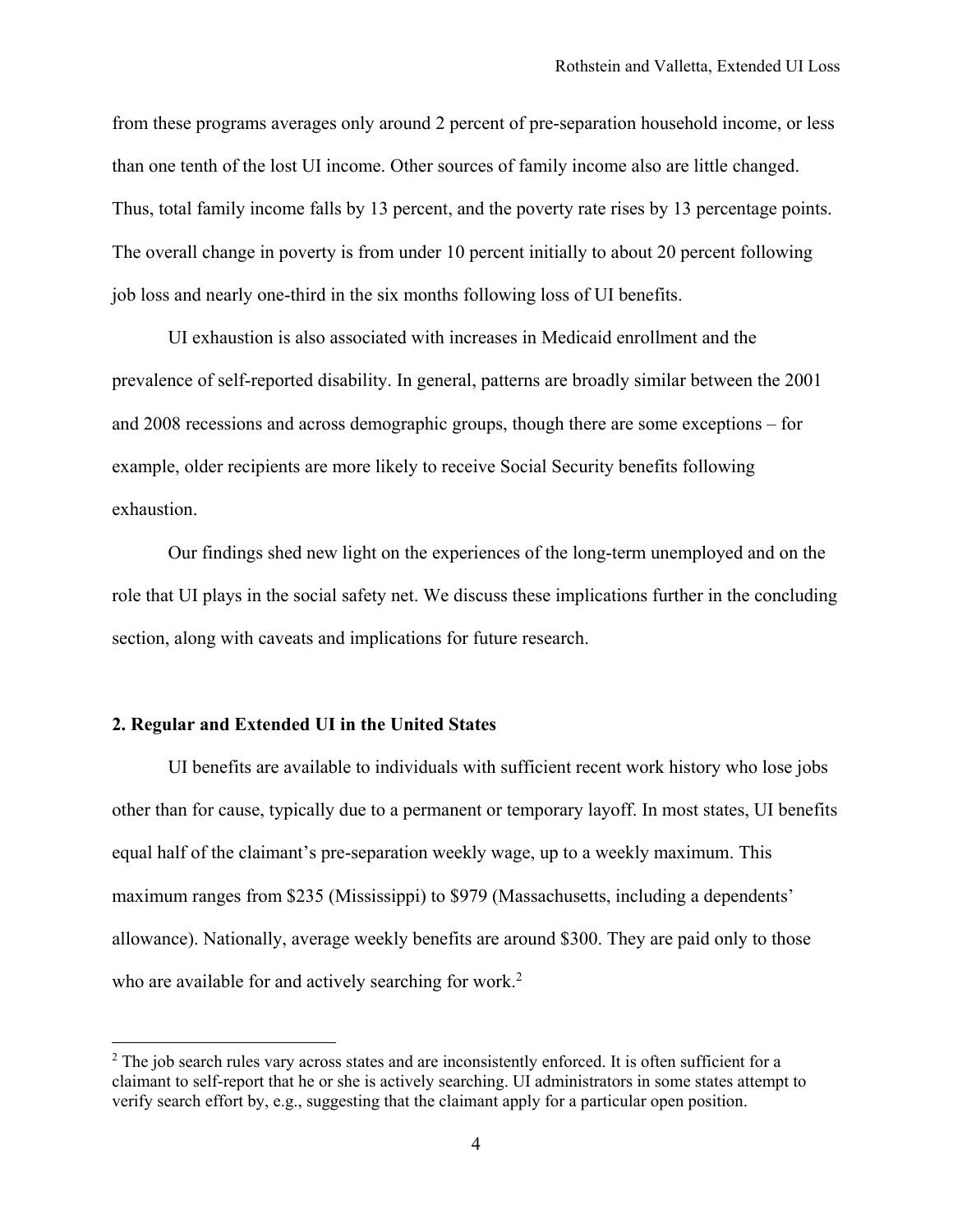Benefits are ordinarily available for 26 weeks, but benefit durations are often extended in periods of economic weakness. The federal Extended Benefits (EB) program, established in 1970, provides, at the state's option, 13 or 20 additional weeks of benefits tied to a state's unemployment rate. Congress often supplements EB with additional temporary extensions during national recessions, including the Temporary Extension of Unemployment Compensation (TEUC) program in 2002-4, and the Emergency Unemployment Compensation (EUC) program in 2008-13.<sup>3</sup> Maximum benefit durations were as high as 72 weeks in 2003, and as high as 99 weeks in late 2009 through 2012. Earlier cycles saw similar responses, although the maximum available extension durations have risen over time

Panel A of Figure 1 shows the evolution of UI benefit durations over the last two business cycles. The black and gray solid lines, respectively, show the minimum and maximum durations of benefits across states, while the dashed line shows the mean, weighting states by the number of job losers in each state as measured in monthly Current Population Survey data. The maxima of 72 and 99 weeks in the early 2000s and 2009-12 are immediately evident. The figure also shows that mean durations of available UI benefits were slightly above 40 weeks for most of 2002 and 2003, fell to 26 weeks from 2004 through mid-2008, then rose rapidly, reaching nearly 99 weeks from late 2009 through early 2012.<sup>4</sup> The average fell to around 64 weeks by late 2012 and stayed near that level through the end of 2013, when the EUC program expired and the average fell below 26 weeks.<sup>5</sup>

<sup>&</sup>lt;sup>3</sup> For additional details regarding the prevalence, distribution across states, and labor market effects of EUC and EB, see Rothstein (2011), Farber and Valletta (2015), and Valletta (2014). See Whittaker (2008) and Whittaker and Isaacs (2012) for earlier benefit extensions, as well as for details of TEUC and EUC.

<sup>&</sup>lt;sup>4</sup> 13 weeks of EB benefits were available in Alaska in mid-2005 and in Louisiana in late 2005 and early 2006 (following Hurricane Katrina).

 $<sup>5</sup>$  Eight states cut their benefit durations below 26 weeks in 2011-2013.</sup>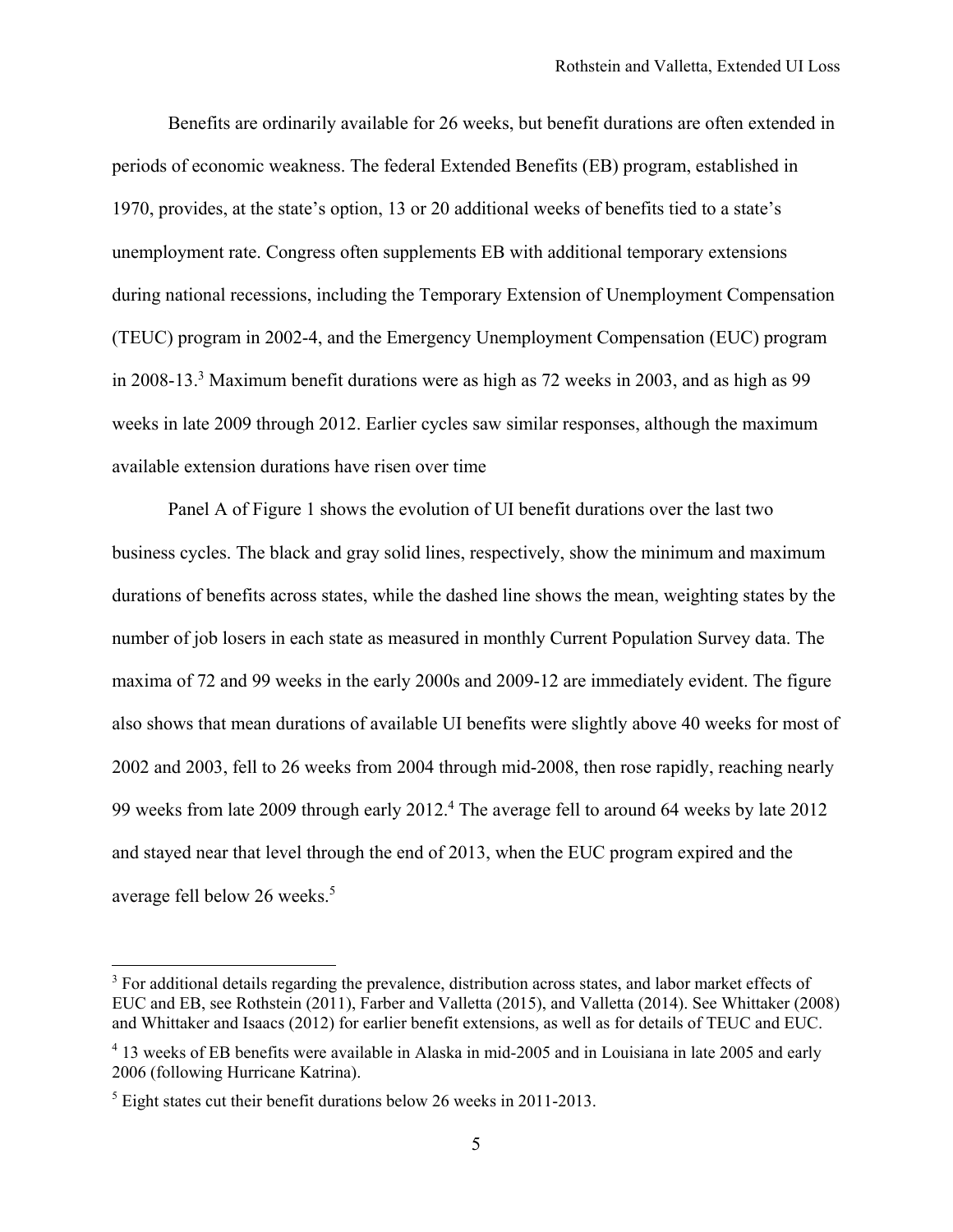Panel B of Figure 1 shows the number of UI recipients, separately for regular state programs and for the extended and emergency programs. Both rose during each of the labor market downturns and fell afterward. However, the cycle is more dramatic for the extended/emergency programs: Regular program recipiency rose from under 3 million in 2007 to a peak of just over 6 million in 2009, then gradually returned to around 3 million by late 2013. By contrast, EUC and EB caseloads rose from 0 in early 2008 to a peak just shy of 6 million in early 2010, falling back to under 2 million by late 2013. Bitler and Hoynes (2016) show that total UI expenditures nearly quintupled between 2007 and 2010. SNAP (Food Stamp) enrollment and expenditures also rose substantially during that period, though by less, while expenditures on the other key means-tested safety net program – Temporary Assistance to Needy Families – were largely flat.

The Department of Labor tracks the number of UI recipients who exhaust their last week of regular benefits (not including EUC and EB) each month. This rose from about 200 thousand prior to the Great Recession to nearly 800 thousand at its peak in 2009, subsequently falling under 300 thousand by the end of 2013. In the earlier cycle, it peaked around 400-450 thousand in mid-2002. The pattern of final exhaustions from extended and emergency benefits over the business cycle is more complicated, due to opposing effects: Unemployment durations rise during downturns, but potential benefit durations rise as well. Mueller, Rothstein, and von Wachter (2016) used EUC and EB program data to estimate final exhaustions. They found that due to these opposing effects, exhaustion rates fell as benefits were extended during the recession and early recovery, then rose along with unemployment durations.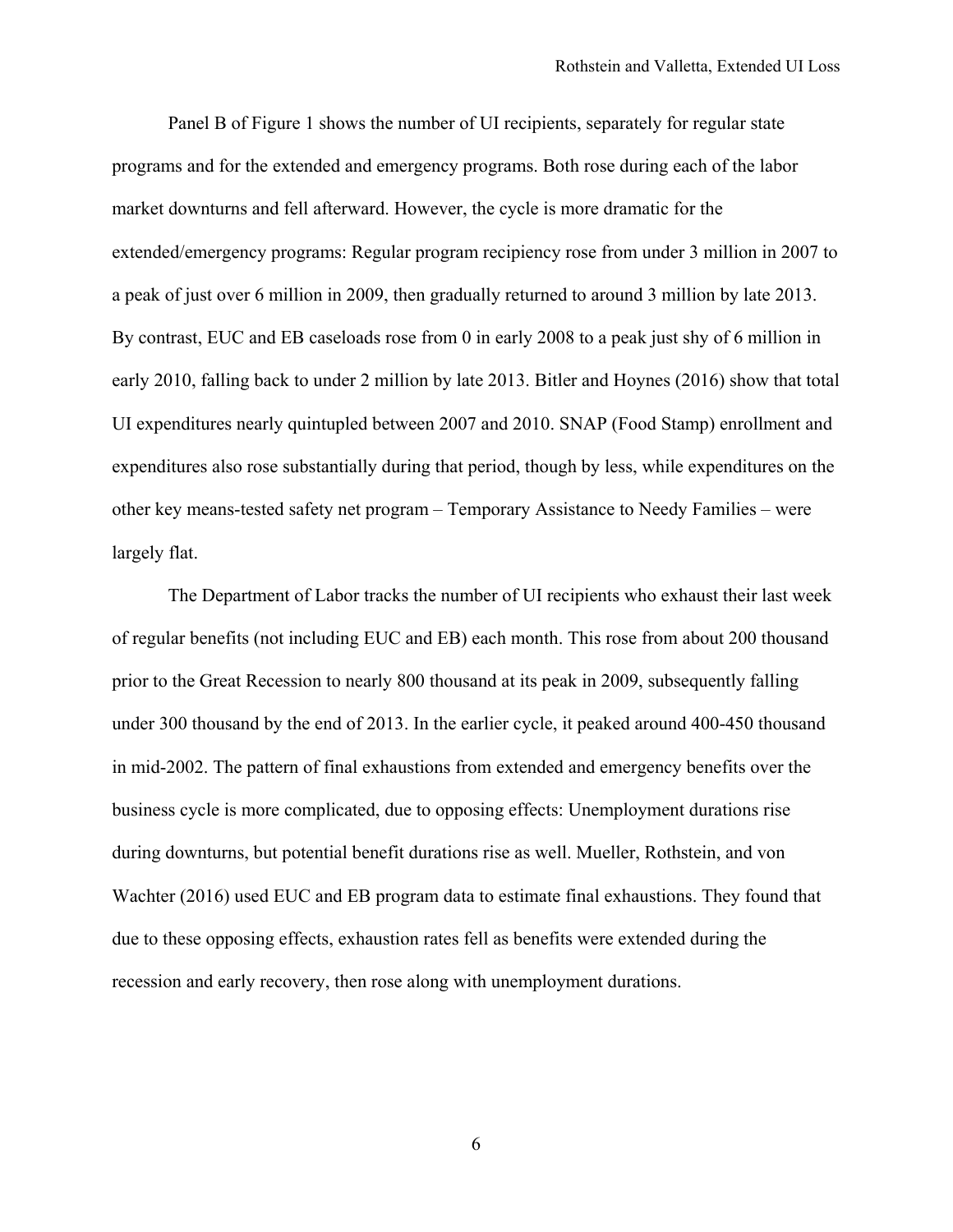## **3. UI, Consumption, and Program Interactions**

# *A. Optimal UI and consumption*

1

Economists model the optimal duration of unemployment insurance as one that balances the costs and benefits of additional weeks. The benefits derive from consumption smoothing: When the marginal utility of consumption among the unemployed is lower than that of the employed, social welfare can be improved by transferring additional resources from workers to job-seekers. This transfer is constrained, however, by the need to limit the disincentive ("moral hazard") effects on job search among the unemployed. The optimal unemployment benefit balances these two considerations (Baily 1978; Chetty 2008). The moral hazard effects of UI are well studied (Rothstein 2011; Farber and Valletta 2013; Farber, Rothstein, and Valletta 2015; Valletta 2014; Katz and Meyer 1990; Card and Levine 2000; and Card, Chetty, and Weber 2007).

Much less is known about the degree to which UI benefits are necessary to permit recipients to maintain their consumption during periods of unemployment, but the limited direct evidence suggests substantial effects. Gruber (2001) examined the wealth holdings of the unemployed. He found that the typical job loser in the 1984-92 SIPP panels had enough liquid assets to replace only 5.4 weeks of earnings, with the long-term unemployed having less than half as much wealth as the short-term unemployed. In other work, Gruber (1997) examined how the consumption spending of the unemployed varies with the generosity of UI benefits. His results indicate that more generous benefits are associated with higher levels of consumption during unemployment, suggesting that UI benefits substantially enhance consumption smoothing for recipients.<sup>6</sup> Saporta-Eksten (2014) reports similar results using more recent data. Chetty

<sup>&</sup>lt;sup>6</sup> Gruber (1997) examines food expenditures but is unable to examine a broader consumption basket or to distinguish reduced consumption from changes in home production (e.g., increased labor devoted to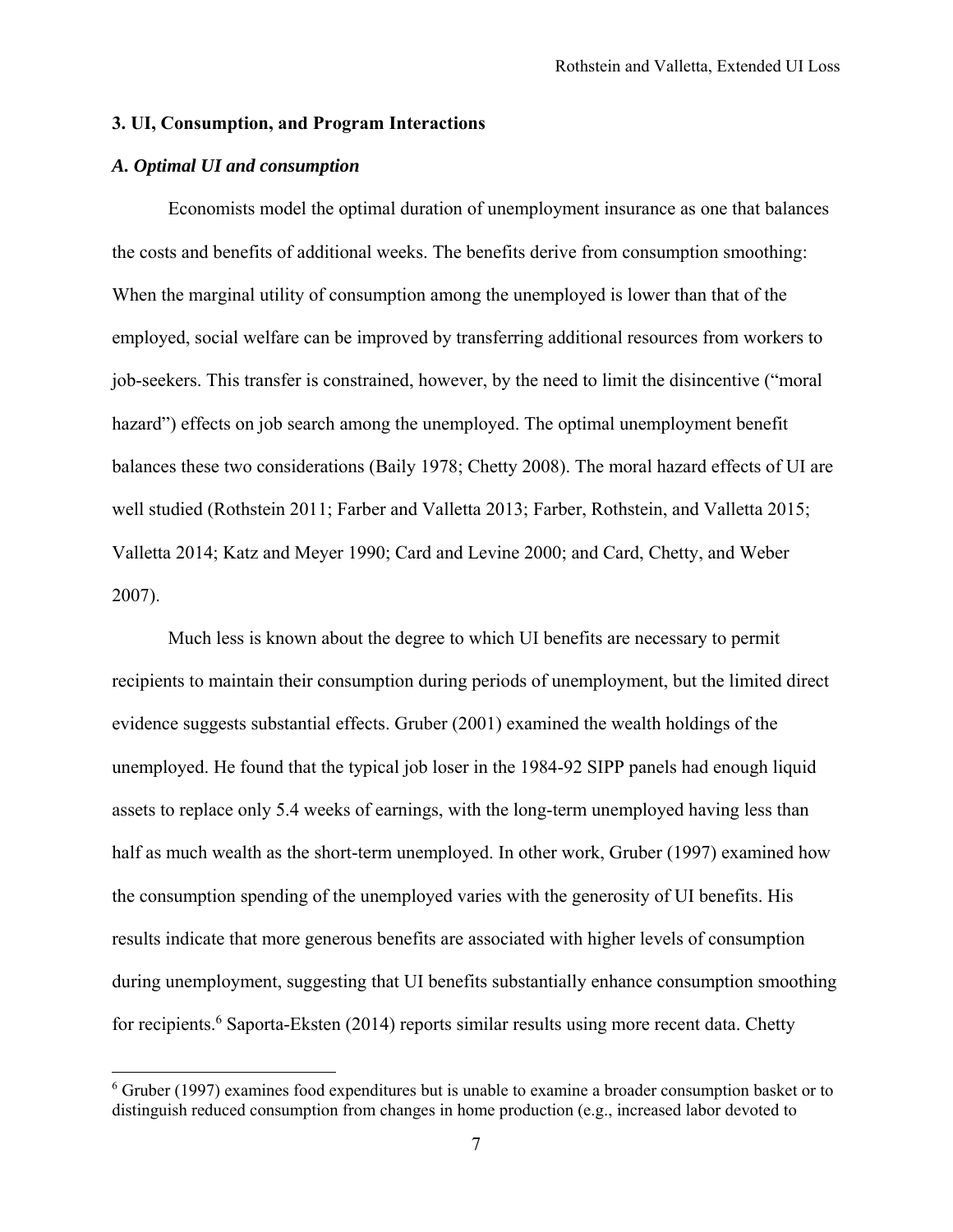(2008) reinforced these findings by showing that many households receiving UI benefits are liquidity constrained. His estimates indicate that much of the increase in unemployment durations associated with more generous UI benefits reflects the relaxation of this liquidity constraint rather than moral hazard effects.

 Even less is known about the financial situation or consumption behavior of individuals who have exhausted their UI benefits, a key parameter in optimal UI duration calculations. Gruber's (2001) analysis suggests that such individuals are quite unlikely to have substantial remaining assets upon which to draw. We are aware of one study that used the 2001 panel of the SIPP to investigate the characteristics of individuals who had exhausted their UI benefits in late 2001 and early 2002 (U.S. CBO 2004).<sup>7</sup> Those who were still not employed as of three months after the end of their UI benefits had average monthly family incomes of \$2,530, about half of the pre-unemployment level. The vast majority (\$1,970) of the post-UI income came from earnings of family members other than the exhaustee. Only 7 percent of UI exhaustees had Social Security income, while one in ten were receiving food stamps. Among all exhaustees, 36 percent were in poverty; the corresponding figure was 73 percent for those who did not have other earners in the family. Our study builds on this by focusing more closely on the period immediately before and after benefit exhaustion, enabling us to distinguish exhaustion effects from heterogeneity – exhaustees might have had high poverty rates even before exhaustion – and by bringing in data from the 2008 panel, which due to the Great Recession has many more UI exhaustees.

economical food preparation).

 $<sup>7</sup>$  See also Needels et al. (2001), U.S. GAO (2012).</sup>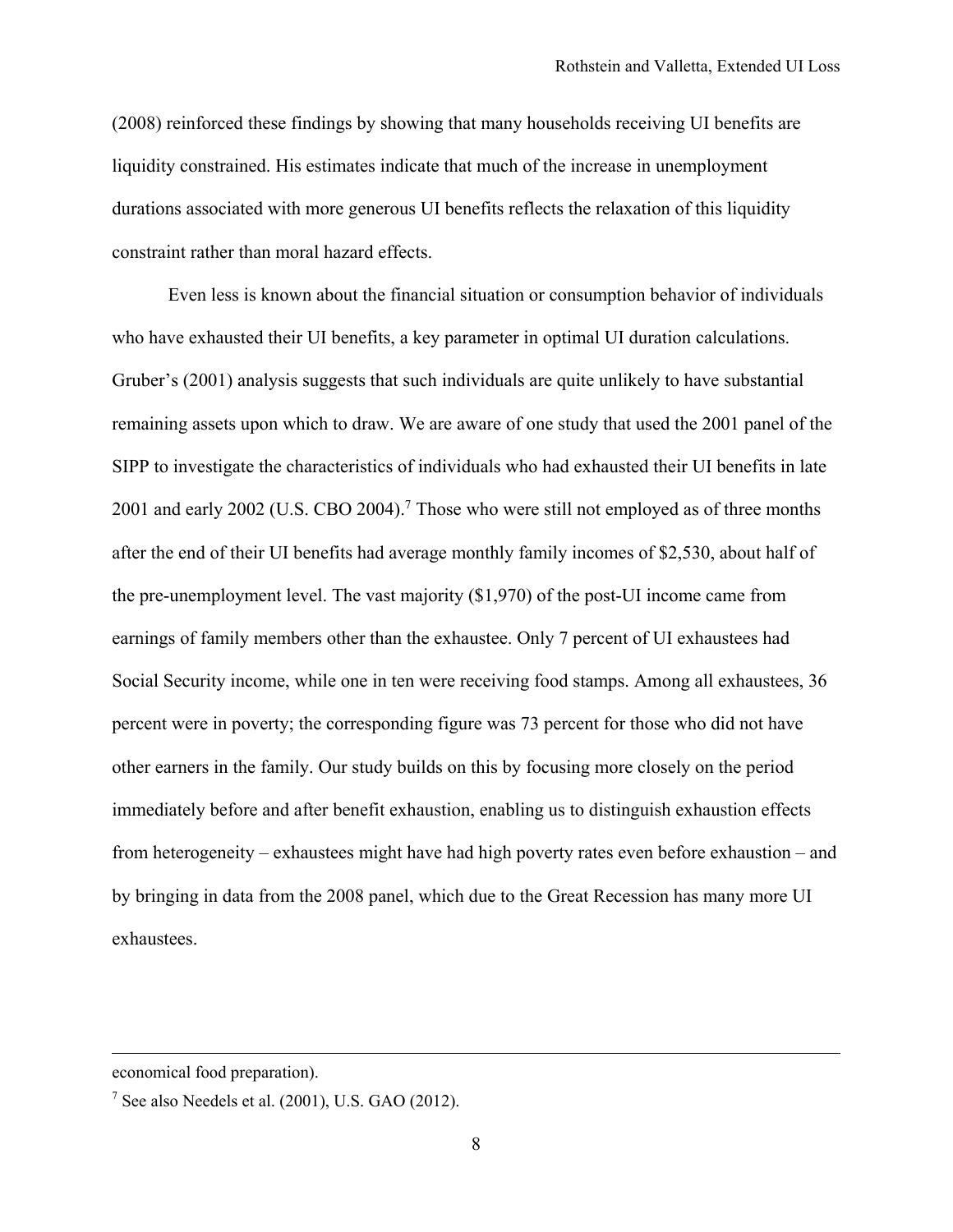## *B. UI exhaustion and alternative income support*

 UI may serve as a substitute for other income transfer programs (e.g., food stamps, retirement benefits, disability insurance benefits, and cash welfare) by providing temporary income support during unemployment spells, thereby alleviating the need to participate in these other programs. Alternatively, UI may complement other programs, if UI disincentive effects reduce job-finding and recipients increase their use of other programs to supplement low UI benefits during their extended unemployment spells.

Again, little direct evidence on interactions between extended UI and other programs is available. Some recent research has examined interactions between UI and DI applications. Lindner and Nichols (2012) explored the effect of UI benefit generosity and eligibility criteria on DI applications. Rutledge (2012) and Mueller, Rothstein, and von Wachter (2016) examined the effect of UI exhaustion on DI application. Rutledge found that the presence of a UI extension is positively associated with DI applications among those who were claiming UI when the extension was announced. By contrast, Mueller et al. used UI extensions as a source of variation in the date of UI benefit exhaustion and uncovered no effect of impending or recent exhaustion on DI application. Using Austrian data, Inderbitzin, Staubli, and Zweimuller (2016) found evidence for both complementarity and substitution effects between extended UI benefits and retirement programs, with the substitution effects tending to dominate for the older worker groups in their data. We examine retirement (Social Security) income as part of our analyses.

# **4. SIPP Nonemployment Spell Data**

Our analysis relies on panel data from the 2001 and 2008 panels of the Survey of Income and Program Participation (SIPP). The SIPP is a nationally representative sample of individuals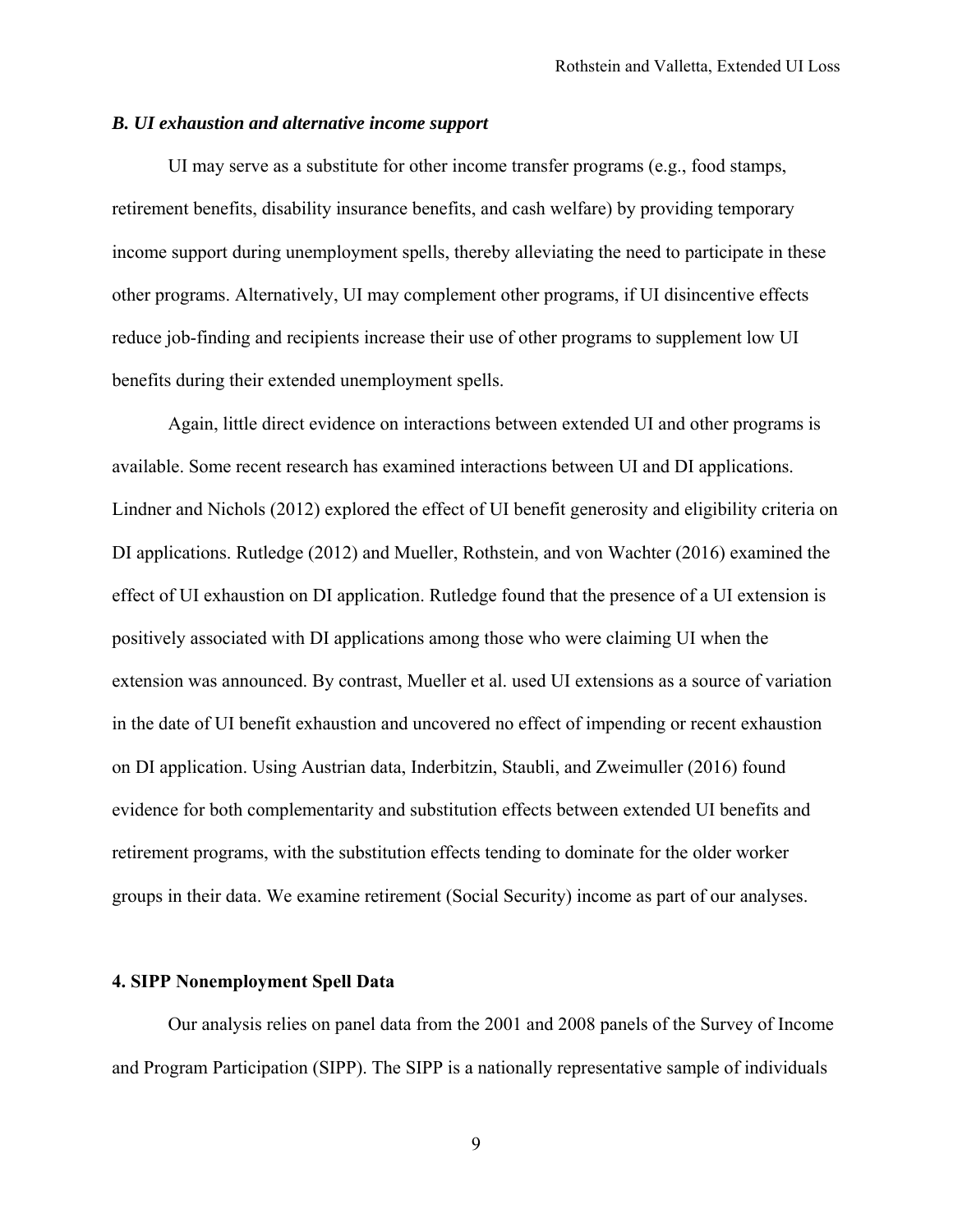and the households in which they reside. It was designed specifically to "provide accurate and comprehensive information about the income and program participation of individuals and households in the United States, and about the principal determinants of income and program participation."<sup>8</sup> As such, it is well-suited for the analysis of receipt of UI and other types of income, changes over time, and related labor market outcomes. The SIPP is structured as a series of non-overlapping panels, with new panels beginning every three or four years and respondents to each panel interviewed every four months. Each interview collects income and related data at a monthly frequency and labor force status at the weekly level, covering the period since the prior interview. This permits direct measurement of employment transitions, unemployment durations, and program participation.

The 2001 SIPP panel consisted of 9 interview waves, covering October 2000 through January 2004. The 2008 panel had 16 waves, stretching from May 2008 through late 2013.<sup>9</sup> These correspond closely with the periods of labor market weakness and UI benefit extensions associated with the 2001 and 2007-9 recessions.

## *A. Sample construction: base sample, UI exhaustees*

Our goal is to examine individuals who have lost jobs, gone onto UI, and exhausted their benefits before becoming reemployed. However, we start with a broader sample of job separators, which we use for comparison purposes with UI exhaustees.

To construct our sample, we begin with individuals age 18 to 64 (at the time they enter the panel) who report job separations into unemployment at any time during the 2001 or 2008

<sup>&</sup>lt;sup>8</sup> See the description at http://www.census.gov/sipp/intro.html.

<sup>&</sup>lt;sup>9</sup> Because interviews for each wave are staggered across a four-month period, the complete number of calendar months covered by each panel is slightly larger than the number of waves multiplied by four.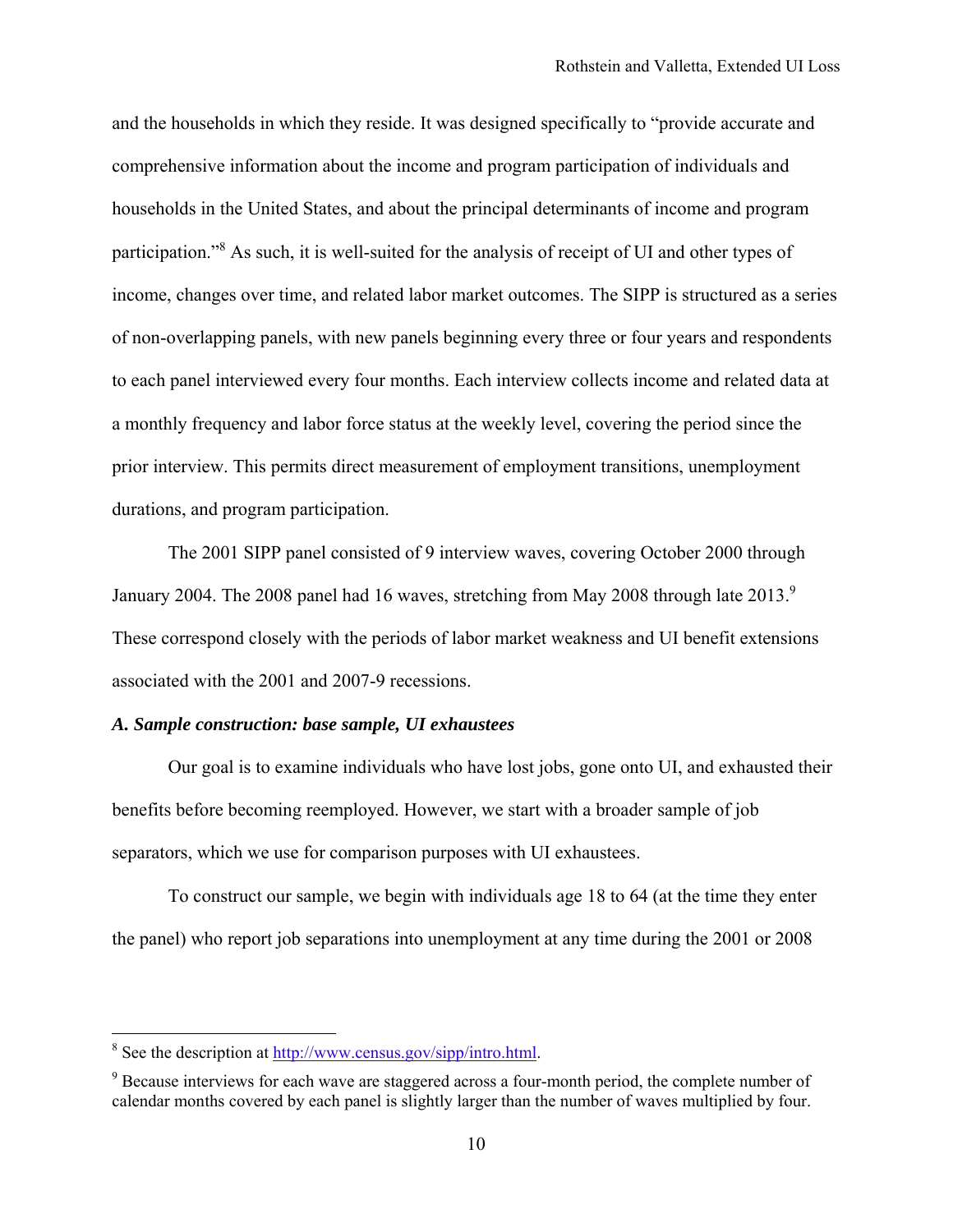SIPP panels.<sup>10</sup> We restrict attention to separations that follow jobs that lasted at least three months, as separations following short-term jobs are unlikely to result in new UI eligibility. Although the SIPP has only limited and inconsistent information about the reason for job separation, our primary analyses focus on individuals who received UI benefits during their nonemployment spells, ensuring that the corresponding separations largely reflect job losses rather than quits (which are generally ineligible for UI). Our spells start with unemployment (i.e., active job search), but we keep individuals in the sample as long as they remain jobless, as some respondents report UI recipiency despite also reporting that they are not active searchers (i.e., they self-identify as labor force non-participants).

Unfortunately, the SIPP data do not measure the duration of UI benefits for which a respondent is eligible. We thus cannot observe benefit exhaustion directly. We explored identifying exhaustees as those who received benefits continually from job loss to the maximum duration of available benefits in their state at the time. As discussed below, few UI recipients meet this definition of exhaustion, but a much larger number receive benefits for a time, then stop receiving them despite continued nonemployment.

We adopt a sample definition intended to identify exhaustees, including those who receive less than the maximum potential benefits in their states, while minimizing the number of non-exhaustees included. Beginning with our sample of job separators, we restrict attention to those who received UI during at least four months of the subsequent nonemployment spell. We then identify the end of the nonemployment spell, allowing for very short-term jobs: We count the nonemployment spell as ending in a week where the individual is employed, provided that he

 $10$  See Appendix A for additional details regarding sample construction and definitions.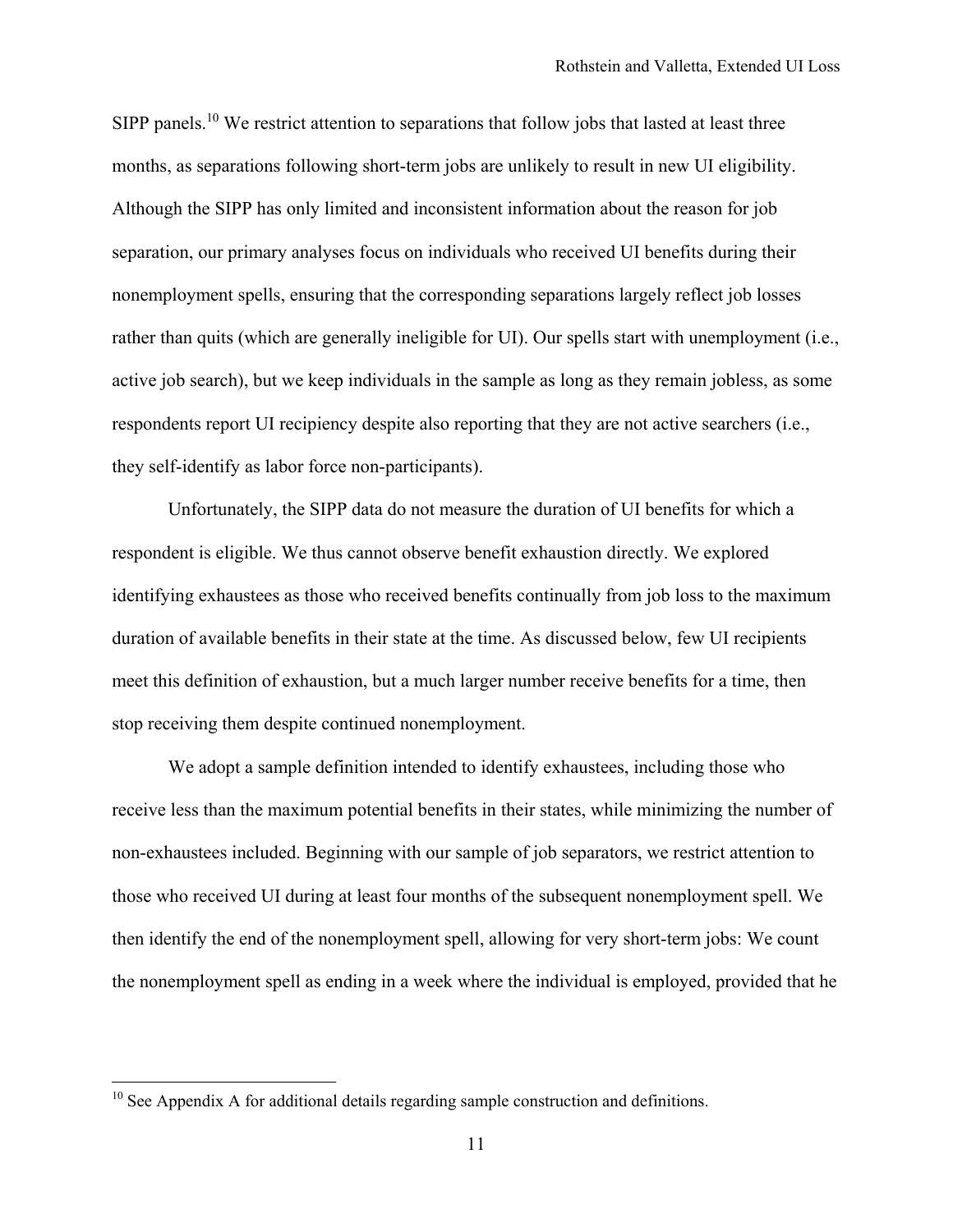or she remains employed for at least four consecutive weeks.<sup>11</sup> We define an individual as an exhaustee if his or her nonemployment spell continued for at least one month beyond the last month in which UI benefits were received.<sup>12</sup> We then track income and program participation from the date of UI exhaustion until the individual is reemployed or for six months, whichever is shorter. Our restriction to nonemployment spells that continue beyond the end of UI benefits is meant to exclude those who might have drawn more UI benefits but did not because they became reemployed.

Many of the SIPP respondents that we classify as UI exhaustees receive fewer months of UI benefits than appear to be available in their states at the relevant time. We are unable to distinguish whether these individuals were eligible for less than the maximum benefit duration (due, e.g., to insufficient earnings histories), whether their benefits were cut off, whether they voluntarily stopped claiming UI despite having the option to continue (e.g., to receive retirement benefits instead), or whether their UI benefit durations are misreported. Panel A of Figure 2 displays the distribution of months of UI receipt for UI exhaustees, while Panel B displays the distribution of the ratio of the number of months of benefits to the maximum number that should be available given state and federal law.<sup>13</sup> In each case, we show results separately for the 2001

<sup>&</sup>lt;sup>11</sup> This, like several of our other sample construction procedures, follows Cullen and Gruber (2000) and Chetty (2008). However, they focus on unemployment (rather than nonemployment) spells, which can end when an individual exits the labor force. The four-week requirement roughly corresponds to what would register as a flow into employment in the monthly Current Population Survey.

<sup>&</sup>lt;sup>12</sup> Meyer, Mok, and Sullivan (2015) document under-reporting of UI and other program benefits in the SIPP. This may cause us to erroneously count as exhaustees respondents who report some but not all of their UI recipiency. Assuming this reporting error is random, it likely will cause an understatement of the impact of UI exhaustion on other outcomes.

 $<sup>13</sup>$  We measure the denominator by merging the SIPP data to a database of maximum UI durations by state</sup> and month constructed from Department of Labor "trigger notices," as described in Rothstein (2011) and Farber and Valletta (2015). This database yields durations in weeks; we divide by 4.33 (52/12) to obtain durations in months. The numerator is the number of calendar months in which benefits were received, which can legitimately exceed the number of full months of available benefits when spells start or end mid-month or recipients draw their UI benefits non-continuously.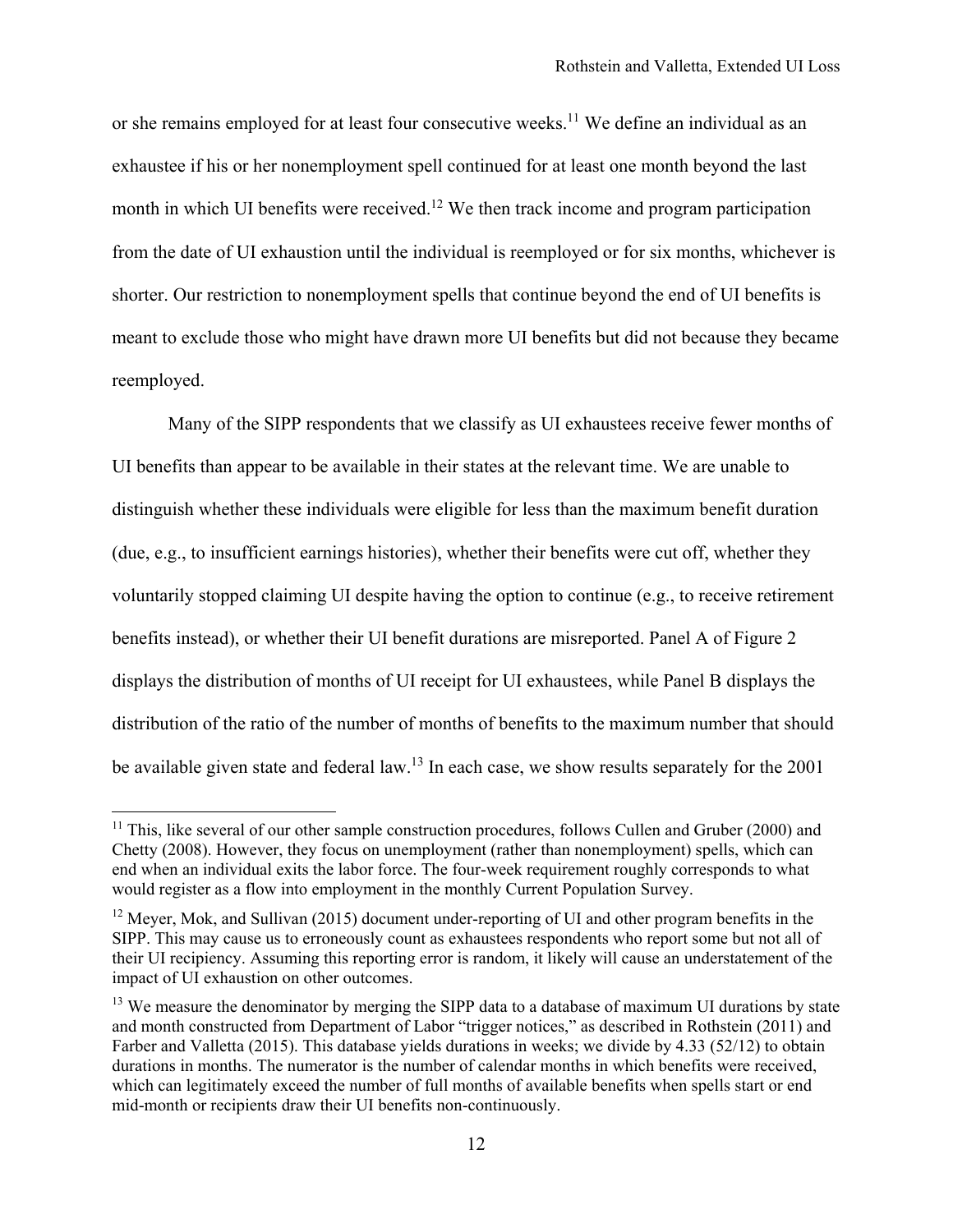and 2008 panels, in recognition of the very different potential benefit durations in the two periods.

The ratio plot in Panel B shows that a substantial number of exhaustees have UI durations notably shorter than the statutory maximum available in their state (i.e., ratios well under one). In the 2008 panel, about 45 percent of our exhaustee sample receives fewer months of UI benefits than we calculate as their maximum eligibility. Nevertheless, there is clear evidence of a "hump" in the distribution around a ratio of one, corresponding to benefit durations equal to the statutory maximum. We opt to include the shorter durations in order to maximize the available sample size and also because it is likely that in many cases the shorter durations indeed reflect exhaustions (due to individual UI eligibility durations that are shorter than the state maximum) rather than reporting error. To minimize the influence of potential reporting error, however, we also discuss estimates below that restrict the sample to spells exceeding 75 percent of the apparent  $maximum<sup>14</sup>$ 

A well-known measurement issue in the SIPP and other panel surveys is "seam bias," or a tendency for changes in reported outcomes to concentrate in the first month covered by a new interview wave (see e.g. Moore 2007; Ham, Li, and Shore-Sheppard 2009). We see evidence of this in our measure of UI receipt: Roughly twice as many measured exhaustions occur in the last month of an interview wave as would be expected by chance. We take two steps to minimize the impact of seam bias. First, our analyses generally focus on averages over four or more months prior to or following exhaustion, so each period includes at least a full wave of data. Second, we have confirmed that our results are robust to excluding exhaustions occurring in the last month of

 $14$  The EUC program (as well as EB in many states) was temporarily suspended twice in 2010, though only briefly. We confirmed in our data that there is no noticeable uptick in measured UI exhaustion rates during the suspension months.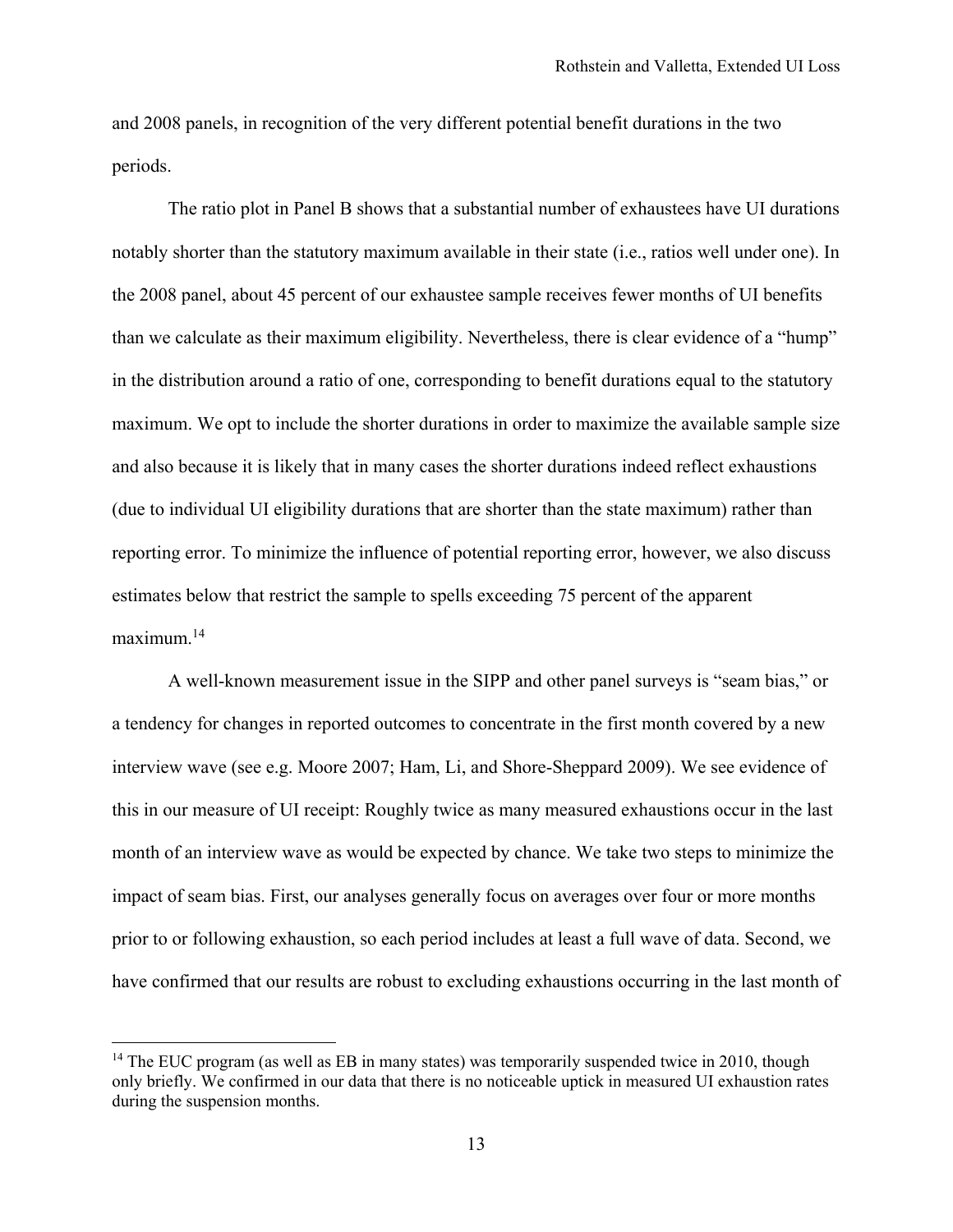a wave, or to reweighting the data so that the last month is not overrepresented in our exhaustee sample.

### *B. Sample characteristics and descriptive statistics*

 $\overline{a}$ 

Table 1 displays detailed descriptive statistics for four subsamples of respondents who separate from a job and enter unemployment (as defined above) in the 2001 and 2008 SIPP panels.15 The first column includes our full sample of job separators with post-separation unemployment. This column includes over 36,000 separations, representing over 23,000 individuals. (Some individuals experience repeated separations.)

Column 2 limits the sample to nonemployment spells during which the respondent reports no receipt of UI benefits. Columns 3 and 4 limit to those with UI: In column 3, we include those who received UI in the last month before reemployment, while column 4 shows our exhaustee sample of long-term UI recipients whose nonemployment spells continued for at least one month beyond the end of their UI benefits.<sup>16</sup> Only about one-quarter of those experiencing unemployment spells report receiving UI income, and in most of these cases it is received through the end of the nonemployment spell. Less than one-fifth of spells with UI income lead to exhaustions, by our definition. This corresponds to 1,721 UI exhaustions experienced by 1,299 unique individuals (implying that about one-quarter of exhaustees

<sup>&</sup>lt;sup>15</sup> The SIPP sample includes both cross-sectional weights and longitudinal weights. Neither corresponds very well to our sample definitions. Our primary analyses therefore rely on unweighted estimates (though we present results using SIPP cross-sectional weights in Appendix Table B2). The descriptive statistics in Tables 1 and 2 are weighted using the SIPP cross-section weights corresponding to the final month of each nonemployment spell.

<sup>&</sup>lt;sup>16</sup> Spells with short-term UI receipt followed by nonemployment without UI are represented in Column 1 but not in any of Columns 2-4.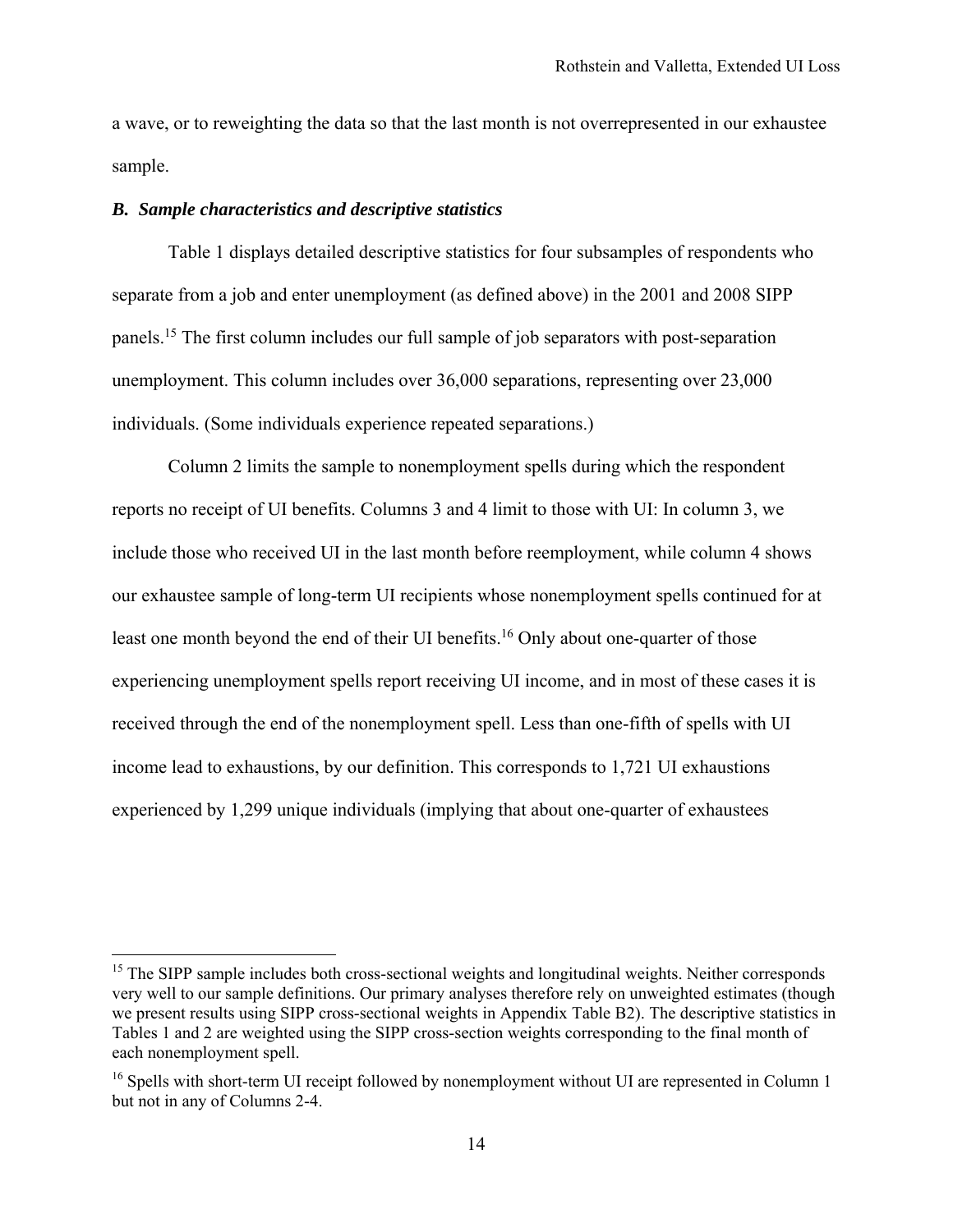experience multiple exhaustions within a single SIPP panel). The weighted counts show that this corresponds to about 5.1 million individuals.17

Comparing the demographic characteristics across columns of Table 1, our exhaustees are generally similar in their demographic characteristics to non-exhausting UI recipients and to jobless individuals who do not receive UI. UI recipients are slightly older than non-recipients, and exhaustees older than non-exhaustees, but the differences are small. Distributions of educational attainment, race, and family structure are all quite similar across groups.<sup>18</sup>

Rows near the bottom of Table 1 show average earnings and household income (inflation adjusted) during the period 2-4 months prior to the beginning of the jobless spell. UI recipients have somewhat higher pre-separation earnings and household incomes than do those who do not receive UI, likely in part a reflection of the earnings history requirements for UI recipiency, but there is little difference between UI recipients who do and do not go on to exhaust their benefits. The next row of the table lists poverty rates averaged over the months of the nonemployment spell. Consistent with Census Bureau definitions, our poverty calculations are based on income including money transfers but not in-kind benefits (see Appendix A). Exhaustees have much higher poverty rates than do other UI recipients, while those who do not receive UI are intermediate between the two.

The final rows in Table 1 list household wealth figures (inflation adjusted), focusing on total net worth and liquid financial wealth; the latter excludes home equity, retirement funds, and other illiquid assets (see the table notes for exact definitions). These are merged from the SIPP

<sup>&</sup>lt;sup>17</sup> Over 3 million of these are in the 2008 panel. A recent study from the U.S. GAO (2012), using data from the Displaced Workers Survey, identified about 2 million exhaustees from 2007 through early 2010. There were presumably more in the 2008-2013 window covered by the SIPP.

<sup>&</sup>lt;sup>18</sup> Women and racial minorities are somewhat overrepresented among UI exhaustees versus UI recipients more generally. This is consistent with the finding from a study of UI exhaustion during the tight labor market of the late 1990s (Needels et al. 2001).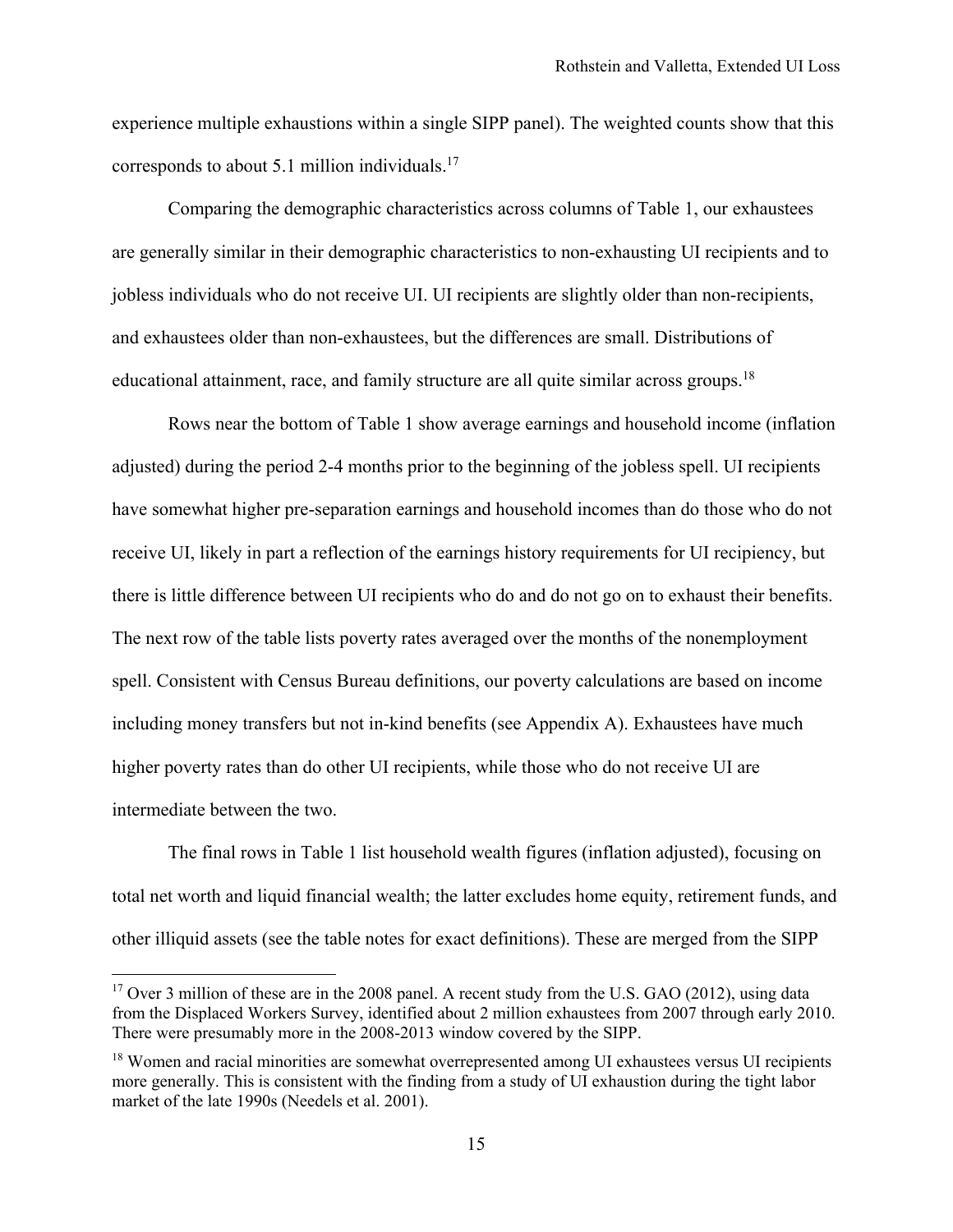topical modules on assets and liabilities, which are only available yearly (every third survey wave) and not at all after 2011. The observation counts listed show that we have pre-spell wealth data for a little over half of our sample of spells. We list median values because the means are heavily influenced by high values in the long tail of the distribution of household wealth.<sup>19</sup>

During the year leading up to job separation, the median household has net worth equal to about 5 to 6 months' worth of household income. However, most of this positive net worth consists of home equity. Thus, median liquid financial wealth is not far above zero and is only equal to about one-half of monthly household income.<sup>20</sup> Eventual UI exhaustees have somewhat lower net worth and liquid wealth than do other UI recipients.

UI exhaustion would not be very interesting to study if few people remained jobless for long following the end of benefits. For example, past evidence indicates that some UI recipients delay reemployment until their benefits are exhausted (e.g., Katz and Meyer 1990; Rothstein 2011). For purposes of optimal UI policy, these recipients' post-exhaustion consumption patterns are of little interest. Appendix Figure B1 shows nonemployment and unemployment spell survival rates dated both from job loss (panel A) and from UI exhaustion (panel B). Over 50 percent of the 2001-04 exhaustees that we identify remain out of work three months after exhaustion, and 30 percent remain in that state after six months. These figures are significantly higher – roughly 65 percent and 50 percent, respectively – in the 2008 panel. Overall, reemployment hazards after UI exhaustion are quite similar to those in the early months of a

<sup>&</sup>lt;sup>19</sup> The SIPP is known to understate wealth amounts relative to alternative sources such as the Survey of Consumer Finances (see for example Eggleston and Klee 2015). We use the SIPP wealth data for limited, illustrative purposes in our analyses, but we acknowledge that they may understate household financial assets and security to some degree.

<sup>&</sup>lt;sup>20</sup> Unsecured debt (e.g., credit card debt) is subtracted to form net worth, but it is not used to adjust our liquid financial wealth variable. We discuss this further in our analysis of UI exhaustion (Section 6).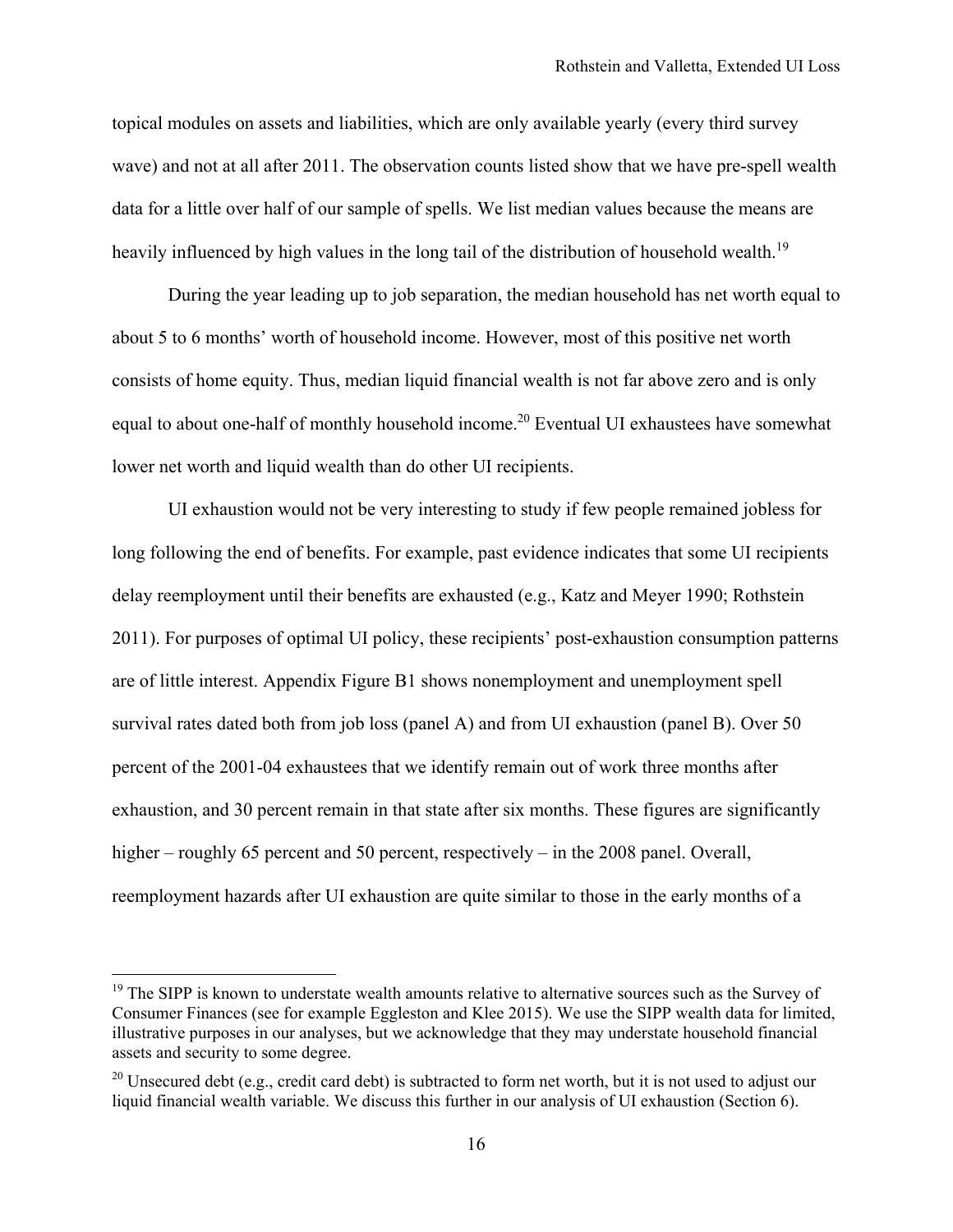jobless spell, and they indicate that a substantial fraction of individuals who exhaust their UI benefits remain jobless for an extended period.

The figures listed in Table 1 differ little between the 2001 and 2008 panels (not reported).21 But the number of job separations, the duration of nonemployment, and the number of exhaustions is much higher in the 2008 panel. Table 2 displays separate figures for the 2001 and 2008 SIPP panels, focusing on the substantial differences in the incidence and duration of nonemployment spells across the two panel periods. We identify roughly twice as many spells and more than twice as many UI recipients and exhaustees in the 2008 panel, reflecting the much worse labor market and large number of job losses in this period. Weighted tabulations indicate that our count of transitions from employment to unemployment is nearly 50 million in 2001-04 and nearly 100 million in 2008-13. While these are very large numbers, they are readily reconciled with data on monthly gross labor force flows from the Current Population Survey (CPS). These data show an average of nearly 2 million monthly transitions from employment to unemployment during 2001-04 and about 2.2 million during  $2008-13<sup>22</sup>$  Table 2 also shows that nonemployment spells are much longer for exhaustees than for non-exhaustees or for those who do not receive UI. Durations are longer for all groups in the 2008 panel, but particularly so for exhaustees, nearly half of whom are out of work for more than 99 weeks. This is unsurprising, given the dramatic benefit extensions during this period – someone who became reemployed relatively quickly would not have exhausted benefits during this period.

In our subsequent analyses and others not reported here, we find few meaningful differences between the 2001 and 2008 panels. We therefore pool the data from the two panels,

 $21$  One exception is average age, which is uniformly higher for all categories of job separators in 2008. The relative age of exhaustees, compared to non-exhaustees, does not differ between the two panels.

 $^{22}$  The CPS flows would imply even larger samples than we obtain, perhaps reflecting significant numbers of spurious transitions (https://www.bls.gov/webapps/legacy/cpsflowstab.htm).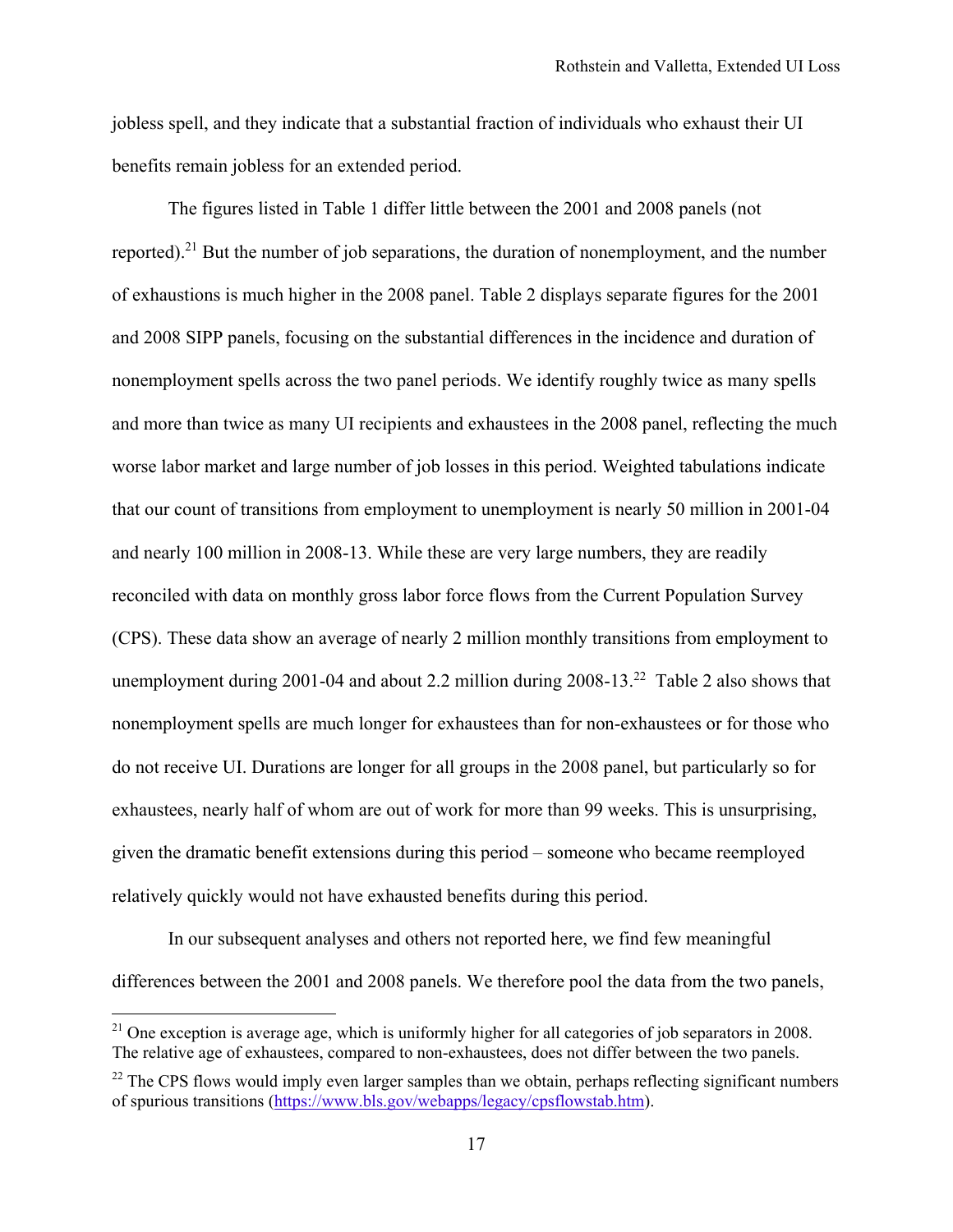although we provide a comparison of results across them in Table 6. We begin by examining changes in incomes following job loss, then turn to the period surrounding UI exhaustion.

## **5. Income and Program Dynamics Surrounding Separation**

 We lay the groundwork for our analysis of UI exhaustion by first examining outcomes before and after job loss. This serves the dual purpose of identifying the outcomes of interest and also providing a set of initial facts about the size of the "hole" in household budgets that UI benefits are intended to help fill.

Figure 3 displays the time pattern of total household income during the period leading up to and following an initial job loss, labeling the month in which the job was lost as 0 and the surrounding period by the time relative to that month. Income is measured as a share of its average level over the period 2-4 months before the job loss event. Estimates are shown for the full sample of UI recipients (including those who do not exhaust their benefits) and for our UI exhaustee sample. For the exhaustee sample, we show estimates for total household income and for income less UI benefits.

Among all UI recipients, household income falls by a bit less than 20 percent immediately following job loss. It then begins recovering immediately as some find new jobs. The exhaustee sample sees a larger decline, around 25 percent, that is more persistent. The decline reflects a nearly 50 percent decline in non-UI income, about half of which is offset by increases in UI. The larger decline in income and greater persistence in the exhaustee sample relative to the full UI recipient sample reflects the longer duration of unemployment spells among exhaustees, as many UI recipients become reemployed quite quickly and the income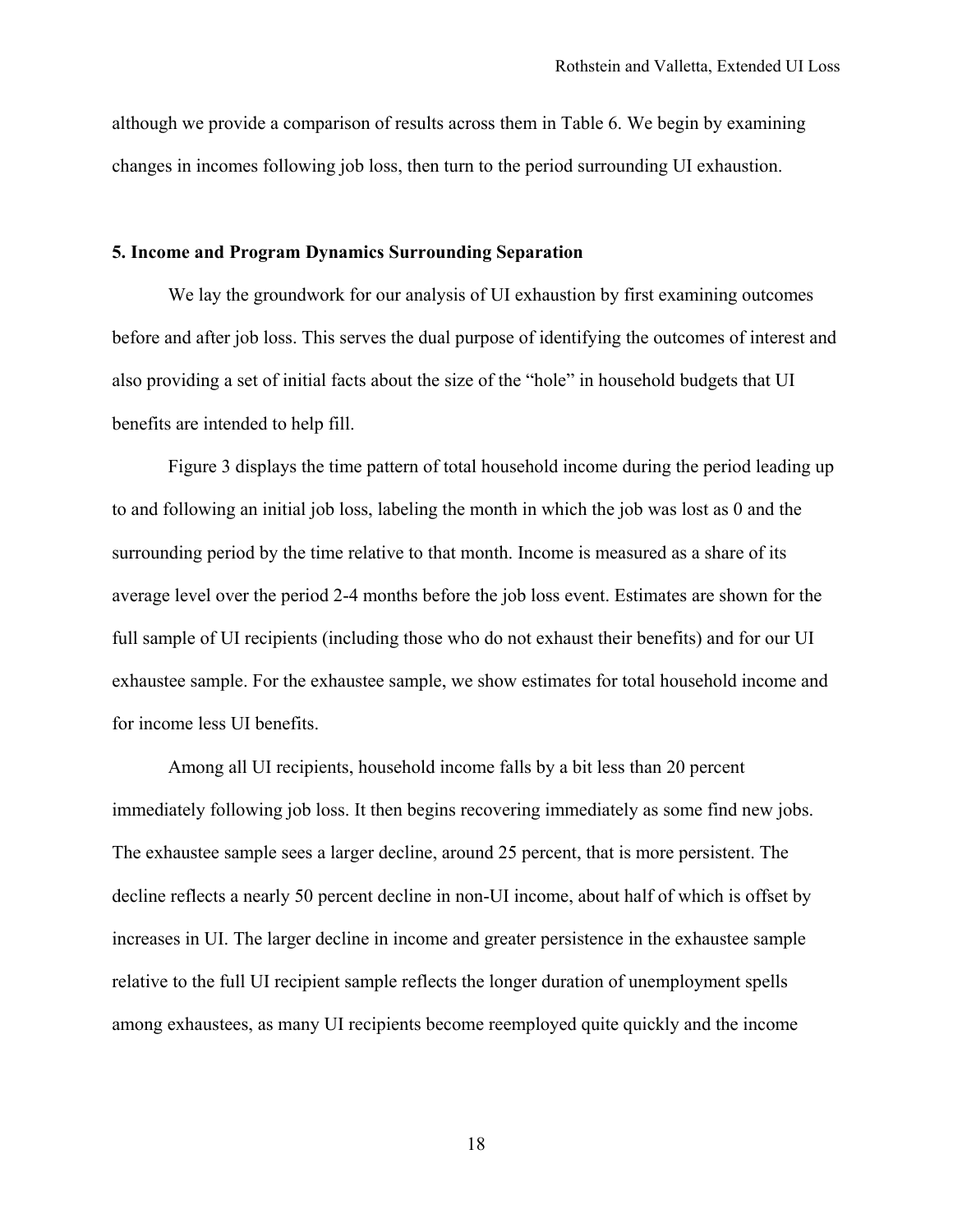decline following job loss largely evaporates within six months. Among exhaustees, income does not recover meaningfully within the six-month window following job loss.

Table 3 summarizes household incomes and their composition during the three months prior to and the first six months of nonemployment after job loss, along with the difference between them. (For individuals who are reemployed within six months, only the months before reemployment are used to compute the post-separation mean.) The sample is restricted to eventual exhaustees. Bold text indicates a pre-post difference that is statistically significant at the 5 percent level.

The tabulations in Table 3 again show that household income drops nearly 25 percent on average (or about \$1,500) after job losses that lead to long-term unemployment spells and eventual UI exhaustion. The displaced worker's own earnings account for slightly more than half of household income prior to job loss in this sample of UI recipients, and fall to near zero after separation.<sup>23</sup> UI benefits replace about 40 percent of the lost earnings on average. These two factors account for nearly the entirety of household income changes observed after job loss.

Other income components show only small changes. Earnings of other household members increase a bit following job loss, making up about one-tenth of the displaced worker's lost earnings. The share of households with earnings from other members rises by about 8 percentage points, indicating that much of this is occurring on the extensive margin. Recipiency of SNAP (food stamps), Social Security, and other social welfare programs also increases after separation, though the amounts are small – increases in these programs make up only about 4 percent of the lost earnings.

 $23$  Results from Couch and Placzek (2010) indicate that job displacement is associated with substantial long-term earnings losses for UI recipients. This finding likely applies with particular force to our sample of exhaustees, given their protracted jobless spells.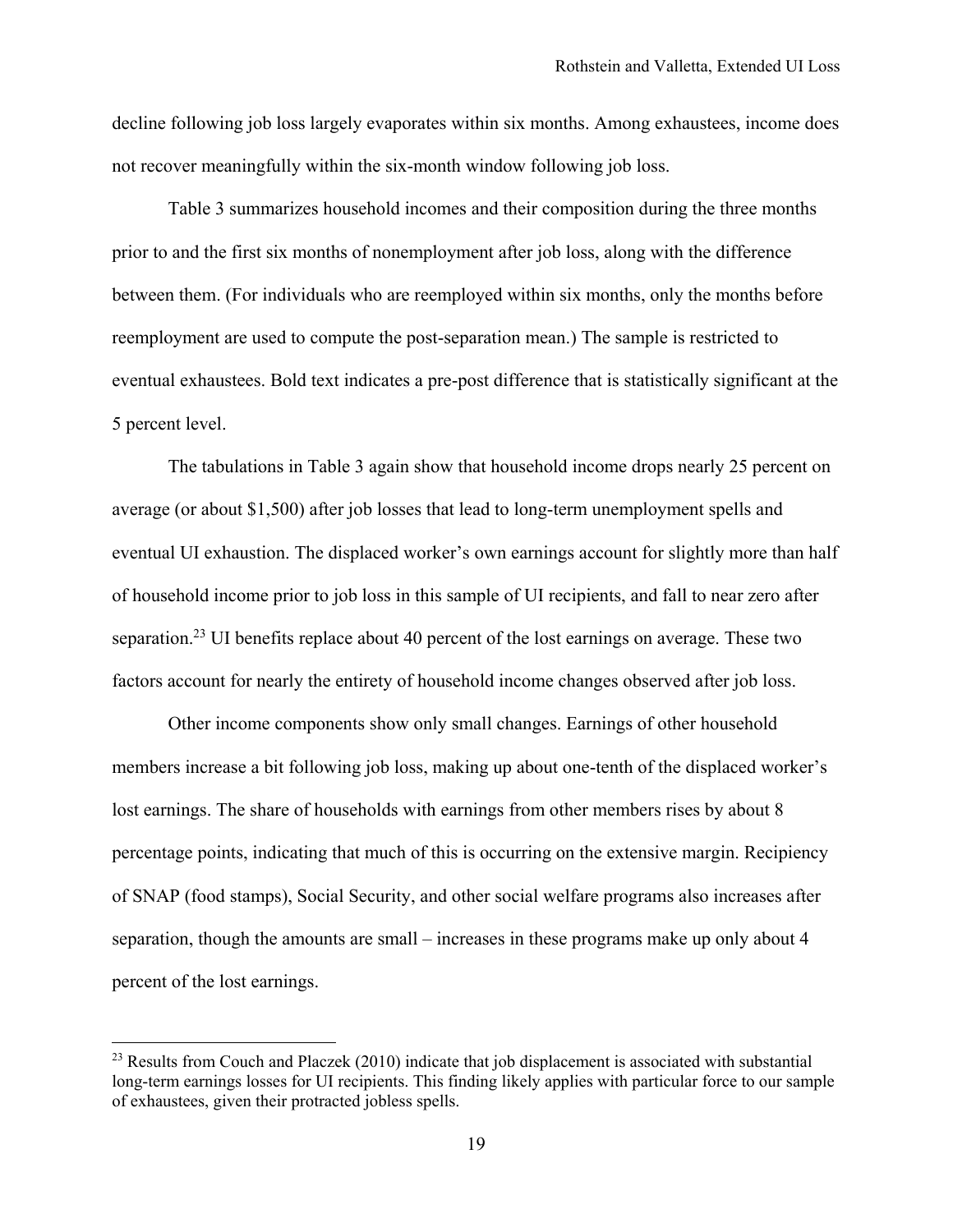The last row of the table shows the expected large and statistically significant increases in poverty rates following job loss. The poverty rates in our sample rise from about 8 percent lower than the 13-15 percent average for the general population during our sample frame—to 22 percent.

### **6. Income and Program Dynamics Surrounding UI Benefit Exhaustion**

We now turn to our examination of outcomes for the period surrounding exhaustion of UI benefits. We focus first on the complete sample of exhaustees and then turn to selected subsamples

## *A. Results for the complete UI exhaustion sample*

Figure 4 (panels A and B) shows average total household incomes over this period, as before measuring them as a share of pre-separation income. Here, month 0 corresponds to the final month in which UI income was received, and month 1 to the first month without UI income. Recall that our exhaustee sample is limited to individuals who do not begin an employment spell lasting four weeks or more in the month following UI receipt. A consequence of this definition is that earnings cannot make up for lost UI income in month 1, though they can in months 2 and thereafter. Thus, we show two sets of estimates. Panel A presents a series for all of our exhaustees, whether or not they have returned to work, along with a comparison group of all spells with UI income, including those who transit directly from UI to work. Panel B presents three series that restrict attention to those whose nonemployment spells extend for varying lengths beyond the end of UI. The dashed line shows estimates for those who remain out of work for at least three months after leaving UI, while the grey line shows those who remain out of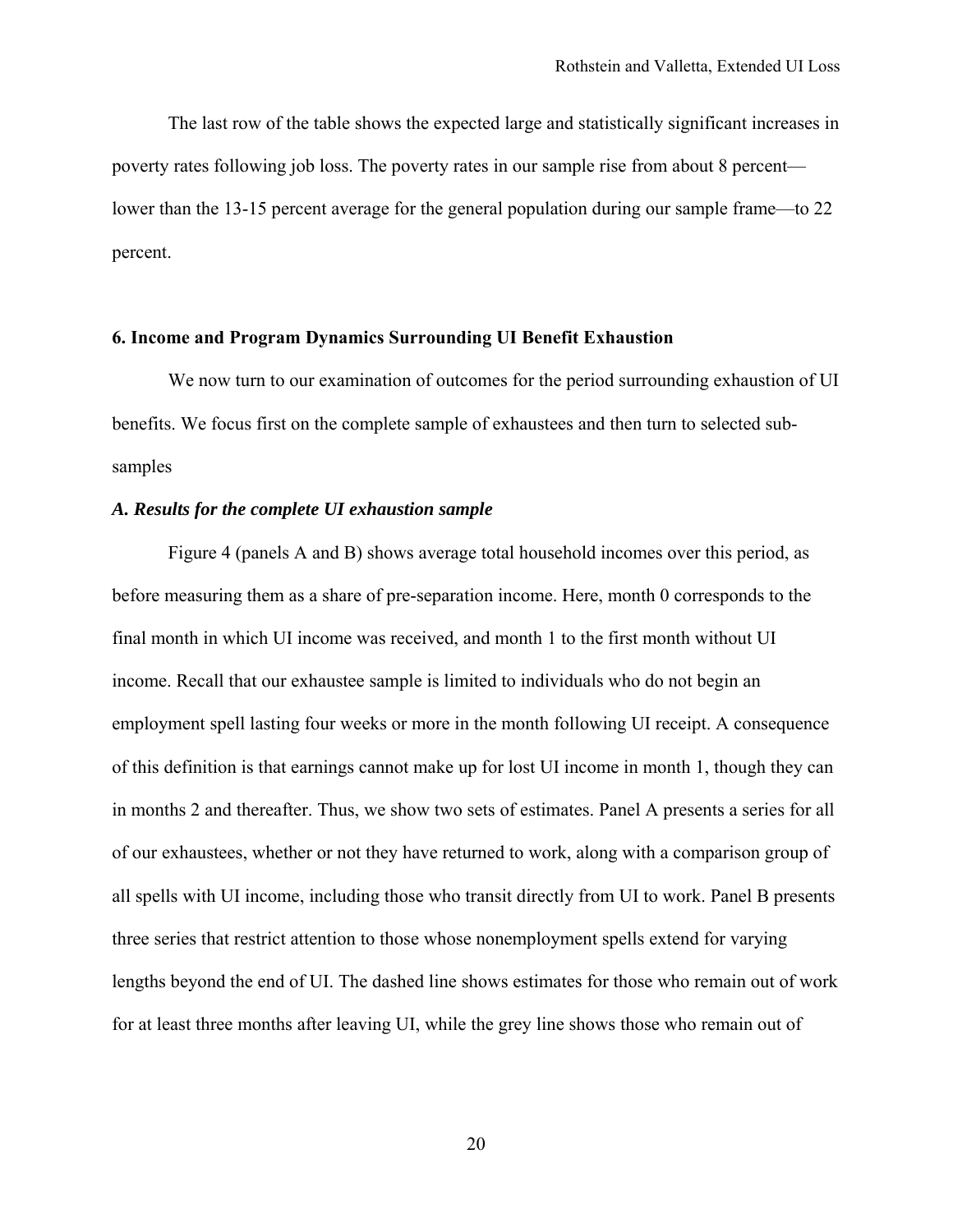work for at least six months. The solid line shows estimates for a dynamically evolving sample, where the estimate for month t includes only those who have not returned to work by month  $t^{24}$ .

Estimates for the full exhaustion sample show that household income falls by about 15 percent of its pre-separation level in the month following the end of UI benefits. Average incomes rebound thereafter – by month 5, they exceed their level while on UI, though they remain about 15 percent below their pre-job-separation level. The rebound reflects the return to work of some exhaustees in months two and thereafter. In our sample of still-jobless workers, there is much less rebound; the initial drop is similar, but incomes remain 30 percent below the pre-separation level through the end of our sample. This is our first piece of evidence that income components other than the exhaustee's own earnings contribute little to filling the hole left by the disappearance of UI benefits.

Figure 5 examines the evolution of different components of household income for the dynamic sample of ongoing nonemployment spells. UI payments drop from about 25 percent of pre-separation income to zero at exhaustion. There is no sign of an immediate response of either other household members' earnings or transfer payments. Each rises gradually in the months following UI exhaustion, but the cumulative magnitudes are quite small relative to the lost UI income.25 Transfer payments increase by about eight percent of pre-displacement income over the six months following exhaustion. We show below that this is driven by Social Security income and concentrated among older exhaustees; responses for those not able to draw on Social Security are much smaller. Panel D of the Figure shows the evolution of the household poverty

<sup>&</sup>lt;sup>24</sup> As implied by our earlier discussion of Appendix Figure B1 (Section 4B), about 45 percent of our exhaustees remained nonemployed for at least 6 months after their UI benefits stopped.

<sup>&</sup>lt;sup>25</sup> Note that the increase may reflect the dynamically evolving sample composition, as the population represented for, say, four months after the end of UI benefits is different from that represented at one month after benefit exhaustion.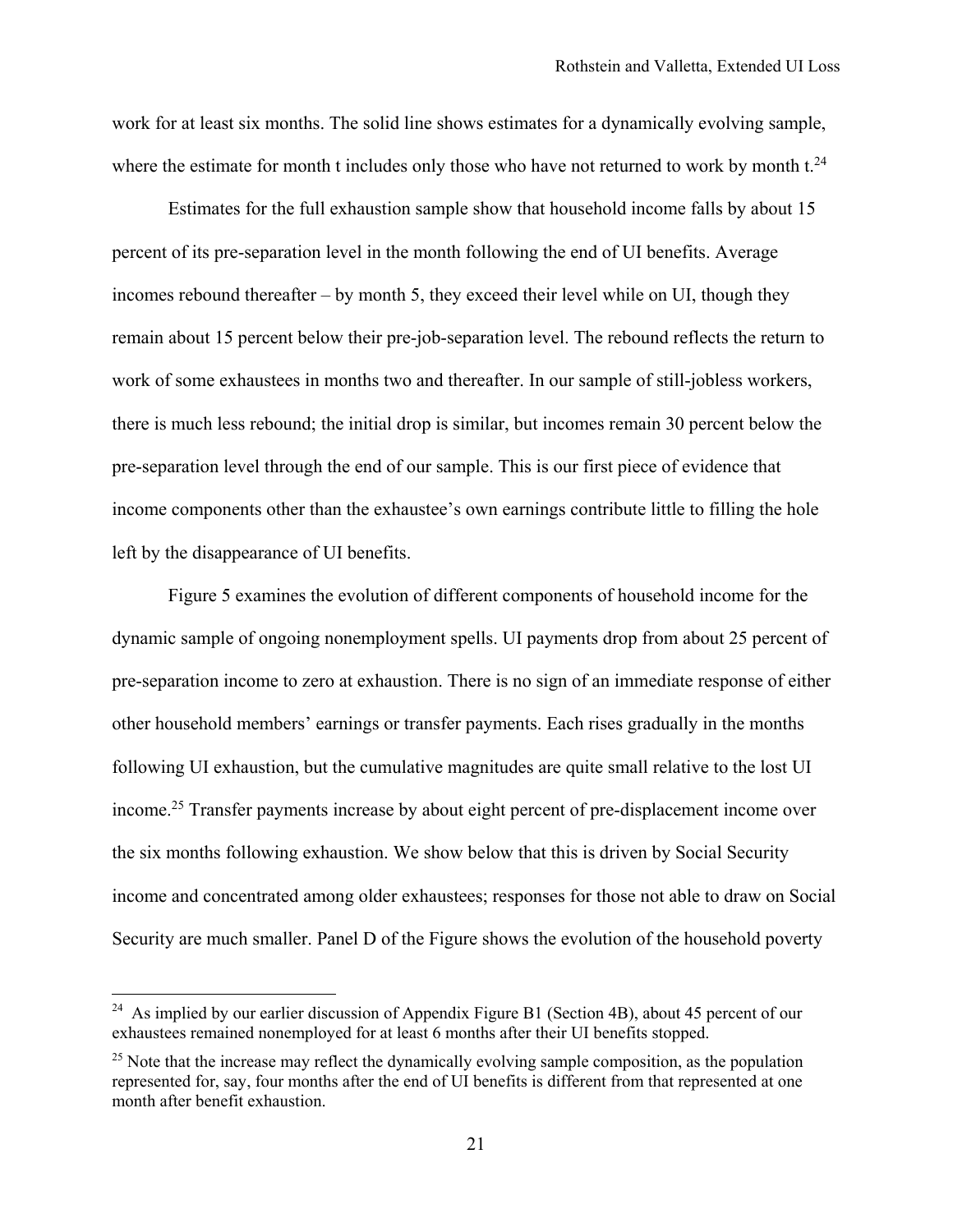rate. Poverty rises immediately and dramatically following the loss of UI benefits, by about 15 percentage points.

Figures 4 and 5 show relatively consistent patterns during the periods preceding and following the loss of UI benefits. To pin down the quantitative effects, we turn to an examination of average outcomes over the period three months prior to and six months following the cessation of UI benefits. Table 4 has the same structure and underlying sample of nonemployed UI exhaustees as Table 3, but it focuses on the period surrounding UI exhaustion rather than the period surrounding the initial job separation. We compute pre-exhaustion and post-exhaustion means of each outcome, including in the latter only months during the nonemployment spell. That is, if an individual returns to work three months after exhaustion, her post-exhaustion mean is calculated as the average of her month  $+1$  and month  $+2$  observations. To reduce sample selection effects arising from differences in survival time, in averaging across individuals we weight individuals – and not observed months – equally.

Table 4 shows that when UI benefits expire households lose UI income equal to about one-quarter of pre-separation household income, or about one-third of their income just prior to UI exhaustion, roughly the mirror image of the increase following job loss. The drop in UI income is buffered somewhat by increases in other income sources. The main offsetting increase is in own earnings, amounting to a bit less than 10 percent of pre-separation income, or less than one-fifth of pre-separation own earnings. This is consistent with our definition of reemployment, which requires the individual to remain reemployed for at least four consecutive weeks so allows for earnings from transitory or intermittent jobs during an ongoing nonemployment spell.<sup>26</sup>

<u>.</u>

<sup>&</sup>lt;sup>26</sup> While the results for other household member earnings and total income may be affected by changes in marital status, this influence appears limited. From two months prior to two months after exhaustion, less than 2 percent of our sample changes marital status (measured by presence of spouse in the household). Transitions into and out of marriage almost exactly offset, so the fraction married in our sample is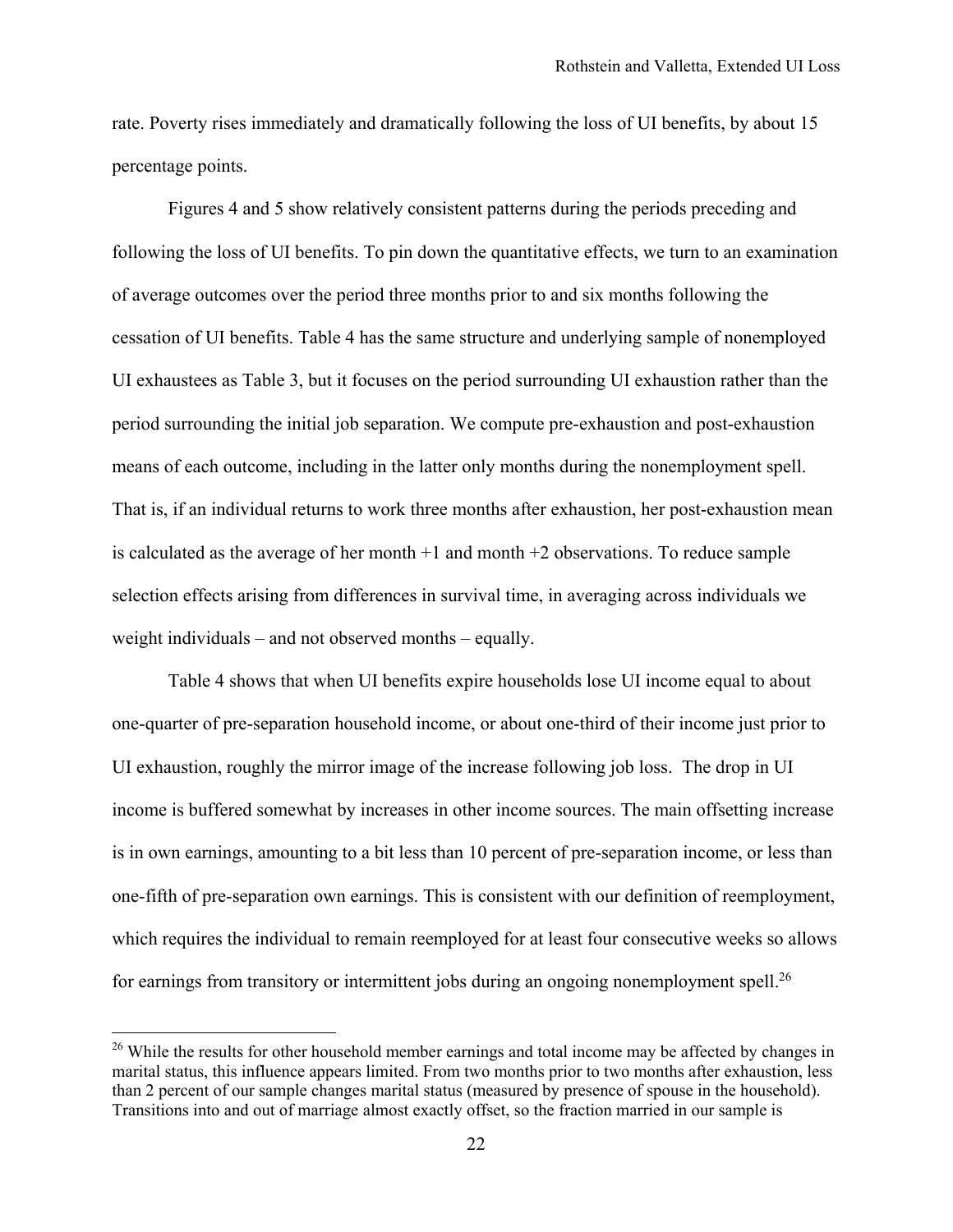Looking across other income sources, we see significant increases in SNAP benefits, other social assistance, and Social Security payments, but both the participation rate effects and dollar amounts are very small – the latter add up to less than one-tenth of the lost UI income.<sup>27</sup> As a result, household income declines by 13 percent of its pre-separation level, on net, following UI exhaustion. This amounts to a decline of \$522 per month, on average. Family poverty rates rise by about 13 percentage points (on a base of 20 percent at the end of the UI spell). Appendix Table B1 shows that these patterns are largely unchanged when we restrict the sample to UI exhaustion spells for which time spent on UI is at least 75 percent of the legislative maximum in the state, where we are more confident of the exogeneity of measured UI exhaustion. One exception is own earnings, which as expected increase by somewhat less following exhaustion in this restricted sample due to our narrower measurement of true exhaustions.28

Table 5 presents evidence on health-related outcomes, in particular receipt of public and private health insurance and self-reported work disability status, for our UI exhaustee sample during the periods surrounding job loss (Panel A) and UI exhaustion (Panel B). The structure is similar to Tables 3 and 4, respectively. Panel A shows that the fraction of our sample of eventual UI exhaustees covered by private health insurance falls by 18 percentage points shortly after job loss. This is partly offset by a nearly 7 percentage point increase in coverage through Medicaid,

essentially unchanged after UI exhaustion.

 $^{27}$  Our findings regarding participation in other transfer programs are broadly consistent with the findings in U.S. GAO (2012), which uses a different sample and method of identifying exhaustees. UI benefits are commonly included as income for purposes of determining eligibility for means-tested transfer programs. However, any resulting delays in claiming such benefits are likely to be resolved within the six-month post-exhaustion timeframe for our analyses.

<sup>&</sup>lt;sup>28</sup> These results are all based on unweighted analyses; Appendix Table B2 replicates the analysis with SIPP sample weights and shows that the results are not sensitive to the use or exclusion of weights.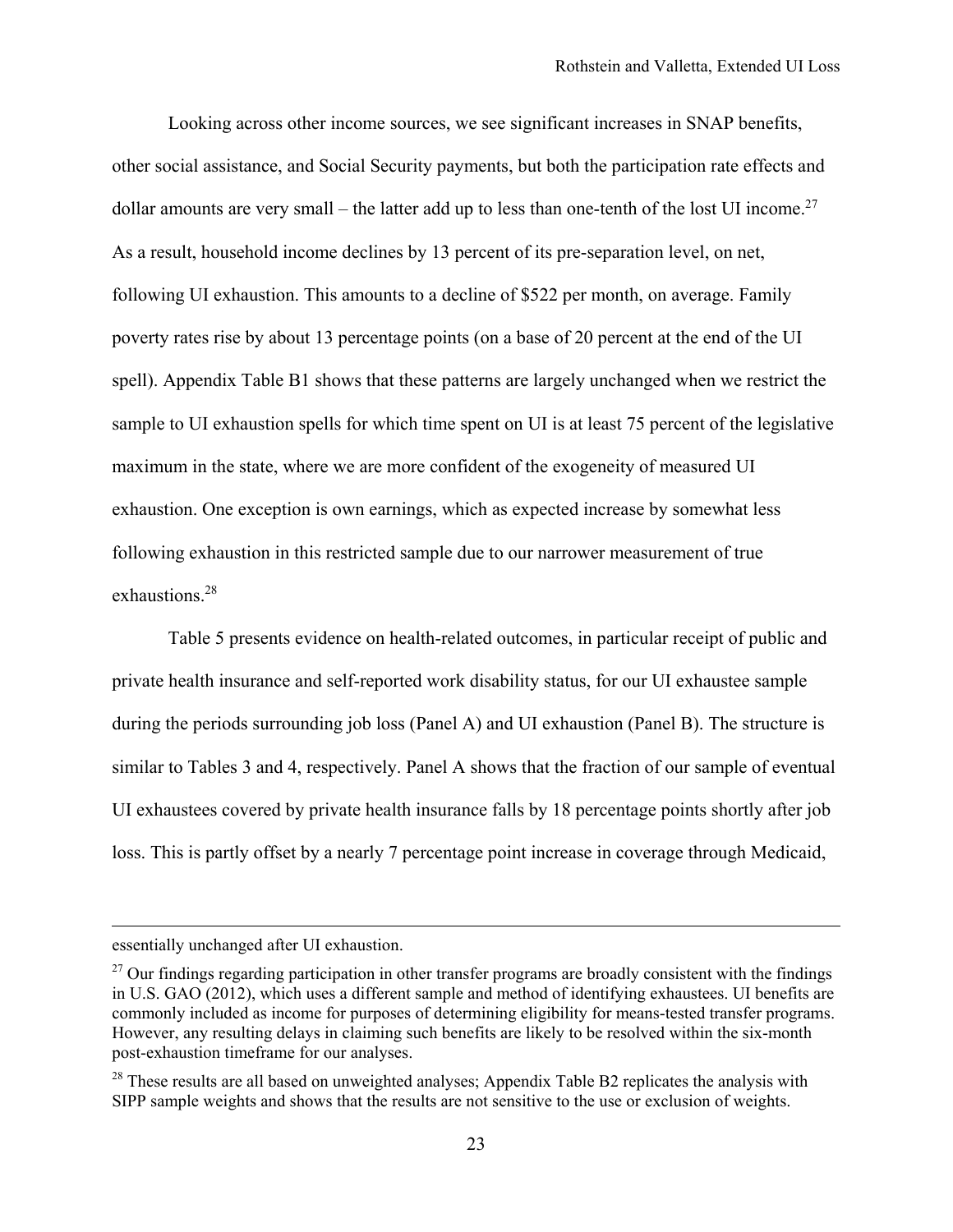but the overall fraction lacking coverage increases substantially.<sup>29</sup> Panel B shows no further decline in private coverage following UI exhaustion but a further rise in coverage via Medicaid. Of the 45 percent of exhaustees who maintain private insurance, a relatively high proportion (about two-thirds) are married and probably obtain insurance through their spouses. We examine outcome heterogeneity by marital status below.

Table 5 also lists the prevalence of self-reported work-limiting and work-preventing disabilities; the latter is conditioned on the respondent reporting a work-limiting disability, so the total prevalence is reflected in the work-limiting category. Panel A shows that work-limiting and work-preventing disabilities rise by about 4.5 and 4 percentage points, respectively, following job separation. A likely partial explanation is that some of the workers in our sample lose their jobs due to the onset of a disability. Interestingly, disability rates rise again following UI exhaustion (Panel B). The prevalence of work-limiting disabilities in our sample of exhaustees rises by another three percentage points at the time of UI exhaustion. The rise in work-preventing disabilities is even larger, at 4.5 percentage points, nearly doubling the pre-exhaustion prevalence and implying that some respondents switch from reporting work-limiting to workpreventing disabilities. Because these data are self-reported, it is impossible to know whether they represent real changes in health status or changes in reporting, perhaps influenced by a decision to apply for disability benefits. It is worth noting, however, that there is no direct incentive to misreport one's health status on the SIPP. This pattern of rising self-reported disability may imply a subsequent increase in DI applications.<sup>30</sup>

 $29$  For an earlier period, Gruber and Madrian (1997) document substantial declines in health insurance coverage among job separators in general.

<sup>&</sup>lt;sup>30</sup> Direct analysis of DI applications would require matching our SIPP records with administrative data (as in Lindner 2011 and Rutledge 2012). Using such data, Couch et al. (2013) found that extended jobless spells experienced by prime-age men around the time of the 1980-82 recessions were associated with significantly higher likelihoods of DI benefit receipt 20 years later.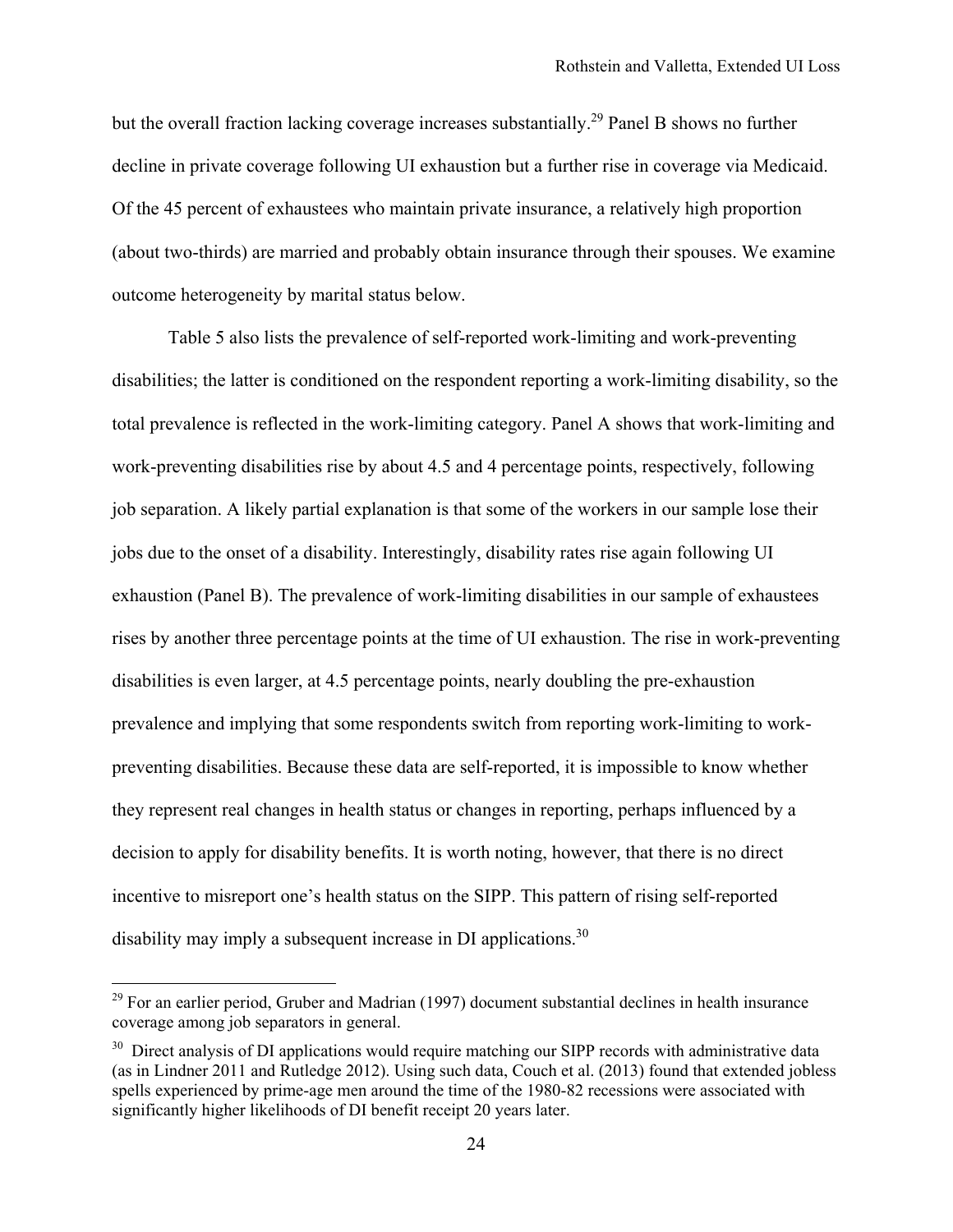A potential methodological concern with the pre-post comparisons in Tables 4 and 5 is that the comparison groups are not fully balanced because individuals drop out of the post sample when they become reemployed. Our use of averages only over pre-reemployment months is meant to address this, but would not do so perfectly if outcomes were related to the time since job separation. Even pure calendar time effects  $-e.g.,$  rising disability rates – could appear as exhaustion effects in these analyses. In Appendix C, we describe and present results from an event study analysis that accounts both for the changing composition of the sample and possible time patterns in our outcomes that are unrelated to individual UI exhaustion. Results are similar to those from the simpler analyses in Tables 4 and 5.

Declines in household income are of relatively little concern if UI exhaustee households have substantial wealth and assets that can be used to substitute for lost income during their prolonged nonemployment spells. As discussed in Section 4B, prior to job separation the households of eventual UI exhaustees have net worth and liquid financial wealth that is somewhat lower than other UI recipients and not substantially different from job separators in general.

We expand on these earlier tabulations by examining changes in household net worth and liquid financial wealth for our UI exhaustee sample before, during, and after their nonemployment spells.<sup>31,32</sup> Following our approach in previous tables of comparing income changes to pre-separation household income, Figure 6 translates these household wealth measures into equivalent months of pre-separation household income, with net worth displayed

<sup>&</sup>lt;sup>31</sup> We limit this sample to UI exhaustees for whom we can match wealth data from the topical modules to all three sub-periods relative to their nonemployment spells. This reduces the sample size substantially because the relevant topical modules were administered annually and not at all after 2011 (most of the loss of observations is post spell, after 2011). The results are similar, however, when we include all observations with wealth data for each separate sample sub-period.

 $32$  Gruber (2001) examines wealth holdings of the unemployed in detail, using earlier SIPP panels.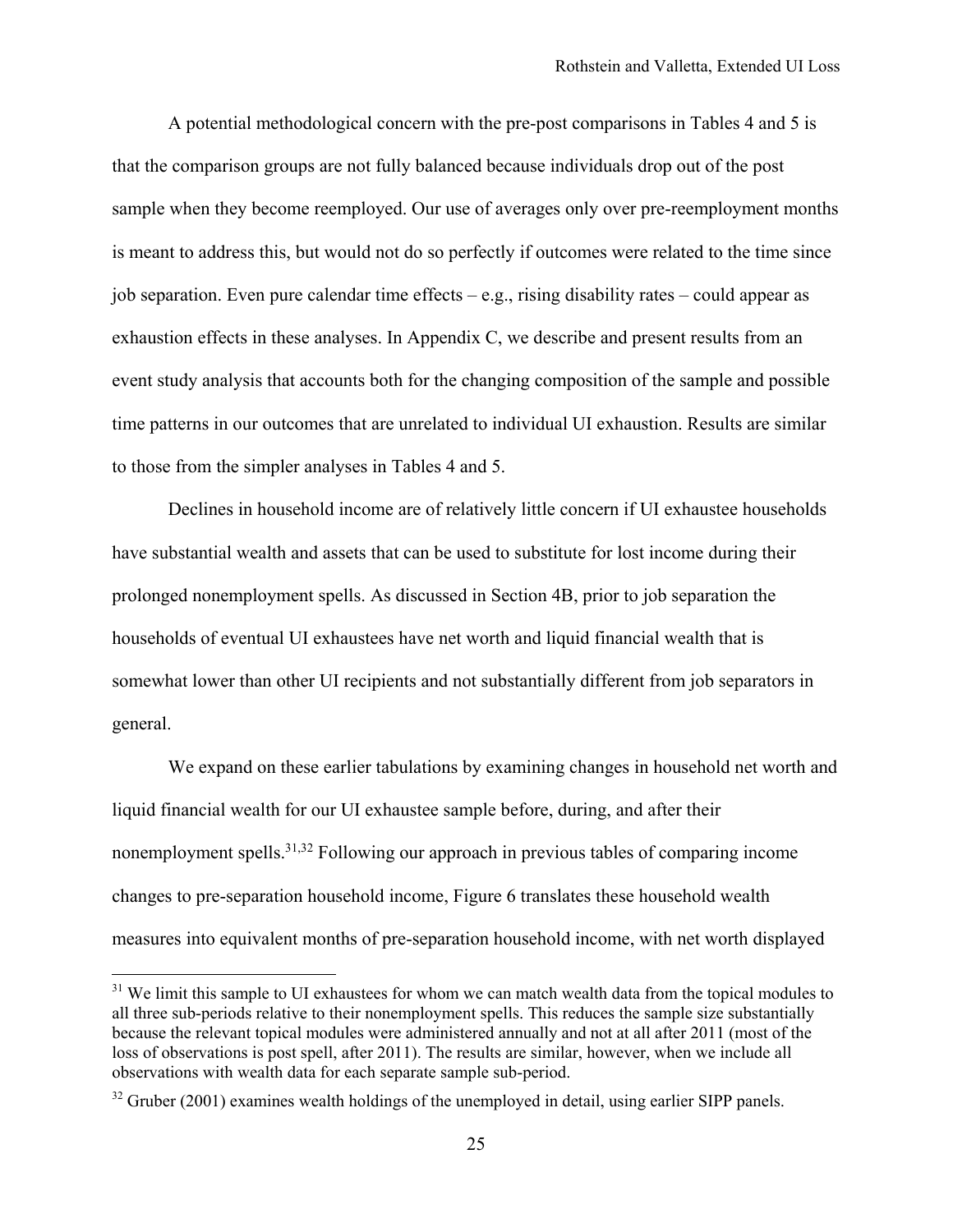in Panel A and liquid financial wealth in Panel B. Panel A shows that about 35-40 percent of UI exhaustee households have total net worth that equals less than one month of pre-separation income, with the fraction rising slightly across the before, during, and after spell periods. On the other hand, the fraction with net worth equal to at least six months of household income also rises slightly across the three periods, to about 50 percent in the post period. As discussed earlier, for many respondents net worth largely consists of home equity. Home price indices indicate rising home prices throughout the 2001 panel and for the second half of the 2008 panel (from 2012 onward), with rough stability from mid-2009 through late-2012.<sup>33</sup> The long-term unemployed may have faced difficulties accessing their home equity to finance current consumption, however.

The tabulations for liquid wealth in Panel B indicate smaller short-term financial cushions. Over 60 percent of UI exhaustee households have liquid wealth equal to one month or less of pre-separation income, with the fraction rising slightly across the three periods. Only about 15 percent have liquid wealth equal to six or more months of pre-separation income. Moreover, as noted in Section 4B, our liquid wealth measure is not adjusted for credit card balances and other unsecured debt. The median household in our exhaustee sample has unsecured debt in the range of about \$2,000 (inflation adjusted as in Table 1) prior to the nonemployment spell, with declines generally evident during and after the spell. This suggests limited reliance on credit cards to finance consumption during the spell, and more speculatively that households typically do not have access to additional credit of this form while unemployed.

<sup>33</sup> See, e.g., https://fred.stlouisfed.org/graph/?g=deG5.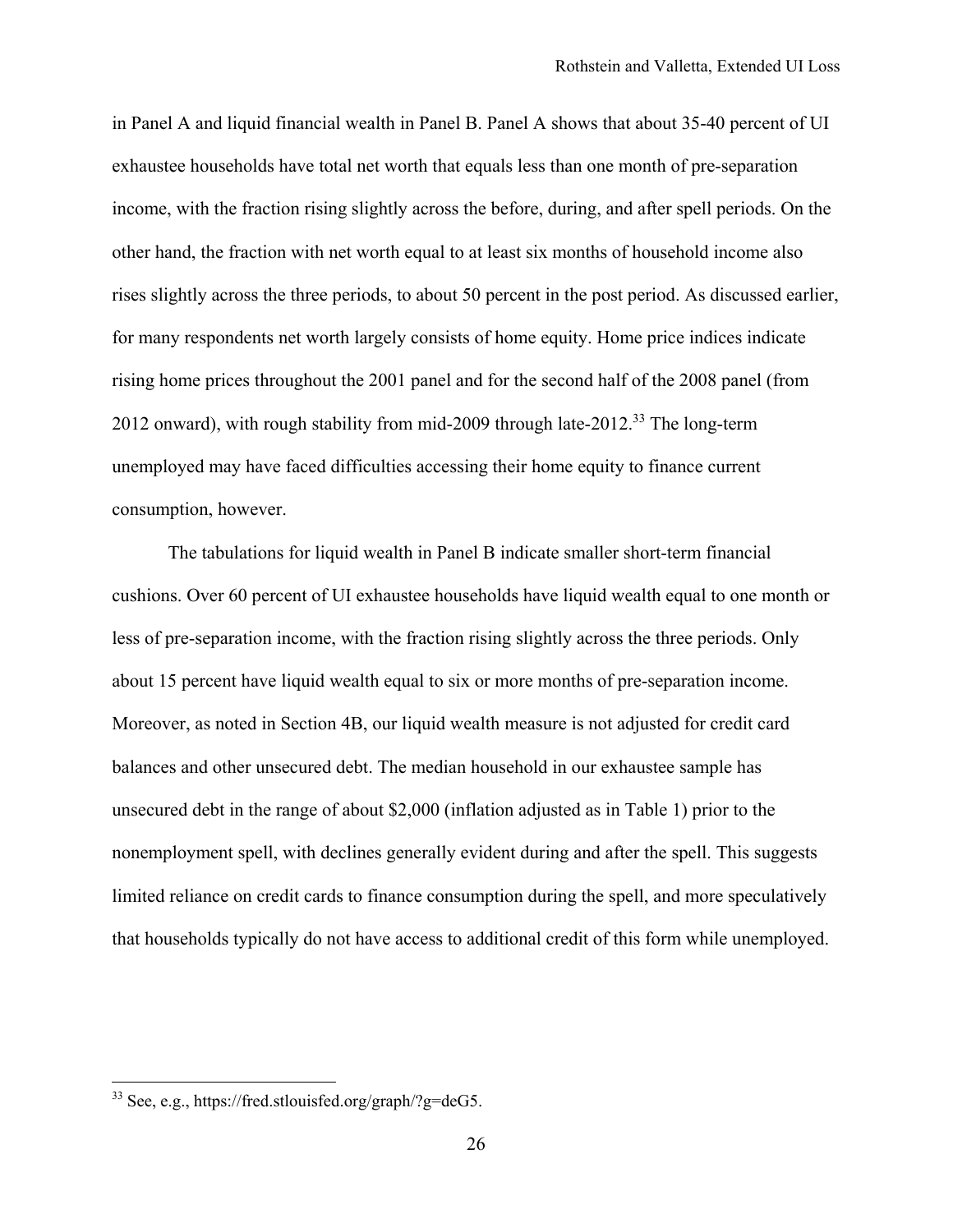# *B. Sub-sample analyses*

 $\overline{a}$ 

To further probe the UI exhaustion effects, Tables 6 and 7 repeat the primary analyses of changes in income components and health-related outcomes from Tables 4 and 5B for subsamples of UI exhaustees. To conserve space, we list only the average difference between the period before and after the end of UI benefits (corresponding to the results in column 3 in Tables 4 and 5B). We provide four breakdowns: by age (greater than or less than 50); household composition (married or single, with or without children); three income groups (defined by terciles of household income prior to job loss); and period (2001 panel vs. 2008 panel).

The differences in results across age groups, household composition, and income are modest and generally not surprising. Individuals over age 50 see smaller increases in own earnings and larger increases in Social Security benefits and self-reported disability following UI exhaustion than do younger individuals.<sup>34</sup> Comparing across household composition groups, single parents see the largest proportional income drop and largest increase in poverty, primarily because their incomes are initially low. For groups defined by pre-separation income tercile, the loss of UI benefits has the smallest proportional effect on total household income in the highest income group, as expected. Also as expected, the lowest income group sees the largest increase in income from social welfare program participation (including Medicaid), although the increase is not statistically significant in some cases; they also see a large and statistically significant increase in self-reported disability status. Perhaps surprisingly, the increase in poverty rates is similar across the three income groups.

<sup>&</sup>lt;sup>34</sup> Additional age breakdowns not reported show that the results regarding Social Security receipt are primarily driven by individuals age 62 and over, as expected given the normal age requirements associated with claiming Social Security benefits.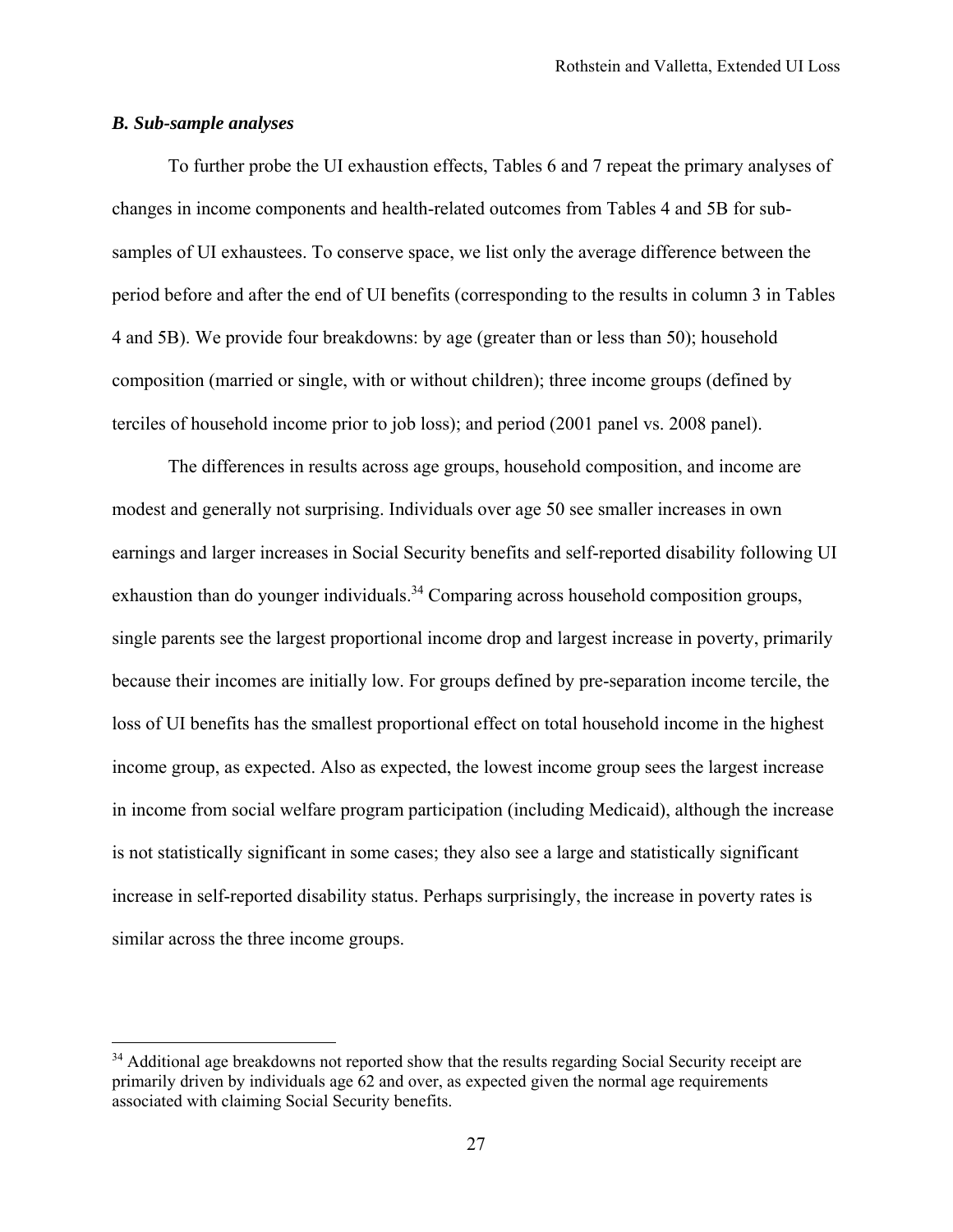The final two columns in Panel B of Tables 6 and 7 compare results between the 2001 and 2008 SIPP panels. The differences in results once again are modest. The proportional decline in income is larger in the 2008 panel, but the increase in poverty rates is very similar across the two panels. Exhaustees in the 2008 panel experience a larger increase in participation in social welfare programs, such as food stamps and other social assistance, but the associated income amounts are quite small. The increases in Medicaid recipiency and self-reported disability also are somewhat larger in the 2008 panel.

To summarize the results by sub-groups, they generally show that UI exhaustion is associated with especially adverse consequence for less advantaged groups. This includes single parents and households with low pre-separation income: the income hit is larger for them, and their higher take-up of alternative social benefits does little to offset it. A similar interpretation applies to the results for the 2008 SIPP panel versus the 2001 panel: the former recession was much more severe, and UI exhaustees in that period relied more on other social benefits and reported a larger increase in disability following the loss of UI.

### **7. Conclusion**

Little is known about individuals who remain jobless for a prolonged period after their UI benefits are exhausted, in part because in normal times this is an unusual occurrence. During the Great Recession and its aftermath, however, the severity of long-term unemployment created large numbers of UI exhaustees, despite the historically unprecedented extensions of available benefits. Using panel data from the SIPP, we find that the characteristics of UI exhaustees during this period and in the early 2000s are broadly similar to the characteristics of other individuals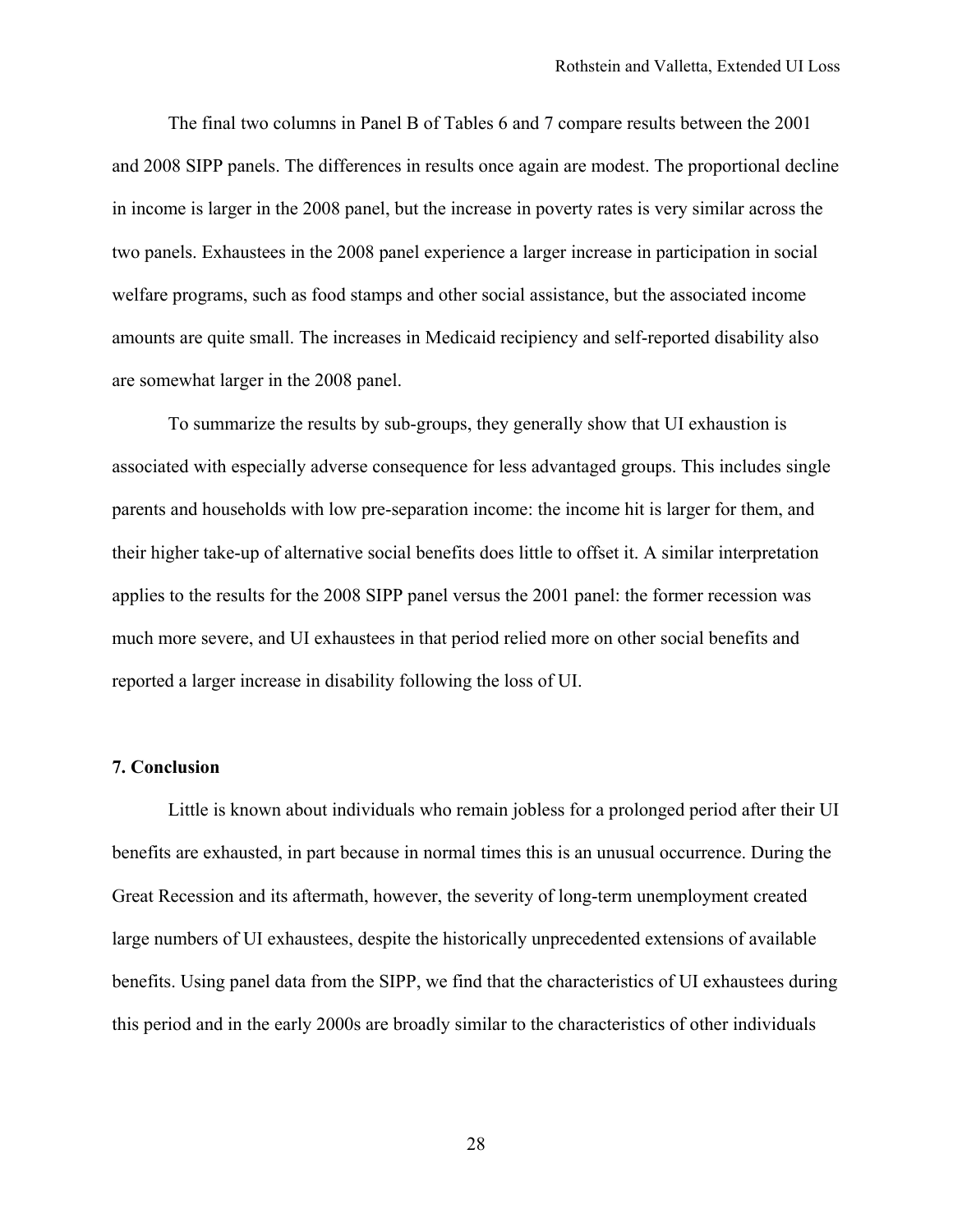who are unemployed due to a job loss but do not exhaust their benefits. Of course, UI exhaustees have longer nonemployment durations.

The loss of UI benefits is associated with substantial declines in income for the large fraction of UI exhaustees who remain nonemployed. Although participation in other safety net programs increases, these programs make up only a small share of the lost UI income. The incidence of poverty – measured post-transfer in our analyses – spikes. These patterns are most pronounced for less advantaged groups in our data, including single parents and households with initially low income.

Our results imply that UI benefits in general, and in particular extended benefits during our two SIPP sample frames of 2001-04 and 2008-12, function as an important element of the social safety net in the United States that is not duplicative of other programs (consistent with Bitler and Hoynes 2013). We find limited evidence for UI benefits operating as substitutes or complements with other programs, at least over the short timeframe that we examine (Inderbitzin, Staubli, and Zweimuller 2016). Given the large numbers of individuals who received extended benefits during 2008-12, and the subsequent large numbers who have exhausted them, these considerations loom especially large in recent years.

There are three significant caveats to our analysis, which suggest avenues for future research. First, we measure family income changes but not consumption. It is possible that families are able to draw on savings or loans from outside the immediate family to offset the impact of sharp income declines. While we cannot definitively reject this possibility, our analyses using supplemental SIPP data on assets and liabilities suggests that exhaustee households have very little wealth—outside of home equity and retirement funds—that can be used to sustain consumption during their nonemployment spells (consistent with Gruber 2001).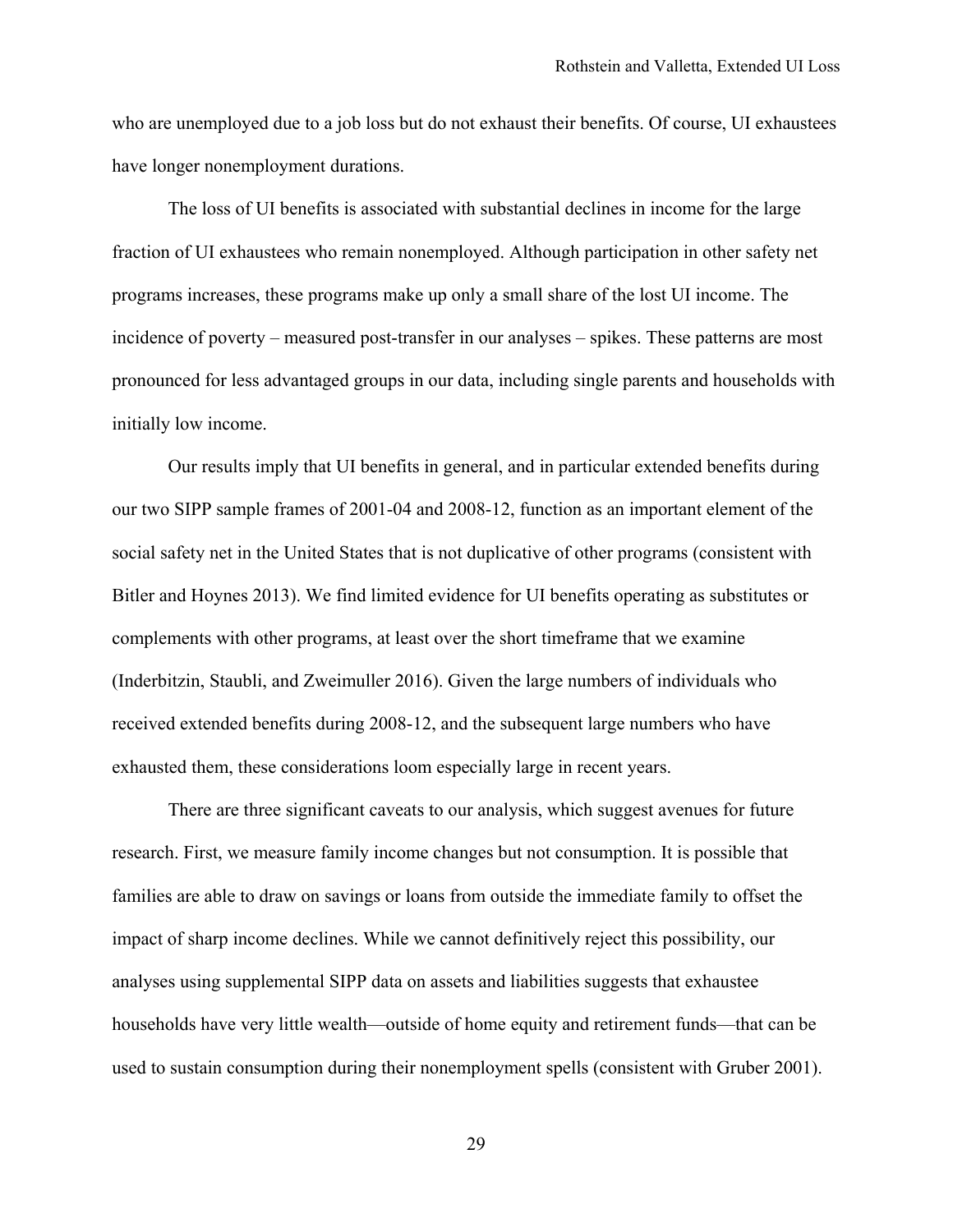Further direct analysis of wealth buffers and consumption losses could be informative on these points.

A second caveat is that our SIPP data and empirical methods are better suited for capturing high-frequency changes in income in the months immediately surrounding exhaustion than they are at identifying responses that happen months or years later. This may cause us to miss some program interaction effects, particularly with respect to programs with long and variable lags between eligibility and receipt (like Disability Insurance or the Earned Income Tax Credit). We expect that our estimates understate the medium-term effects of UI exhaustion on Social Security income and Medicaid recipiency as well, but we do a better job of capturing effects on receipt of food stamps and other cash transfer programs with relatively quick application processes. Further analyses that track UI exhaustees over a longer timeframe would be useful in this regard.

Finally, and related, the increase in self-reported work disability that occurs after UI exhaustion raises the possibility that some exhaustees may later file for and receive disability insurance payments. This has been an active topic for research, and the findings are far from definitive (see Lindner 2011, Lindner and Nichols 2012, Rutledge 2012, Mueller, Rothstein, and von Wachter 2016). Expansion of our analysis to a longer timeframe and perhaps incorporation of administrative data on disability program applications could shed significant light on these issues. Only about one-sixth of our sample reports work-related disabilities after exhaustion, however, suggesting that disability insurance will not offset lost UI income for most exhaustees.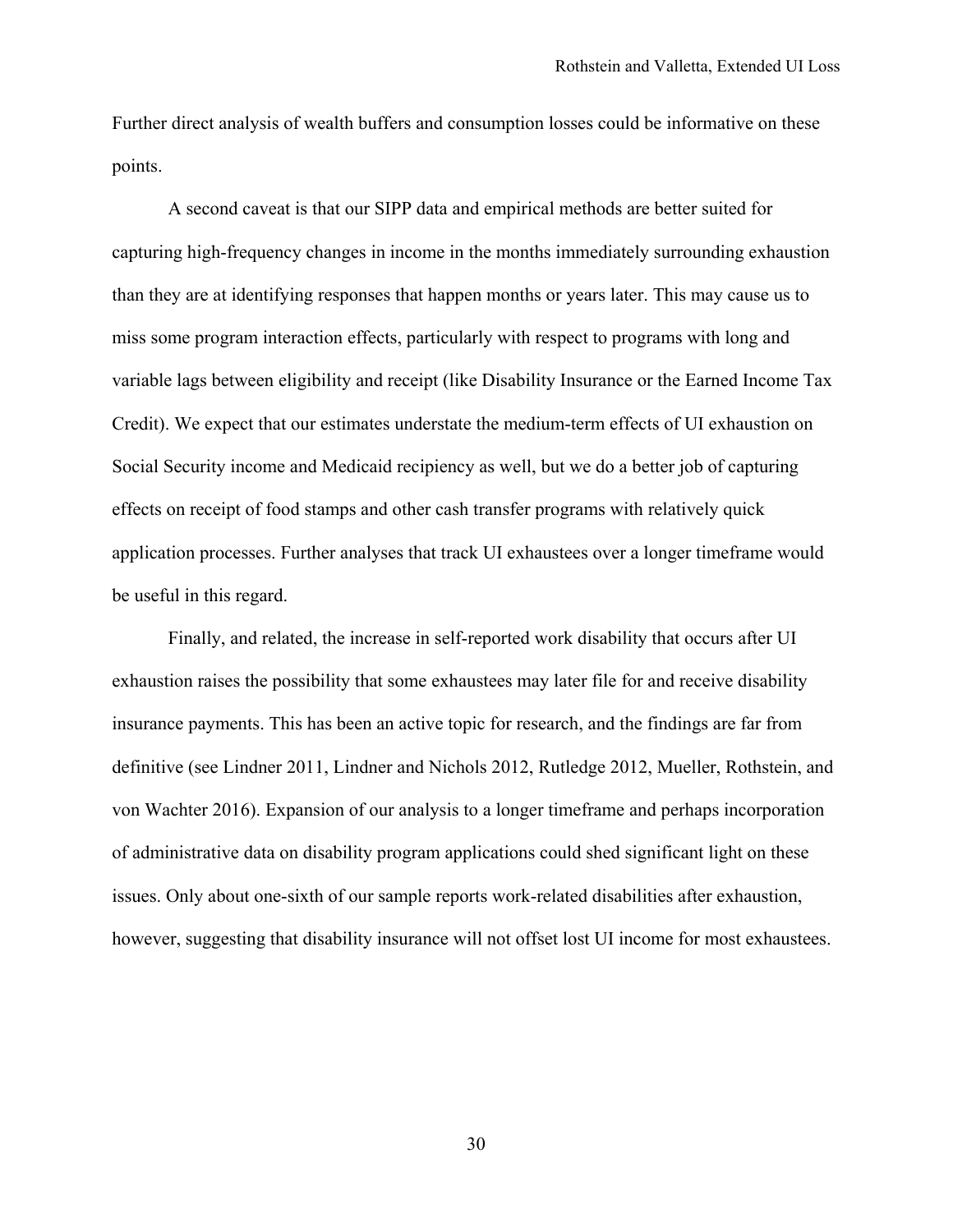# **References**

- Autor, David, Nicole Maestas, Kathleen Mullen, and Alexander Strand. 2011 "Does Delay Cause Decay? The Effect of Administrative Decision Time on the Labor Force Participation and Earnings of Disability Applicants." MRRC Working Paper #2011-258, September.
- Baily, Martin N. 1978. "Some Aspects of Optimal Unemployment Insurance." *Journal of Public Economics* 10 (December): 379–402.
- Bitler, Marianne, and Hilary Hoynes. 2016. "The More Things Change, the More They Stay the Same? The Safety Net and Poverty in the Great Recession." *Journal of Labor Economics* 34(S1): S403-S444
- Card, David, Raj Chetty, and Andrea Weber. 2007. "The Spike at Benefit Exhaustion: Leaving the Unemployment System or Starting a New Job?" *American Economic Review*, Papers and Proceedings 97: 113-118.
- Card, David and Philip B. Levine. 2000. "Extended Benefits and the Duration of UI Spells: Evidence from the New Jersey Extended Benefit Program." *Journal of Public Economics* 78(1-2): 107-138.
- Chetty, Raj. 2006. "A General Formula for the Optimal Level of Social Insurance." *Journal of Public Economics* 90: 1879-1901.
- Chetty, Raj. 2008. "Moral Hazard versus Liquidity and Optimal Unemployment Insurance." *Journal of Political Economy* 116(2): 173-234.
- Couch, Kenneth A., and Dana W. Placzek. 2010. "Earnings Losses of Displaced Workers Revisited." *American Economic Review* 100(1, March): 572-89.
- Couch, Kenneth A., Gayle Reznik, Christopher R. Tamborini, and Howard Iams. 2013. "Economic and Health Implications of Long-Term Unemployment: Earnings, Disability Benefits, and Mortality." *Research in Labor Economics* 38: 259-305.
- Cullen, Julie Berry, and Jonathan Gruber. 2000. "Does Unemployment Insurance Crowd Out Spousal Labor Supply?" *Journal of Labor Economics* 18 (3, July): 546–72.
- Eggleston, Jonathan S., and Mark A. Klee. 2015. "Reassessing Wealth Data Quality in the Survey of Income and Program Participation." SIPP Working Paper Number 274, U.S. Census Bureau. February.
- Farber, Henry S., and Robert G. Valletta. 2015. "Do Extended Unemployment Benefits Lengthen Unemployment Spells? Evidence from Recent Cycles in the U.S. Labor Market." *Journal of Human Resources* 50(4, Fall): 873-909.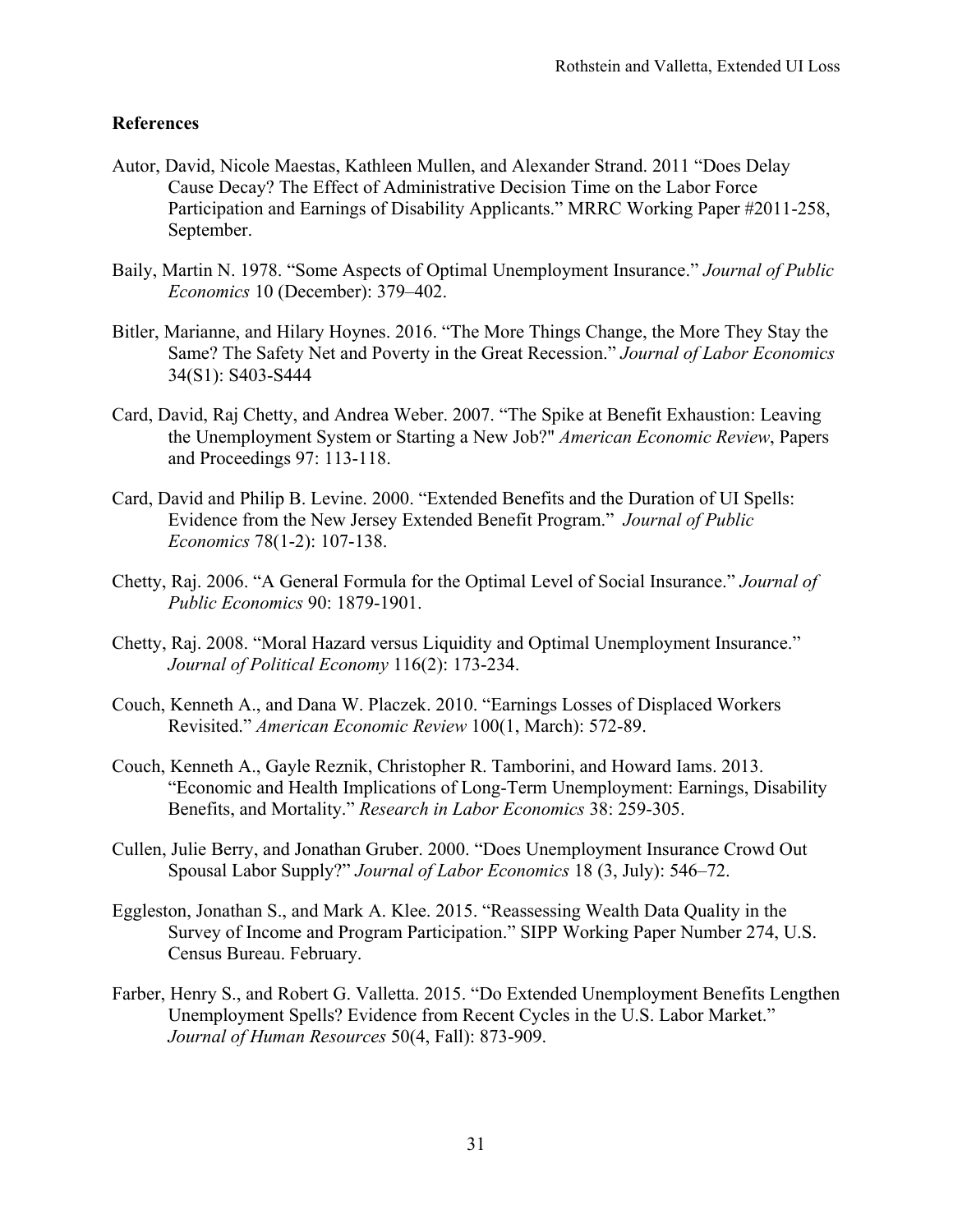- Farber, Henry S., Jesse Rothstein, and Robert G. Valletta. 2015. "The Effect of Extended Unemployment Insurance Benefits: Evidence from the 2012–2013 Phase-Out." *American Economic Review: Papers & Proceedings* 105(5): 171–176
- Ganong, Peter, and Jeffrey B. Liebman. 2013. "The Decline, Rebound, and Further Rise in SNAP Enrollment: Disentangling Business Cycle Fluctuations and Policy Changes." NBER Working Paper No. 19363, August. Cambridge, MA: National Bureau of Economic Research.
- Gruber, Jonathan. 1997. "The Consumption Smoothing Benefits of Unemployment Insurance." *American Economic Review* 87(1): 192-205.
- Gruber, Jonathan. 2001. "The Wealth of the Unemployed." *Industrial and Labor Relations Review* 55(1, October): 79-94.
- Gruber, Jonathan, and Brigitte C. Madrian. 1997. "Employment Separation and Health Insurance Coverage." *Journal of Public Economics* 66(3, Dec.): 349-82
- Ham, John C., Xianghong Li, and Lara Shore-Sheppard. 2009. "Seam Bias, Multiple-State, Multiple-Spell Duration Models and the Employment Dynamics of Disadvantaged Women." NBER Working Paper No. 15151, July. Cambridge, MA: National Bureau of Economic Research.
- Inderbitzin, Lukas, Stefan Staubli, and Josef Zweimüller. 2016. "Extended Unemployment Benefits and Early Retirement: Program Complementarity and Program Substitution." *American Economic Journal: Economic Policy* 8(1, Feb.): 253-288.
- Katz, Lawrence F., and Bruce D. Meyer. 1990. "The Impact of the Potential Duration of Unemployment Benefits on the Duration of Unemployment." *Journal of Public Economics* 41(1): 45-72.
- Kolsrud, Jonas, Camille Landais, Peter Nilsson, and Johannes Spinnewijn. 2016. "The Optimal Timing of Unemployment Benefits: Theory and Evidence from Sweden." Working paper, London School of Economics, June.
- Kroft, Kory, and Matthew J. Notowidigdo. 2016. "Should Unemployment Insurance Vary with the Unemployment Rate? Theory and Evidence." *Review of Economic Studies* 83(3, July): 1092-1124.
- Landais, Camille, Pascal Michaillat, and Emmanuel Saez. 2016. "A Macroeconomic Approach to Optimal Unemployment Insurance: Theory." Working Paper, August. Forthcoming in *American Economic Journal: Economic Policy.*
- Lindner, Stephan. 2011. "How Does Unemployment Insurance Affect the Decision to Apply for Social Security Disability Insurance?" Working paper, Urban Institute. Washington, DC.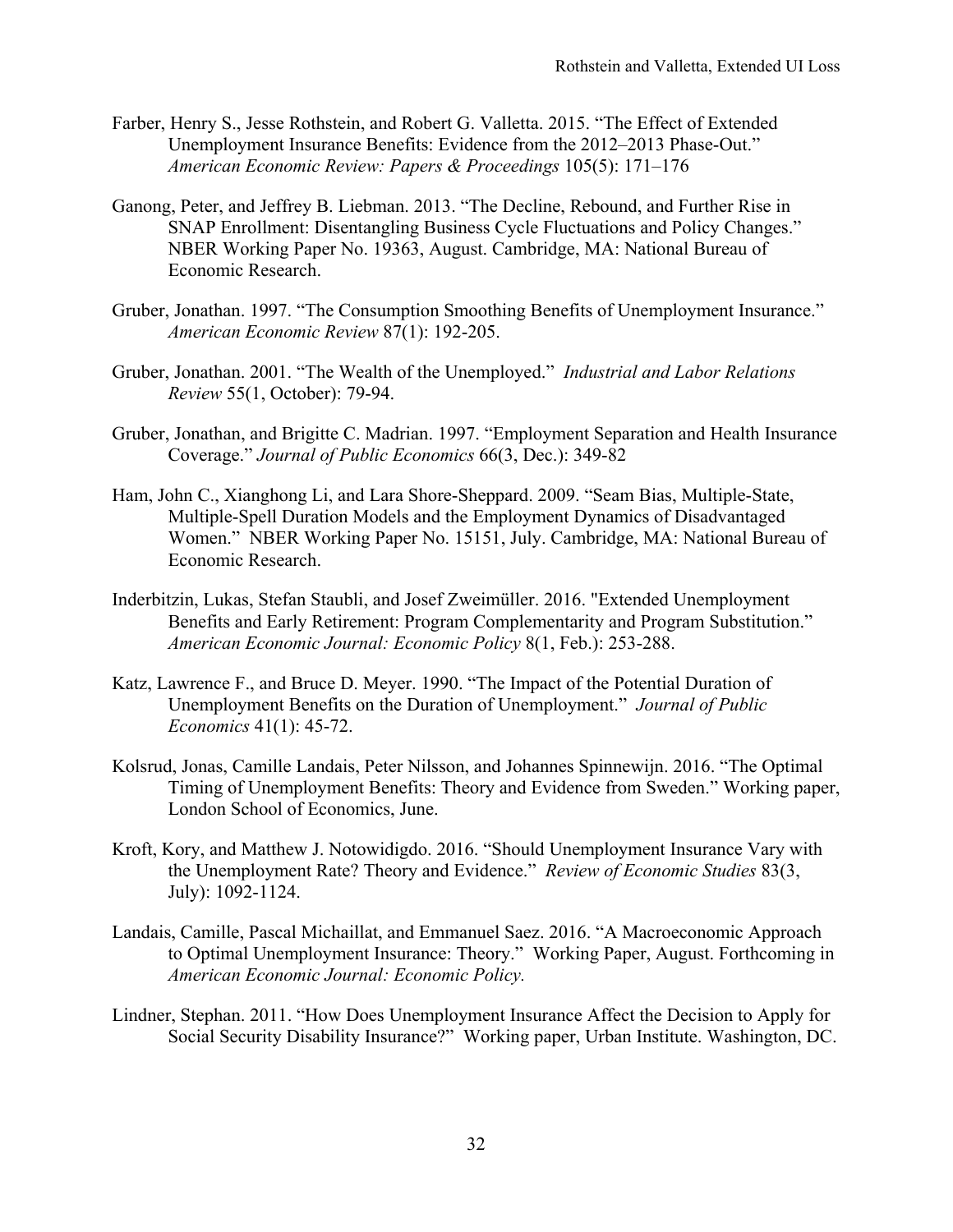- Lindner, Stephan, and Austin Nichols. 2012. "The Impact of Temporary Assistance Programs on Disability Rolls and Re-Employment." Working Paper 2012-2. Chestnut Hill, MA: Center for Retirement Research at Boston College.
- Meyer, Bruce D., Wallace K.C. Mok, and James X. Sullivan. 2015. "The Under-Reporting of Transfers in Household Surveys: Its Nature and Consequences." Working paper, June (revised version of NBER Working Paper No. 15181, July 2009).
- Moore, Jeffrey C. 2007. "Seam Bias in the 2004 SIPP Panel: Much Improved, but Much Bias Still Remains." Working paper, US Census Bureau, December.
- Mueller, Andreas I., Jesse Rothstein, and Till M. von Wachter. 2016. "Unemployment Insurance and Disability Insurance in the Great Recession." *Journal of Labor Economics* 34: S445- S475.
- Needels, Karen, Walter Corson, and Walter Nicholson. 2001. "Left Out of the Boom Economy: UI Recipients in the Late 1990s." Report, Mathematica Policy Research, October. Princeton, NJ.
- Rothstein, Jesse. 2011. "Unemployment Insurance and Job Search in the Great Recession." *Brookings Papers on Economic Activity*, Fall: 143-210.
- Rutledge, Matthew S. 2012. "The Impact of Unemployment Insurance Extensions on Disability Insurance Application and Allowance Rates." Working Paper 2011-17, revised April 2012. Chestnut Hill, MA: Center for Retirement Research at Boston College.
- Saporta-Eksten, Itay. 2014. "Job Loss, Consumption and Unemployment Insurance." Manuscript, Tel-Aviv University, October.
- Schmieder, Johannes F., Till Von Wachter, and Stefan Bender. 2012. "The Effects of Extended Unemployment Insurance over the Business Cycle: Evidence from Regression Discontinuity Estimates over 20 Years." *Quarterly Journal of Economics* 127: 701-52.
- U.S. Congressional Budget Office. 2004. *Family Income of Unemployment Insurance Recipients.* Washington, DC: Congress of the United States. March.
- U.S. Congressional Budget Office. 2012. *Unemployment Insurance in the Wake of the Recent Recession.* Washington, DC: Congress of the United States. November.
- U.S. Government Accountability Office. 2012. "Unemployment Insurance: Economic Circumstances of Individuals Who Exhausted Benefits." GAO-12-408. Washington, DC: February.
- Valletta, Robert G. 2014. "Recent Extensions of U.S. Unemployment Benefits: Search Responses in Alternative Labor Market States." *IZA Journal of Labor Policy* 3 (Sept.): 1- 25.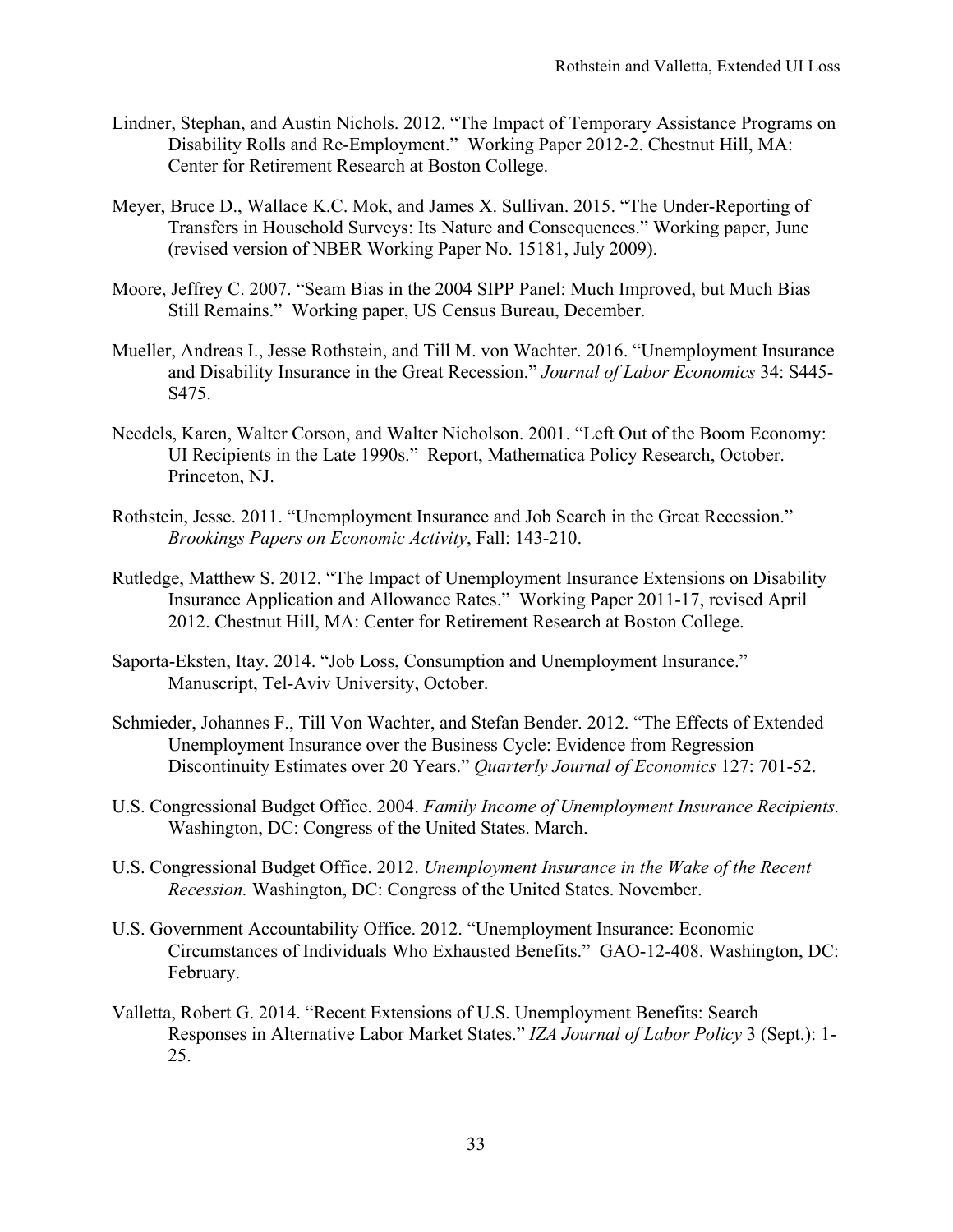- Whittaker, Julie M. 2008. "Extending Unemployment Compensation Benefits During Recessions." Report RL34340, Congressional Research Service, December.
- Whittaker, Julie M., and Katelin P. Isaacs. 2012. "Unemployment Insurance: Programs and Benefits." Report RL33362, Congressional Research Service, April.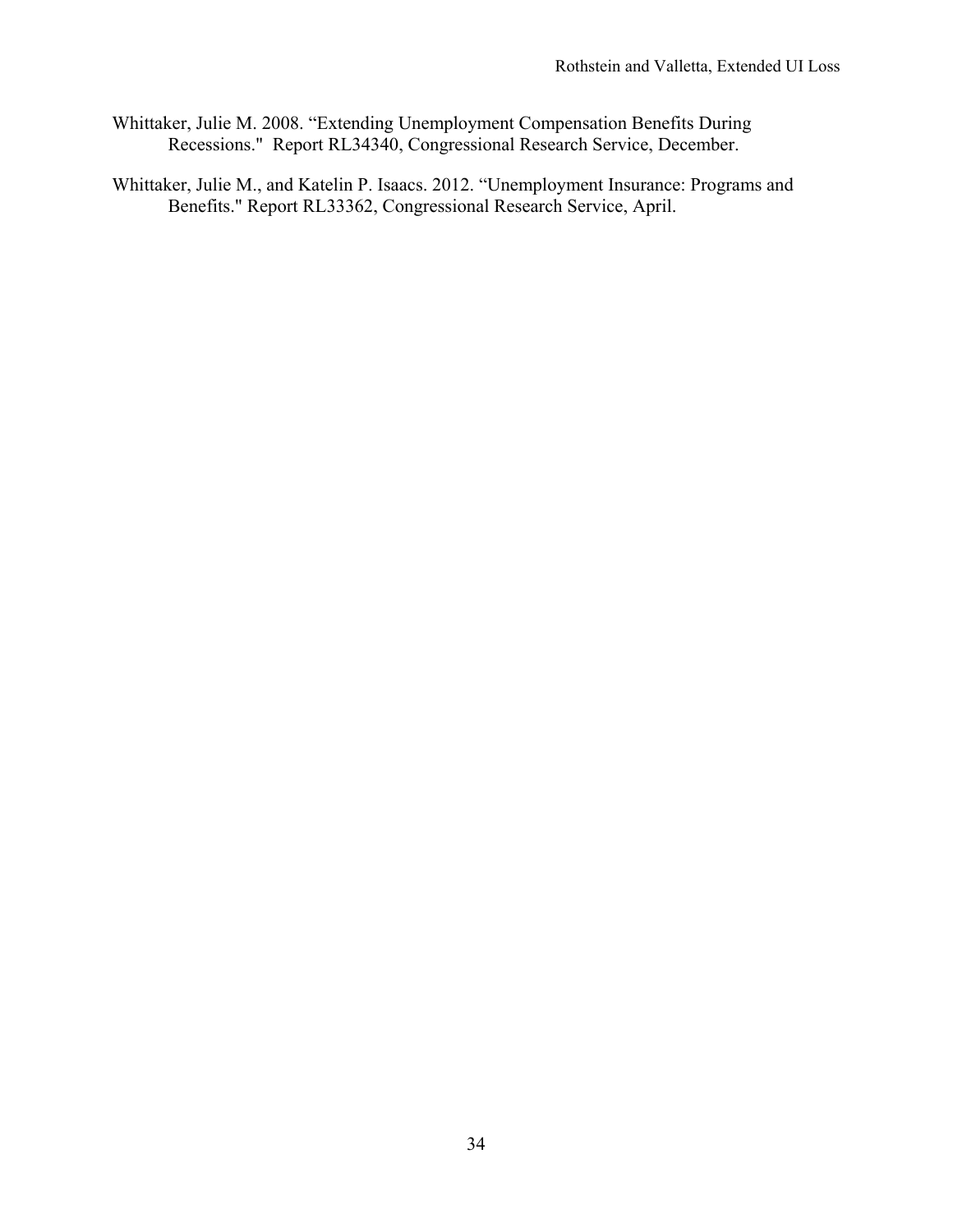

Note: From U.S. DOL (seasonally adjusted). Gray areas denote NBER recession dates.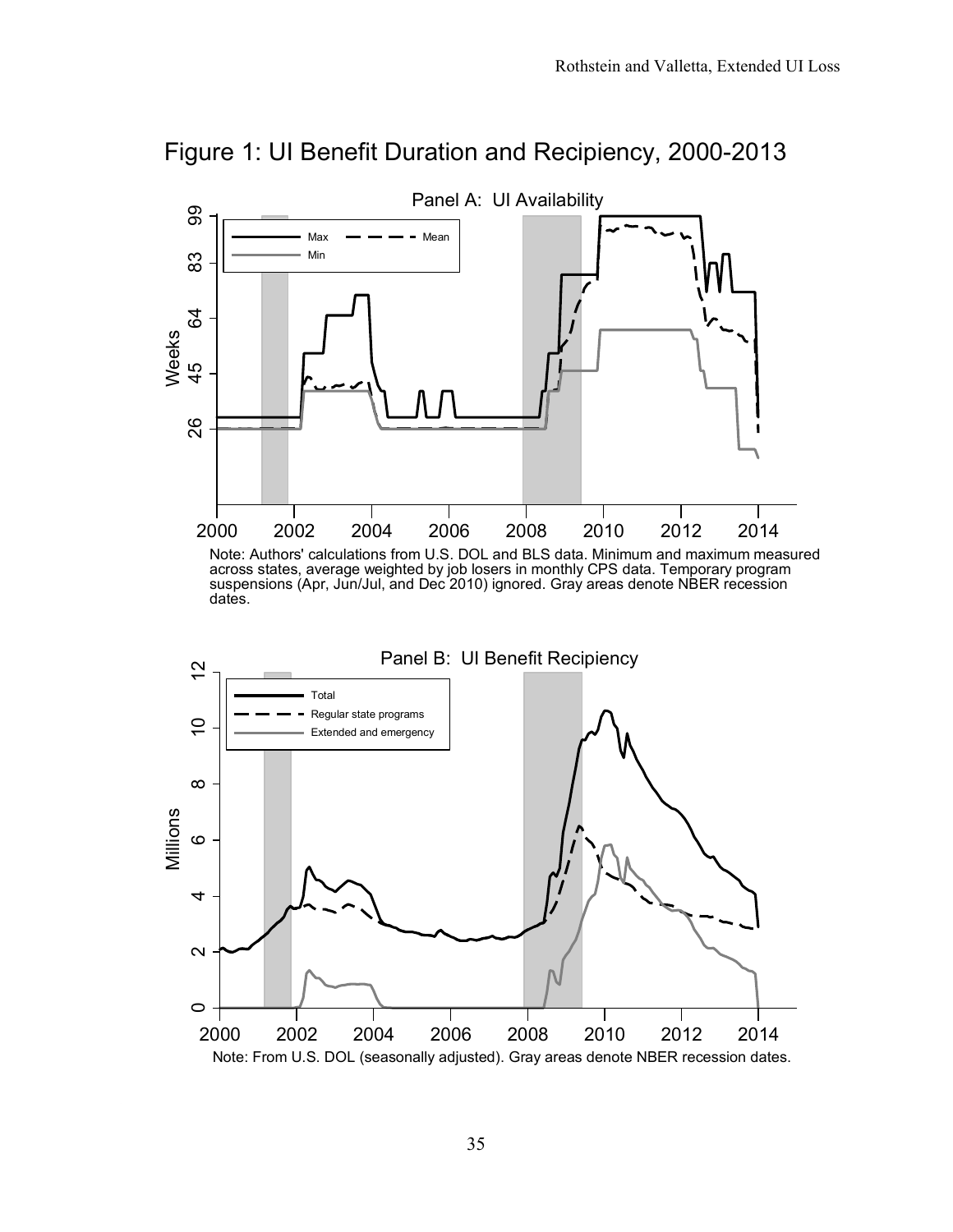

Note: Unweighted SIPP data. UI exhaustion sample consists of nonemployment spells following job loss in which UI was received for at least 4 months but no UI was received in the first two months following reemployment; see text for details. UI duration is the number of calendar months with positive UI income, and is censored at 26 months in panel A. Maximum available benefits are the number of weeks available in the month the last UI payment was received, divided by (52/12).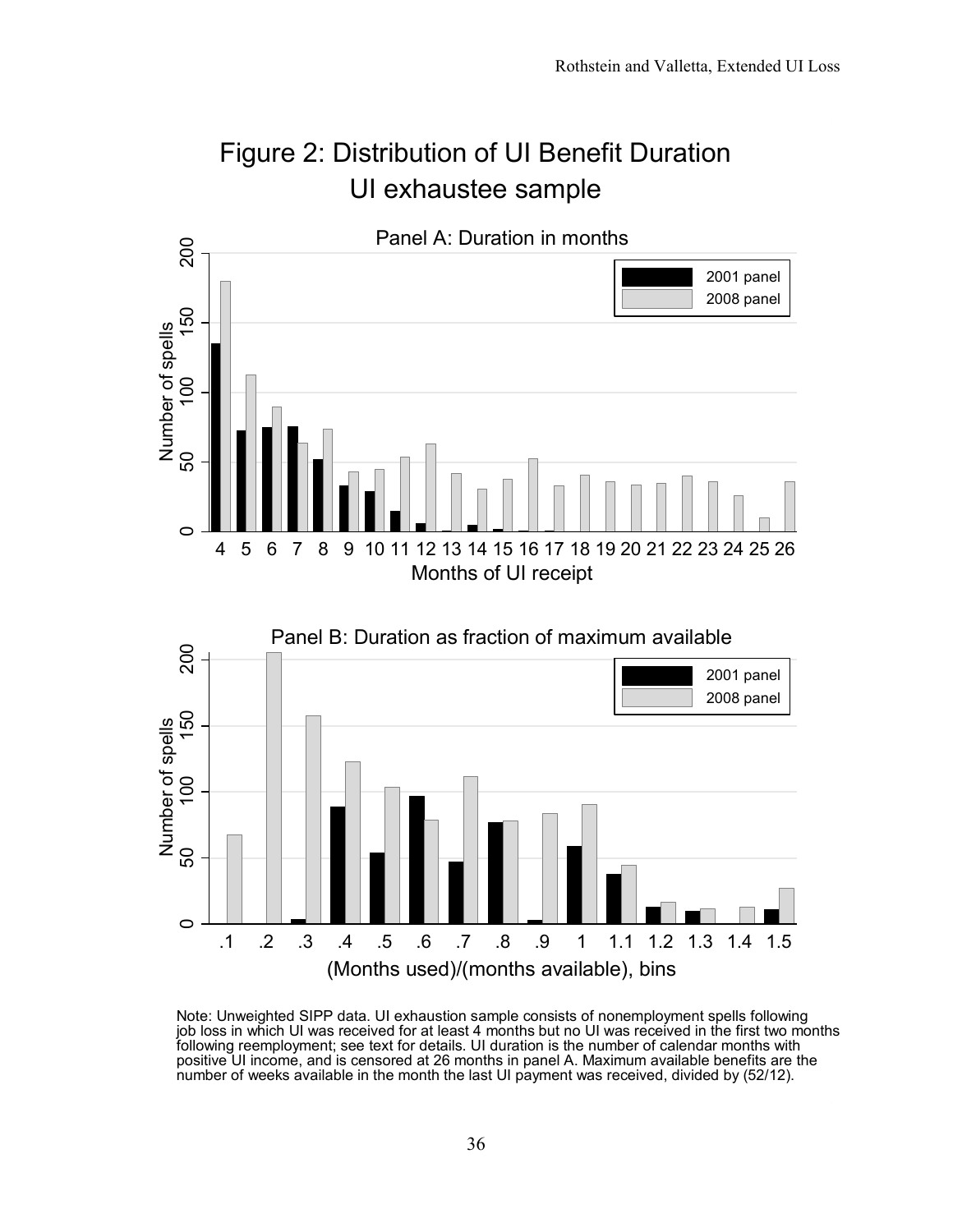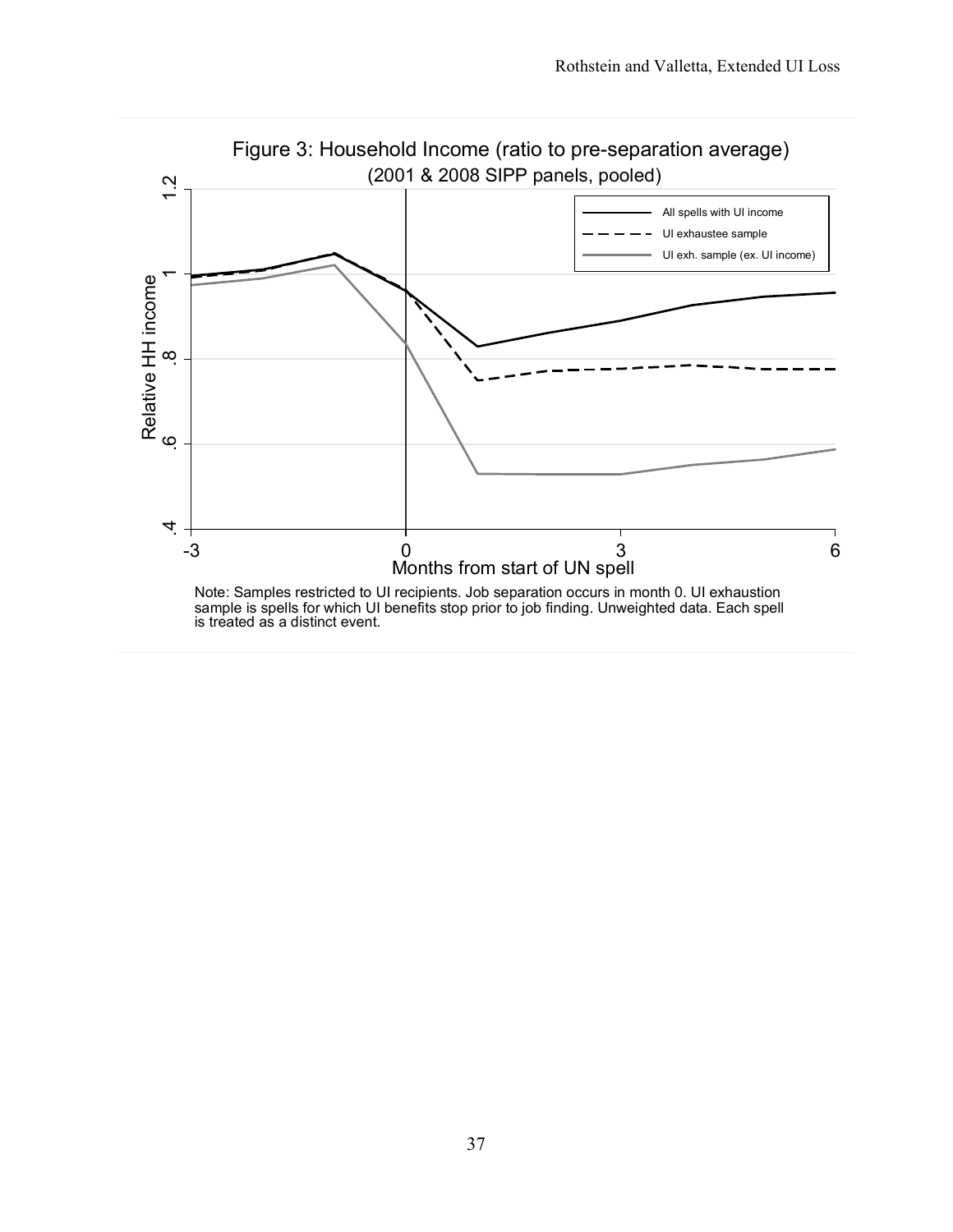

2001 & 2008 panels; ratio to pre-separation average Figure 4: Household income (around UI exhaustion)

Note: Samples restricted to UI recipients. UI payments end in month 0. Panel A displays all UI recipient spells and those for whom benefits stop prior to job finding. Panel B displays results separately for a those who are non-employed each month and for fixed samples of those who remain non-employed for at least 3 or 6 months after exhaustion. Each spell is treated as a distinct event.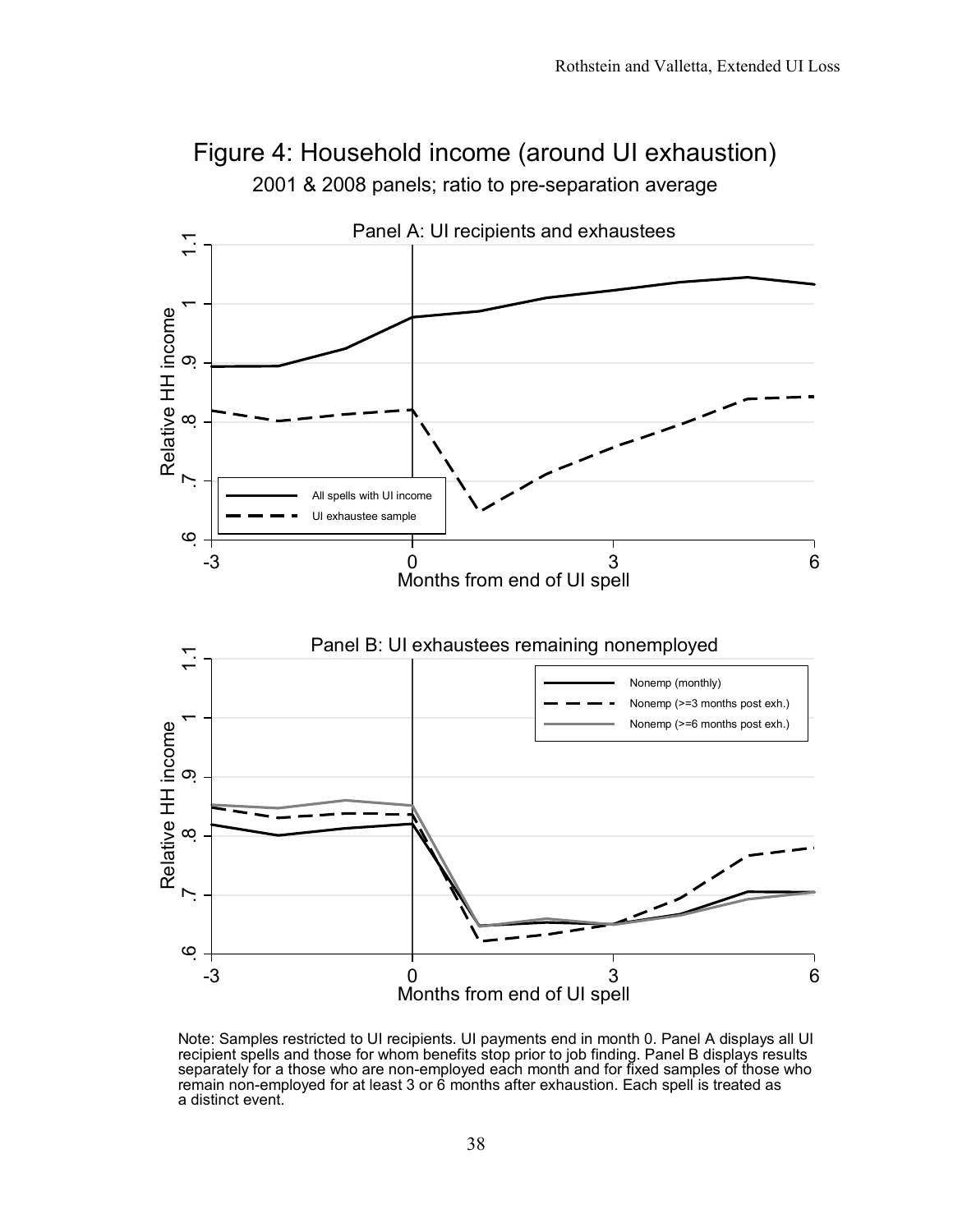



Note: See notes to Figure 4. For months > 0, only ongoing non-employment spells are included. Vertical axis scale differs across panels.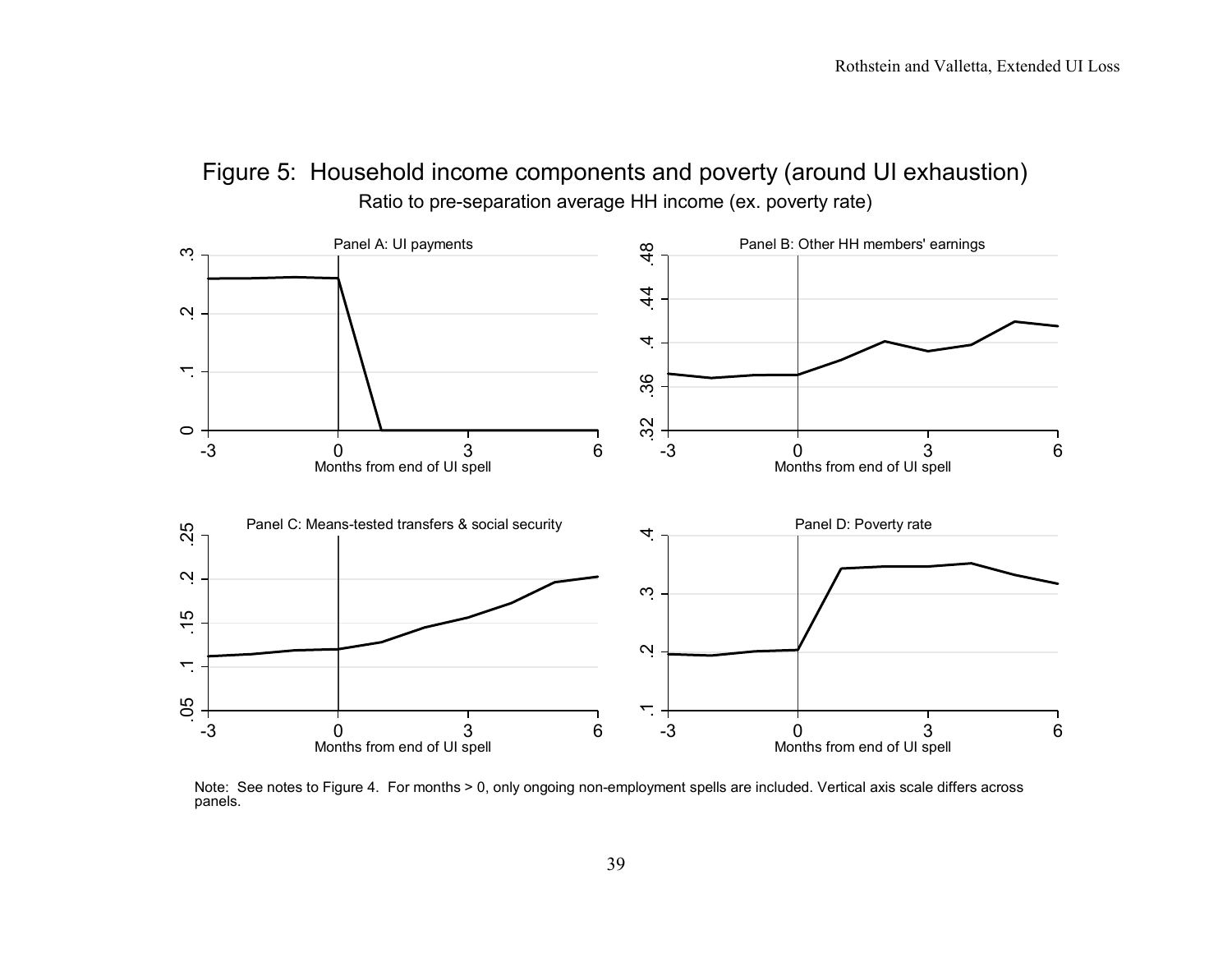

Note: Displays percent of observations with household wealth equal to the sum of pre-separation household income over the indicated number of months. Net worth defined as the sum of selfreported household asset values and equity (real estate, business, vehicles, other) less total unsecured debt (credit cards, other). Liquid financial wealth excludes equity in own home, vehicles, and business, plus retirement accounts; not reduced by unsecured debt. Pre and post periods extend 13 months before and after the date of job loss. Sample restricted to nonemployment spells for which wealth data is available in all three periods (N=139).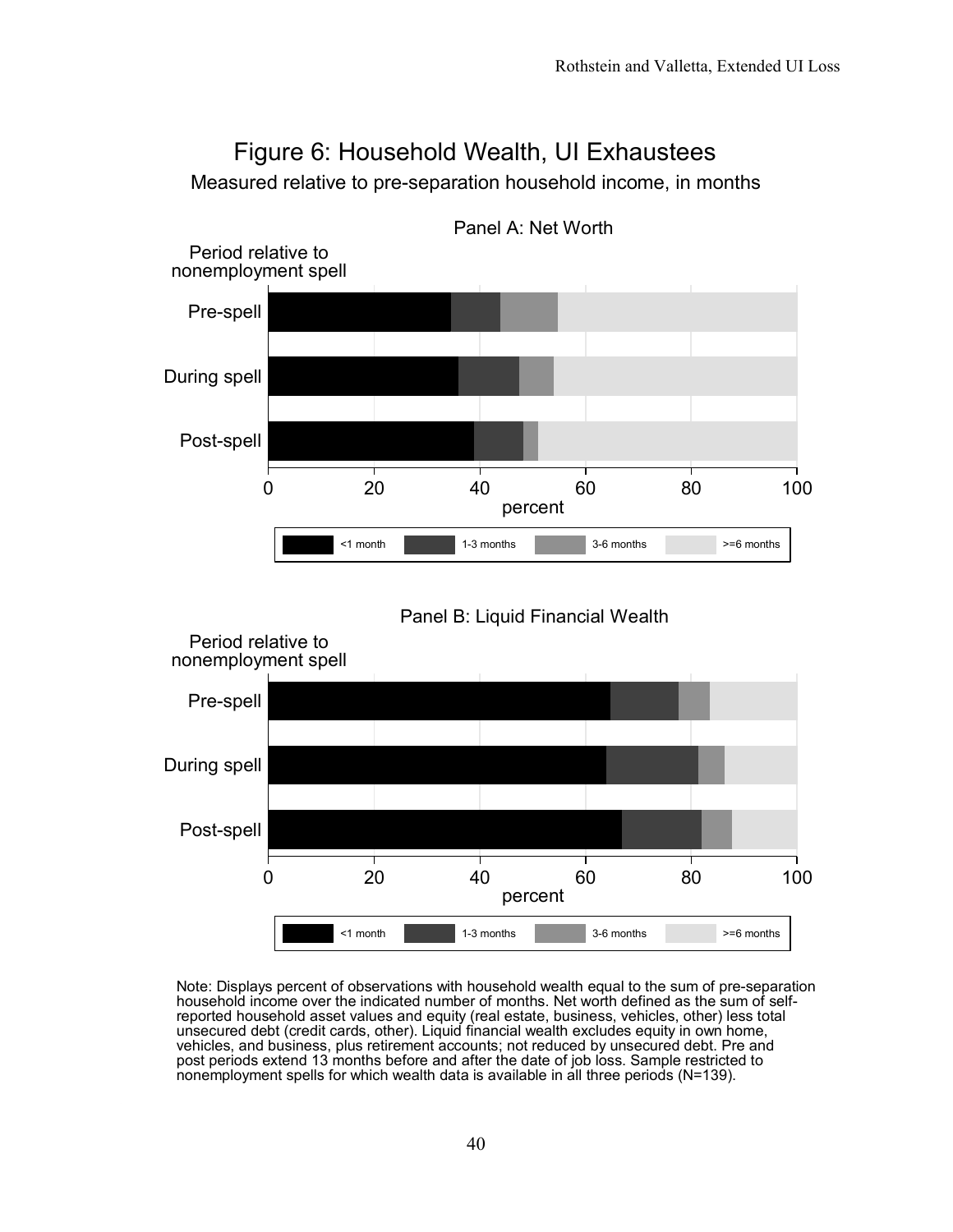|                                                                                     | (1)                          | (2)                           | (3)                | (4)            |  |  |  |  |  |
|-------------------------------------------------------------------------------------|------------------------------|-------------------------------|--------------------|----------------|--|--|--|--|--|
|                                                                                     |                              | 2001 and 2008 Panels Combined |                    |                |  |  |  |  |  |
|                                                                                     | $\underline{\mathrm{All}}^1$ | No UI                         | Received UI income |                |  |  |  |  |  |
|                                                                                     |                              |                               | To end of          | Ends before    |  |  |  |  |  |
|                                                                                     |                              |                               | spell <sup>2</sup> | spell ends $3$ |  |  |  |  |  |
| Variable                                                                            |                              |                               |                    |                |  |  |  |  |  |
| Number of spells <sup>4</sup>                                                       | 36,561                       | 26,101                        | 7,440              | 1,721          |  |  |  |  |  |
| Percent of total                                                                    | 100.0                        | 71.4                          | 20.4               | 4.7            |  |  |  |  |  |
| Number of individuals                                                               | 23,574                       | 16,744                        | 4,691              | 1,299          |  |  |  |  |  |
| Age (years)                                                                         |                              |                               |                    |                |  |  |  |  |  |
| Average                                                                             | 39.2                         | 38.3                          | 41.5               | 42.8           |  |  |  |  |  |
| Share 50+                                                                           | 0.248                        | 0.233                         | 0.279              | 0.323          |  |  |  |  |  |
| <b>Education categories</b>                                                         |                              |                               |                    |                |  |  |  |  |  |
| <college< td=""><td>0.802</td><td>0.801</td><td>0.805</td><td>0.800</td></college<> | 0.802                        | 0.801                         | 0.805              | 0.800          |  |  |  |  |  |
| College+                                                                            | 0.198                        | 0.199                         | 0.195              | 0.200          |  |  |  |  |  |
| Race                                                                                |                              |                               |                    |                |  |  |  |  |  |
| White                                                                               | 0.804                        | 0.799                         | 0.825              | 0.775          |  |  |  |  |  |
| Non-white                                                                           | 0.196                        | 0.201                         | 0.175              | 0.225          |  |  |  |  |  |
| Female                                                                              | 0.425                        | 0.442                         | 0.365              | 0.440          |  |  |  |  |  |
| Married                                                                             | 0.198                        | 0.206                         | 0.170              | 0.220          |  |  |  |  |  |
| Single                                                                              | 0.227                        | 0.236                         | 0.195              | 0.220          |  |  |  |  |  |
| Male                                                                                | 0.575                        | 0.558                         | 0.635              | 0.560          |  |  |  |  |  |
| Married                                                                             | 0.276                        | 0.246                         | 0.366              | 0.291          |  |  |  |  |  |
| Single                                                                              | 0.299                        | 0.312                         | 0.269              | 0.269          |  |  |  |  |  |
| Married                                                                             | 0.474                        | 0.452                         | 0.536              | 0.511          |  |  |  |  |  |
| Kids                                                                                | 0.261                        | 0.250                         | 0.297              | 0.253          |  |  |  |  |  |
| No Kids                                                                             | 0.213                        | 0.202                         | 0.238              | 0.258          |  |  |  |  |  |
| Single                                                                              | 0.526                        | 0.548                         | 0.464              | 0.489          |  |  |  |  |  |
| Kids                                                                                | 0.156                        | 0.169                         | 0.120              | 0.131          |  |  |  |  |  |
| No Kids                                                                             | 0.370                        | 0.378                         | 0.344              | 0.358          |  |  |  |  |  |

# Table 1: Descriptive Statistics, SIPP Nonemployment Spells (2001 and 2008 Panels) (spells completed or censored in final panel month)

(Continued)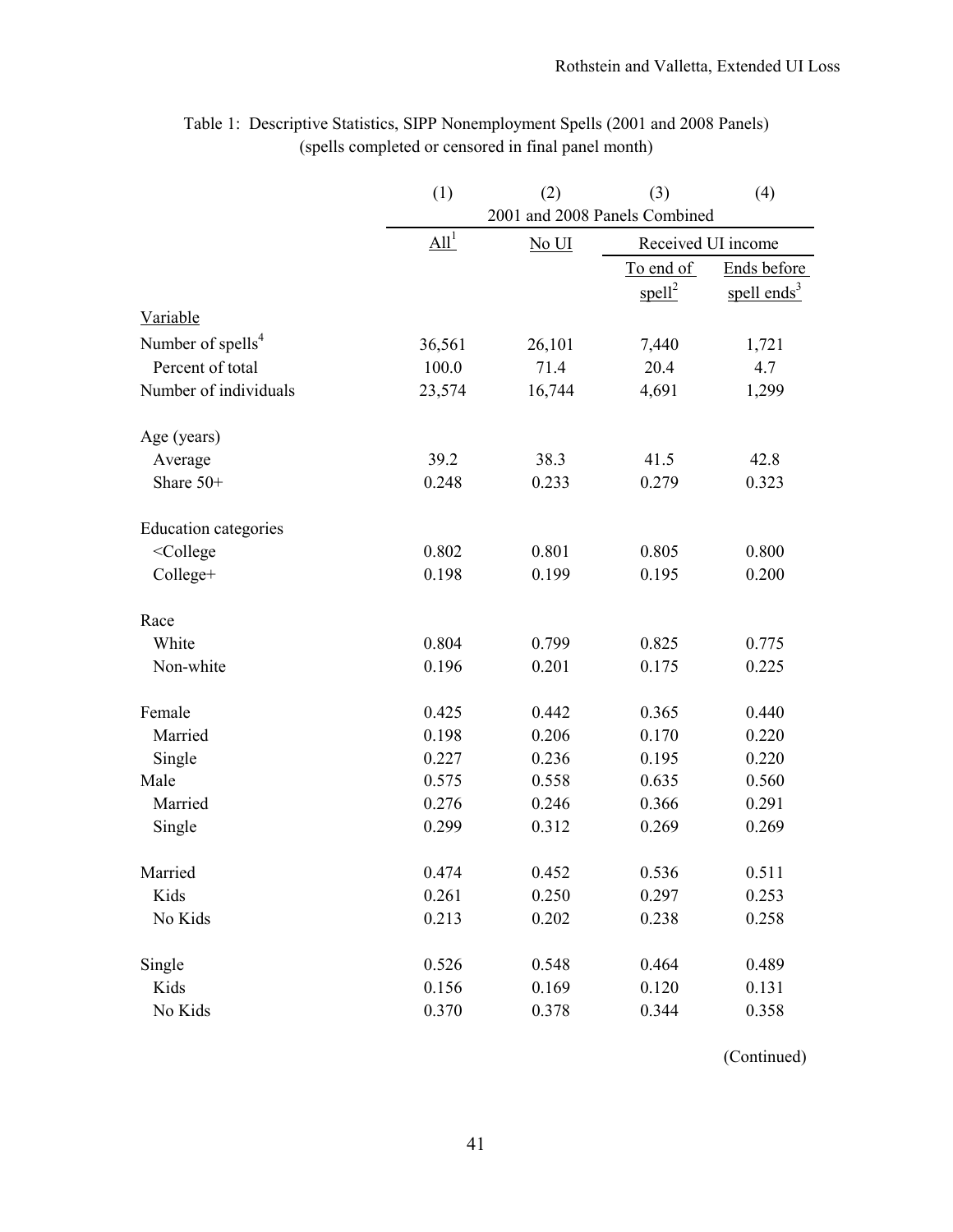# Table 1 (continued)

|                                                            | (1)              | (2)                               | (3)                | (4)                     |  |  |
|------------------------------------------------------------|------------------|-----------------------------------|--------------------|-------------------------|--|--|
|                                                            |                  | 2001 and 2008 Panels Combined     |                    |                         |  |  |
|                                                            | All <sup>1</sup> | $\overline{\text{No } \text{UI}}$ |                    | Received UI income      |  |  |
|                                                            |                  |                                   | To end of          | Ends before             |  |  |
|                                                            |                  |                                   | spell <sup>2</sup> | spell ends <sup>3</sup> |  |  |
| Variable                                                   |                  |                                   |                    |                         |  |  |
| Income amounts (before job<br>separation; means, inflation |                  |                                   |                    |                         |  |  |
| adjusted) <sup>5</sup>                                     |                  |                                   |                    |                         |  |  |
| Monthly UI (UI>0 only)                                     |                  |                                   | 1,163              | 1,151                   |  |  |
| Monthly earnings <sup>6</sup>                              | 2,337            | 2,013                             | 3,185              | 3,119                   |  |  |
| Monthly HH total income                                    | 5,785            | 5,641                             | 6,127              | 6,149                   |  |  |
| Household in poverty                                       | 0.231            | 0.251                             | 0.147              | 0.286                   |  |  |
| Household wealth (before job                               |                  |                                   |                    |                         |  |  |
| separation; medians, inflation                             |                  |                                   |                    |                         |  |  |
| adjusted $5,7$                                             |                  |                                   |                    |                         |  |  |
| Net worth                                                  | 33,090           | 31,346                            | 38,928             | 33,195                  |  |  |
| Liquid financial wealth                                    | 1,348            | 1,189                             | 1,830              | 1,549                   |  |  |
| Observation count (wealth data)                            | 20,188           | 14,276                            | 4,168              | 983                     |  |  |

Footnotes:

(1) All nonemployment spells initiated with at least one week of reported unemployment (active job search).

(2) Includes all spells in which UI income is still being received at the end of the spell or again within two months after spell ends.

(3) Includes only spells in which UI is received for four or more months.

(4) Columns 2-4 do not sum to column 1 due to a small share of unclassified observations (spells with short-term UI receipt followed by non-employment without UI).

(5) Dollar amounts expressed in sample end terms (Nov. 2013) using the GDP PCE deflator.

(6) Monthly earnings not available for all spells due to restriction that earnings are computed 2- 4 months prior to (after) spell start (end).

(7) Net worth defined as the sum of self-reported household asset values and equity (real estate, business, vehicles, other) less total unsecured debt (credit cards, other). Liquid financial wealth excludes equity in own home, vehicles, and business, plus retirement accounts; not reduced by unsecured debt. Based on available spell observations with data from the SIPP assets and liabilities topical modules (up to 13 months prior to the spell start date).

Note: Calculations use SIPP cross-section weights (except unweighted "number" counts). Weight value generally corresponds to final month of the nonemployment spell, except weighted counts, which are based on the average final weight across all spell months.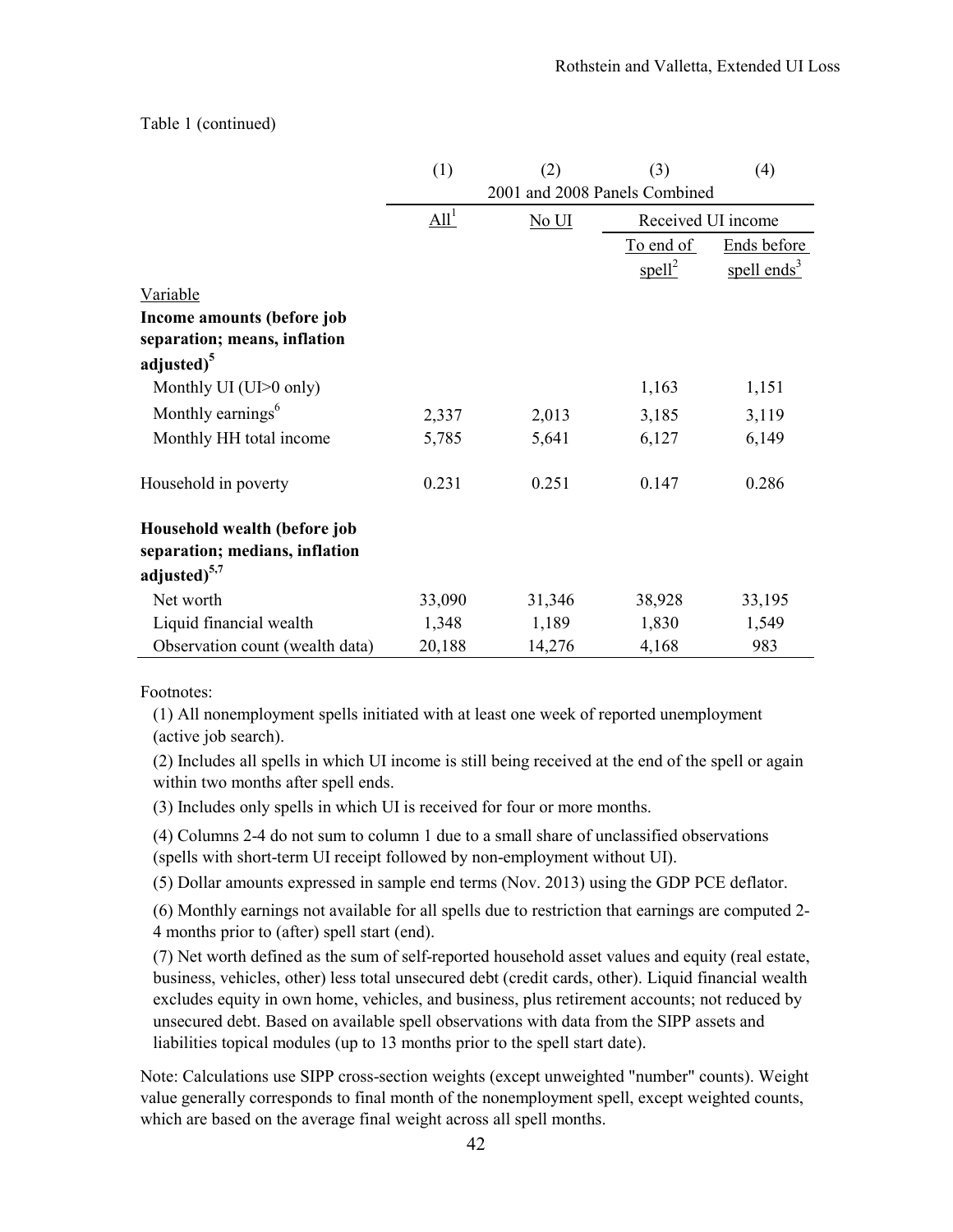|                               | (1)        | (2)        | (3)                | (4)                     | (5)              | (6)        | (7)                | (8)                     |
|-------------------------------|------------|------------|--------------------|-------------------------|------------------|------------|--------------------|-------------------------|
|                               |            | 2001 Panel |                    |                         |                  |            | 2008 Panel         |                         |
|                               | $All^1$    | No UI      |                    | Received UI income      | All <sup>1</sup> | No UI      |                    | Received UI income      |
|                               |            |            | To end of          | Ends before             |                  |            | To end of          | Ends before             |
|                               |            |            | spell <sup>2</sup> | spell ends <sup>3</sup> |                  |            | spell <sup>2</sup> | spell ends <sup>3</sup> |
| Variable                      |            |            |                    |                         |                  |            |                    |                         |
| Number of spells <sup>4</sup> | 11,377     | 8,284      | 2,097              | 504                     | 25,184           | 17,817     | 5,343              | 1,217                   |
| Percent of total              | 100.0      | 72.8       | 18.4               | 4.4                     | 100.0            | 70.7       | 21.2               | 4.8                     |
| Weighted number               | 46,919,455 | 33,945,393 | 8,748,818          | 2,131,105               | 94,321,698       | 66,946,151 | 19,800,138         | 4,624,651               |
| Number of individuals         | 8,124      | 5,916      | 1,430              | 414                     | 15,450           | 10,828     | 3,261              | 885                     |
| Weighted number               | 33,473,622 | 24,167,998 | 6,001,962          | 1,743,253               | 57,358,457       | 40,142,657 | 12,110,970         | 3,350,687               |
| Duration of                   |            |            |                    |                         |                  |            |                    |                         |
| nonemployment spell           |            |            |                    |                         |                  |            |                    |                         |
| Average                       | 16.1       | 13.4       | 14.1               | 56.9                    | 24.8             | 18.8       | 24.7               | 101.3                   |
| Share $\leq$ 27 weeks         | 0.821      | 0.867      | 0.849              | 0.096                   | 0.747            | 0.821      | 0.675              | 0.056                   |
| Share 27-52 weeks             | 0.117      | 0.086      | 0.135              | 0.464                   | 0.126            | 0.099      | 0.190              | 0.209                   |
| Share 53-99 weeks             | 0.045      | 0.034      | 0.015              | 0.310                   | 0.072            | 0.043      | 0.116              | 0.295                   |
| Share >99 weeks               | 0.016      | 0.012      | 0.001              | 0.130                   | 0.056            | 0.038      | 0.019              | 0.440                   |
| Exit routes                   |            |            |                    |                         |                  |            |                    |                         |
| Exit to employment            | 0.803      | 0.821      | 0.797              | 0.569                   | 0.792            | 0.813      | 0.783              | 0.546                   |
| Censored                      | 0.197      | 0.179      | 0.203              | 0.431                   | 0.208            | 0.187      | 0.217              | 0.454                   |

# Table 2: Descriptive Statistics, SIPP Nonemployment Spells (2001 and 2008 Panels) (completed or censored in final panel month)

Footnotes:

(1) All nonemployment spells initiated with at least one week of reported unemployment (active job search).

(2) Includes all spells in which UI income is still being received at the end of the spell or again within two months after the spell ends.

(3) Includes only spells in which UI is received for four or more months.

(4) Columns 2-4 (6-8) do not sum to column 1 (5) due to a small share of unclassified observations (spells with short-term UI receipt followed by non-employment without UI).

Note: Calculations use SIPP cross-section weights (except unweighted "number" counts). Weight value generally corresponds to final month of nonemployment spell, except weighted counts, which are based on the average final weight across all spell months.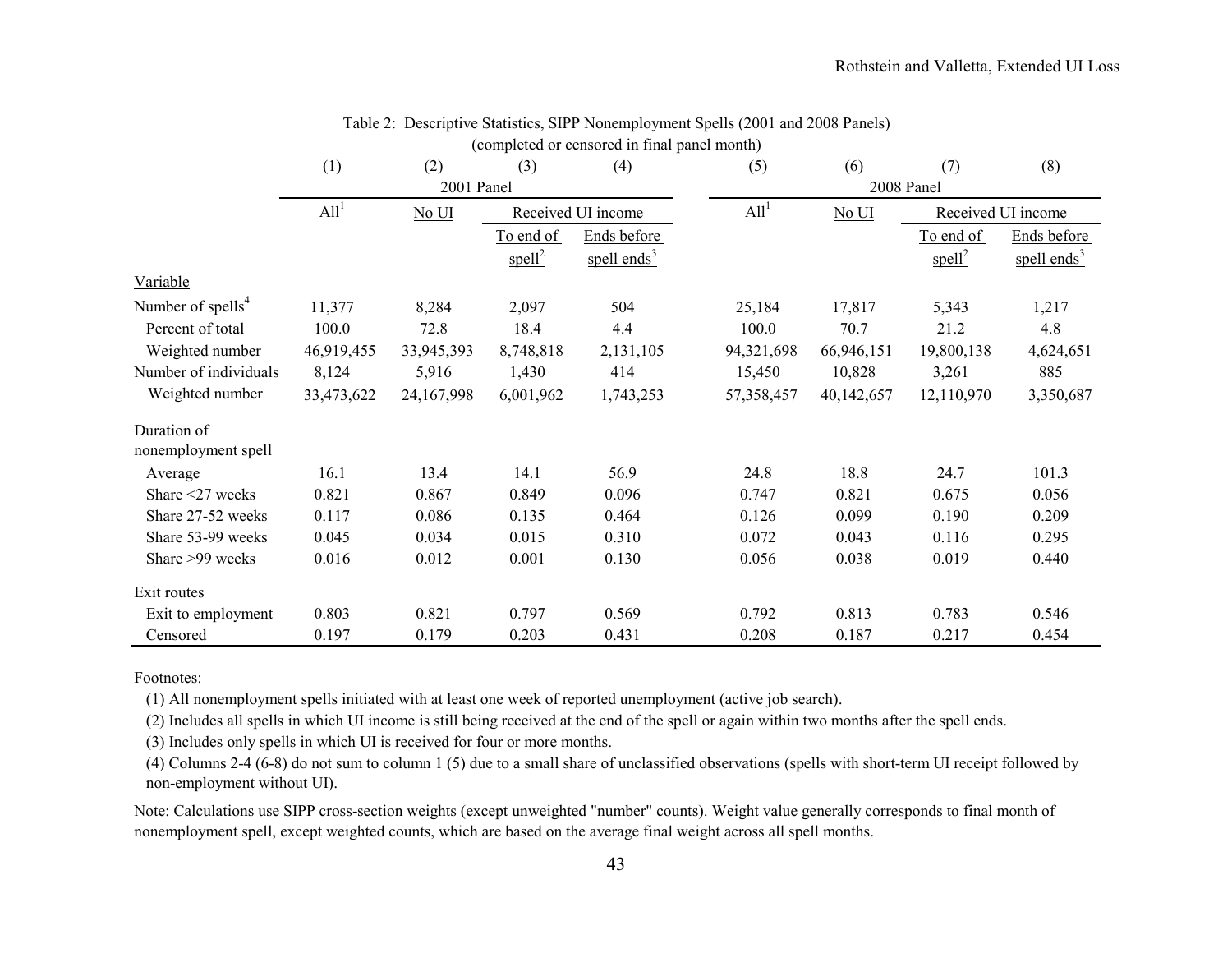|                             | (1)     | (2)                                                    | (3)         | (4)     | (5)                                          | (6)         |  |
|-----------------------------|---------|--------------------------------------------------------|-------------|---------|----------------------------------------------|-------------|--|
|                             |         | Amounts (relative to pre-job<br>loss household income) |             |         | Any income (0-1; sample<br>fractions listed) |             |  |
|                             | Pre     | Post                                                   | <b>Diff</b> | Pre     | Post                                         | <b>Diff</b> |  |
| Household income (\$/month) | 5,198   | 3,700                                                  | $-1,498$    |         |                                              |             |  |
|                             | [3,423] | [3,000]                                                | (93)        |         |                                              |             |  |
| Income components           |         |                                                        |             |         |                                              |             |  |
| Total                       | 1.000   | 0.769                                                  | $-0.231$    |         |                                              |             |  |
|                             | [0.000] | [0.563]                                                | (0.020)     |         |                                              |             |  |
| Own earnings                | 0.569   | 0.033                                                  | $-0.536$    | 0.553   | 0.028                                        | $-0.525$    |  |
|                             | [0.304] | [0.150]                                                | (0.012)     | [0.309] | [0.166]                                      | (0.016)     |  |
| Other HH member earnings    | 0.302   | 0.363                                                  | 0.061       | 0.303   | 0.381                                        | 0.078       |  |
|                             | [0.299] | [0.481]                                                | (0.015)     | [0.303] | [0.534]                                      | (0.022)     |  |
| UI                          | 0.019   | 0.227                                                  | 0.208       | 0.024   | 0.234                                        | 0.211       |  |
|                             | [0.078] | [0.224]                                                | (0.008)     | [0.089] | [0.229]                                      | (0.010)     |  |
| <b>SNAP</b>                 | 0.019   | 0.028                                                  | 0.009       | 0.022   | 0.031                                        | 0.009       |  |
|                             | [0.075] | [0.092]                                                | (0.002)     | [0.081] | [0.099]                                      | (0.002)     |  |
| Other social assistance     | 0.011   | 0.014                                                  | 0.004       | 0.010   | 0.015                                        | 0.005       |  |
|                             | [0.053] | [0.066]                                                | (0.002)     | [0.052] | [0.070]                                      | (0.002)     |  |
| Social Security             | 0.046   | 0.059                                                  | 0.013       | 0.049   | 0.065                                        | 0.015       |  |
|                             | [0.121] | [0.150]                                                | (0.003)     | [0.126] | [0.152]                                      | (0.004)     |  |
| Household in poverty        |         |                                                        |             | 0.078   | 0.220                                        | 0.142       |  |
|                             |         |                                                        |             | [0.242] | [0.362]                                      | (0.012)     |  |

# **Table 3. Household income before and after job separation (UI exhaustee sample; 2001 and 2008 panels pooled)**

Notes: "Pre" columns report average values and standard deviations (in brackets) over the three months prior to the month in which job separation occurred. "Post" columns report average values over the period beginning the month after job separation and ending 6 months later or in the last month of the nonemployment spell, whichever comes first. "Diff" column reports the difference in means and the standard error (in parentheses) of this difference. Relative income measures divide monthly income by source by average household income in the period 2-4 months prior to the initial job loss. Households for which this average is below \$500 are set to missing; ratios are censored at [0,10]. N=466 spells in 2001 panel, 1,149 spells in 2008 panel (sample from columns 4 and 8 in Table 2, less observations with missing values of average household income). Differences that are statistically significant at the 5% level are bolded.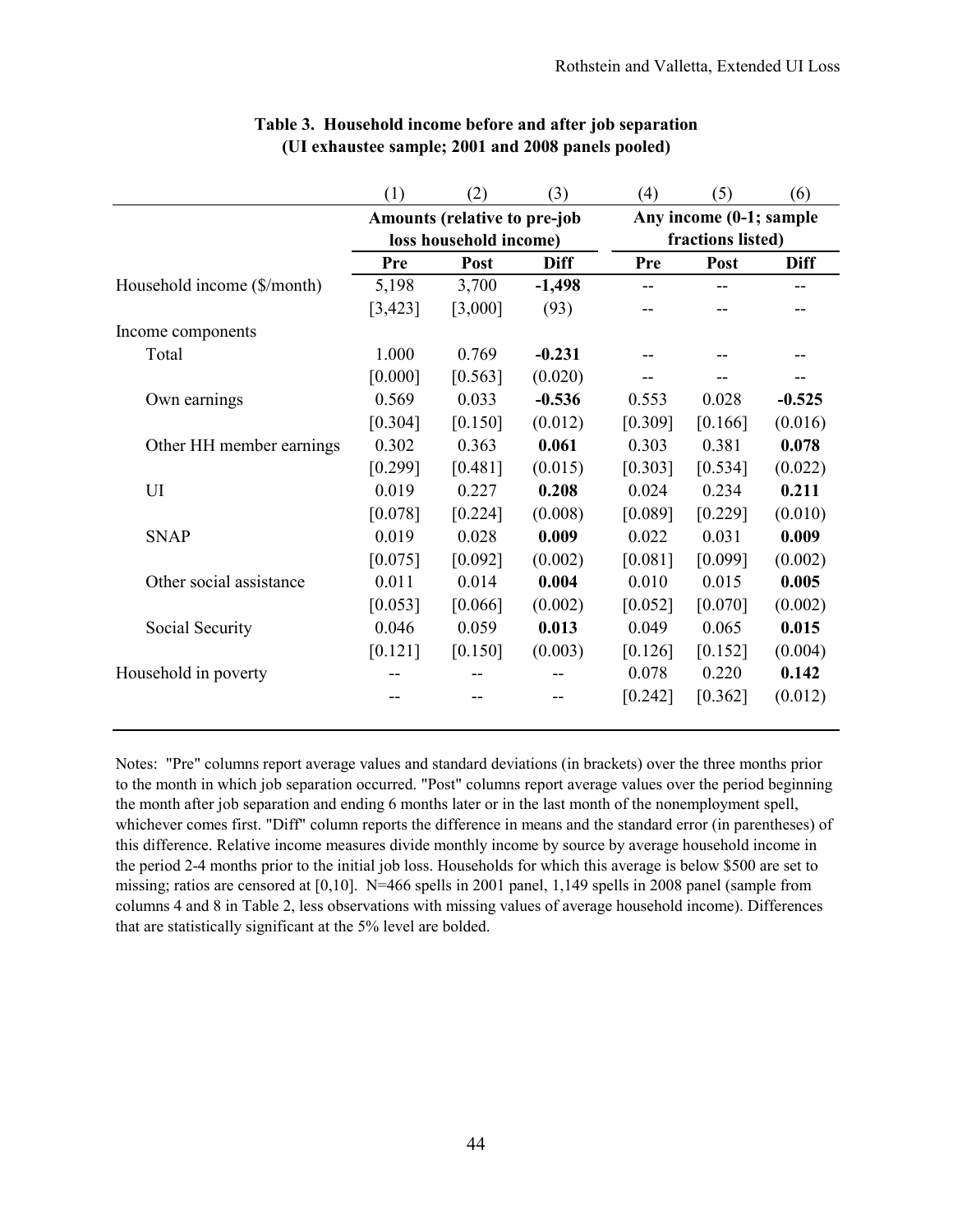|                             | (1)     | (2)                                                    | (3)         | (4)                                          | (5)     | (6)         |
|-----------------------------|---------|--------------------------------------------------------|-------------|----------------------------------------------|---------|-------------|
|                             |         | Amounts (relative to pre-job<br>loss household income) |             | Any income (0-1; sample<br>fractions listed) |         |             |
|                             | Pre     | Post                                                   | <b>Diff</b> | Pre                                          | Post    | <b>Diff</b> |
| Household income (\$/month) | 3,795   | 3,273                                                  | $-522$      |                                              |         |             |
|                             | [3,056] | [3, 138]                                               | (72)        |                                              |         |             |
| Income components           |         |                                                        |             |                                              |         |             |
| Total                       | 0.811   | 0.683                                                  | $-0.129$    |                                              |         |             |
|                             | [0.616] | [0.697]                                                | (0.020)     |                                              |         |             |
| Own earnings                | 0.019   | 0.104                                                  | 0.084       | 0.059                                        | 0.283   | 0.224       |
|                             | [0.131] | [0.365]                                                | (0.012)     | [0.237]                                      | [0.451] | (0.017)     |
| Other HH member earnings    | 0.370   | 0.386                                                  | 0.016       | 0.605                                        | 0.623   | 0.018       |
|                             | [0.516] | [0.563]                                                | (0.013)     | [0.489]                                      | [0.485] | (0.011)     |
| UI                          | 0.261   | 0.000                                                  | $-0.261$    | 0.981                                        | 0.000   | $-0.981$    |
|                             | [0.239] | [0.000]                                                | (0.008)     | [0.137]                                      | [0.000] | (0.005)     |
| <b>SNAP</b>                 | 0.029   | 0.032                                                  | 0.003       | 0.199                                        | 0.228   | 0.030       |
|                             | [0.094] | [0.101]                                                | (0.002)     | [0.399]                                      | [0.420] | (0.010)     |
| Other social assistance     | 0.016   | 0.021                                                  | 0.005       | 0.082                                        | 0.104   | 0.022       |
|                             | [0.078] | [0.089]                                                | (0.002)     | [0.275]                                      | [0.305] | (0.008)     |
| Social Security             | 0.070   | 0.085                                                  | 0.014       | 0.215                                        | 0.253   | 0.038       |
|                             | [0.181] | [0.202]                                                | (0.004)     | [0.411]                                      | [0.435] | (0.008)     |
| Household in poverty        |         |                                                        |             | 0.195                                        | 0.324   | 0.129       |
|                             |         |                                                        |             | [0.376]                                      | [0.436] | (0.015)     |

# **Table 4. Household income before and after the end of UI payments (UI exhaustee sample; 2001 and 2008 panels pooled)**

Notes: "Pre" columns report average values and standard deviations (in brackets) over the three months prior to the last month in which UI income was received. "Post" columns report average values over the period beginning the month after the last month of UI receipt and ending 6 months later or in the last month of the nonemployment spell, whichever comes first. "Diff" column reports the difference in means and the standard error (in parentheses) of this difference. Relative income measures divide monthly income by source by average household income in the period 2-4 months prior to the initial job loss. Households for which this average is below \$500 are set to missing; ratios are censored at [0,10]. N=466 spells in 2001 panel, 1,149 spells in 2008 panel (sample from columns 4 and 8 in Table 2, less observations with missing values of average household income). Differences that are statistically significant at the 5% level are bolded.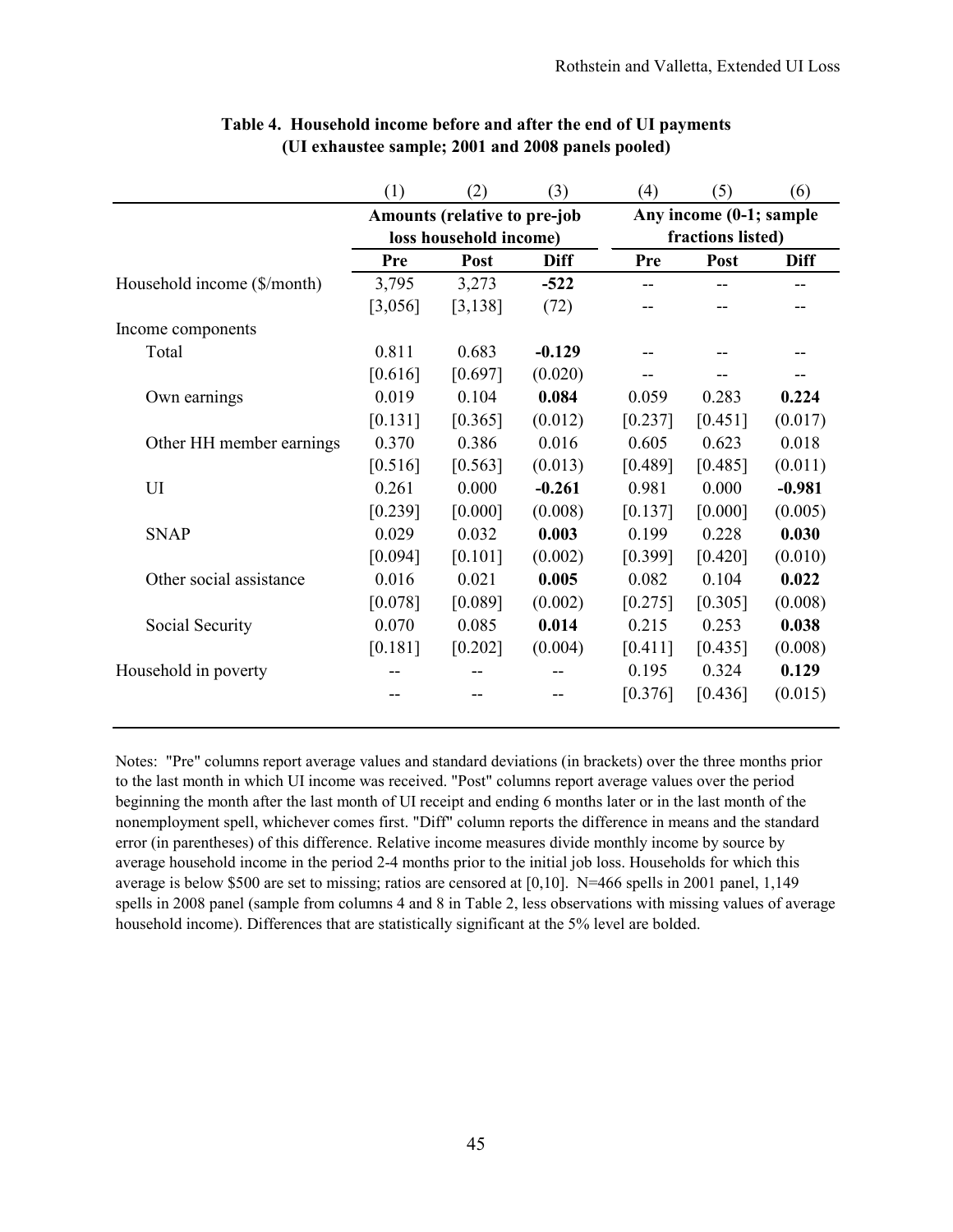|                                     |         | 2)                                       | 3)       |
|-------------------------------------|---------|------------------------------------------|----------|
|                                     |         | Incidence (0-1; sample fractions listed) |          |
|                                     | Pre     | <b>Post</b>                              | Diff     |
| Covered by Medicaid                 | 0.092   | 0.158                                    | 0.066    |
|                                     | [0.289] | [0.365]                                  | (0.010)  |
| Covered by private health insurance | 0.701   | 0.521                                    | $-0.180$ |
|                                     | [0.458] | [0.500]                                  | (0.016)  |
| Disability: work limiting           | 0.096   | 0.142                                    | 0.046    |
|                                     | [0.295] | [0.349]                                  | (0.010)  |
| Disability: work preventing         | 0.009   | 0.047                                    | 0.038    |
| (conditional on work limiting=1)    | [0.097] | $[0.212]$                                | (0.008)  |

# **Table 5. Health insurance and health conditions (UI exhaustee sample; 2001 and 2008 panels pooled)**

**Panel A: Around job separation**

# **Panel B: Around end of UI payments**

|                                     |         | $\mathbf{2})$                            | 3)          |
|-------------------------------------|---------|------------------------------------------|-------------|
|                                     |         | Incidence (0-1; sample fractions listed) |             |
|                                     | Pre     | <b>Post</b>                              | <b>Diff</b> |
| Covered by Medicaid                 | 0.128   | 0.163                                    | 0.035       |
|                                     | [0.334] | [0.369]                                  | (0.010)     |
| Covered by private health insurance | 0.430   | 0.449                                    | 0.019       |
|                                     | [0.495] | [0.498]                                  | (0.012)     |
| Disability: work limiting           | 0.137   | 0.167                                    | 0.030       |
|                                     | [0.344] | [0.373]                                  | (0.010)     |
| Disability: work preventing         | 0.056   | 0.102                                    | 0.045       |
| (conditional on work limiting=1)    | [0.230] | [0.302]                                  | (0.009)     |

Notes: Sample, estimation, and pre/post differences defined as in Tables 3 and 4 (column 6). Standard deviations listed in brackets, standard errors in parentheses. Differences that are statistically significant at the 5% level are bolded.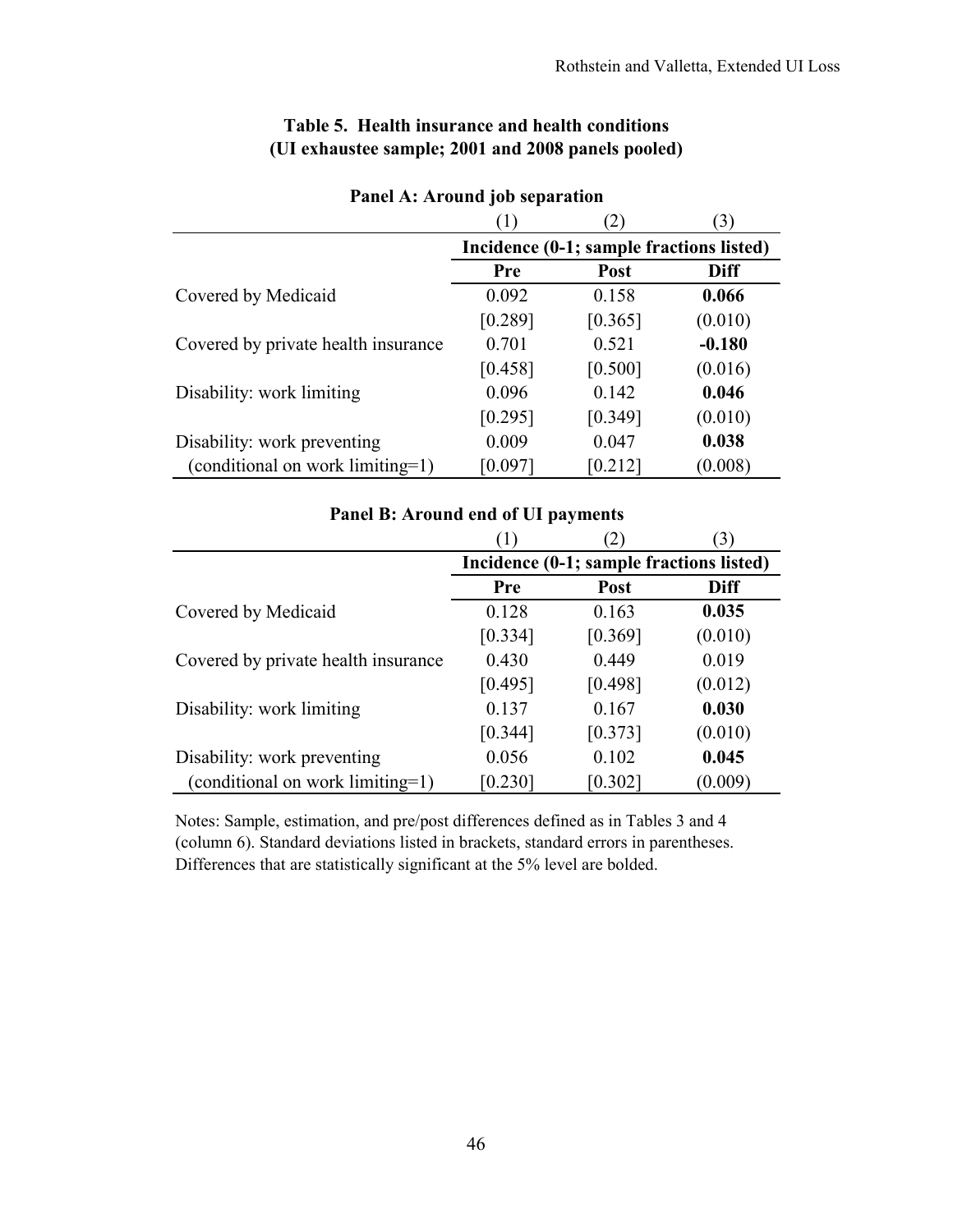|                             |           | <b>Panel A: Demographics</b> |            |                              |                |                |
|-----------------------------|-----------|------------------------------|------------|------------------------------|----------------|----------------|
|                             | (1)       | (2)                          | (3)        | (4)                          | (5)            | (6)            |
|                             |           | Age                          |            | <b>Household composition</b> |                |                |
|                             | $\leq 50$ | $50+$                        | Single (no | Single (with                 | <b>Married</b> | <b>Married</b> |
|                             |           |                              | kids)      | kids)                        | (no kids)      | (with kids)    |
| Household income (\$/month) | $-522$    | $-524$                       | $-596$     | $-257$                       | $-468$         | $-620$         |
|                             | (93)      | (106)                        | (107)      | (186)                        | (143)          | (164)          |
| Income components           |           |                              |            |                              |                |                |
| Total                       | $-0.131$  | $-0.124$                     | $-0.179$   | $-0.084$                     | $-0.091$       | $-0.121$       |
|                             | (0.027)   | (0.027)                      | (0.036)    | (0.072)                      | (0.029)        | (0.038)        |
| Own earnings                | 0.103     | 0.047                        | 0.077      | 0.140                        | 0.048          | 0.099          |
|                             | (0.017)   | (0.012)                      | (0.014)    | (0.056)                      | (0.014)        | (0.027)        |
| Other HH member earnings    | 0.012     | 0.025                        | 0.012      | 0.039                        | 0.012          | 0.014          |
|                             | (0.018)   | (0.019)                      | (0.025)    | (0.045)                      | (0.018)        | (0.025)        |
| UI                          | $-0.265$  | $-0.253$                     | $-0.296$   | $-0.304$                     | $-0.195$       | $-0.254$       |
|                             | (0.010)   | (0.015)                      | (0.016)    | (0.026)                      | (0.013)        | (0.015)        |
| <b>SNAP</b>                 | 0.004     | 0.002                        | 0.006      | 0.005                        | 0.000          | 0.001          |
|                             | (0.002)   | (0.002)                      | (0.003)    | (0.006)                      | (0.001)        | (0.004)        |
| Other social assistance     | 0.004     | 0.006                        | 0.010      | $-0.003$                     | 0.002          | 0.005          |
|                             | (0.003)   | (0.003)                      | (0.004)    | (0.008)                      | (0.003)        | (0.004)        |
| Social Security             | 0.004     | 0.034                        | 0.015      | 0.016                        | 0.022          | 0.005          |
|                             | (0.005)   | (0.008)                      | (0.008)    | (0.017)                      | (0.007)        | (0.006)        |
| Household in poverty        | 0.131     | 0.124                        | 0.196      | 0.111                        | 0.062          | 0.113          |
|                             | (0.018)   | (0.024)                      | (0.026)    | (0.045)                      | (0.023)        | (0.028)        |
| Observation count           | 1074      | 541                          | 566        | 228                          | 402            | 419            |

#### **Table 6. Household income before and after the end of UI payments, BY SUBGROUP (UI exhaustees, 2001 and 2008 panels pooled; PRE/POST AMOUNT DIFFERENCES ONLY)**

#### **Panel B: Household income and SIPP panel**

|                             | (1)                     | (2)      | (3)         | (4)               | (5)      |
|-----------------------------|-------------------------|----------|-------------|-------------------|----------|
|                             | <b>Household income</b> |          |             | <b>SIPP</b> panel |          |
|                             | Low                     | Medium   | <b>High</b> | 2001              | 2008     |
| Household income (\$/month) | $-347$                  | $-637$   | $-580$      | $-419$            | -564     |
|                             | (95)                    | (122)    | (150)       | (122)             | (88)     |
| Income components           |                         |          |             |                   |          |
| Total                       | $-0.151$                | $-0.158$ | $-0.076$    | $-0.104$          | $-0.139$ |
|                             | (0.052)                 | (0.028)  | (0.017)     | (0.029)           | (0.026)  |
| Own earnings                | 0.134                   | 0.064    | 0.056       | 0.096             | 0.080    |
|                             | (0.031)                 | (0.016)  | (0.011)     | (0.021)           | (0.015)  |
| Other HH member earnings    | 0.047                   | 0.013    | $-0.011$    | 0.024             | 0.013    |
|                             | (0.033)                 | (0.018)  | (0.013)     | (0.018)           | (0.017)  |
| UI                          | $-0.393$                | $-0.246$ | $-0.145$    | $-0.246$          | $-0.267$ |
|                             | (0.019)                 | (0.011)  | (0.006)     | (0.015)           | (0.010)  |
| <b>SNAP</b>                 | 0.006                   | 0.003    | 0.001       | 0.001             | 0.004    |
|                             | (0.005)                 | (0.001)  | (0.000)     | (0.003)           | (0.002)  |
| Other social assistance     | 0.011                   | 0.002    | 0.002       | 0.002             | 0.006    |
|                             | (0.006)                 | (0.002)  | (0.001)     | (0.004)           | (0.003)  |
| Social Security             | 0.021                   | 0.013    | 0.008       | 0.007             | 0.017    |
|                             | (0.012)                 | (0.005)  | (0.003)     | (0.005)           | (0.006)  |
| Household in poverty        | 0.124                   | 0.149    | 0.114       | 0.132             | 0.128    |
|                             | (0.031)                 | (0.024)  | (0.020)     | (0.028)           | (0.017)  |
| Observation count           | 533                     | 550      | 532         | 466               | 1149     |

Notes: Base sample, estimation, and pre/post differences defined as in Table 4 (column 3). Income groups defined by terciles of household income prior to job separation. Standard errors in parentheses. Differences that are statistically significant at the 5% level are bolded.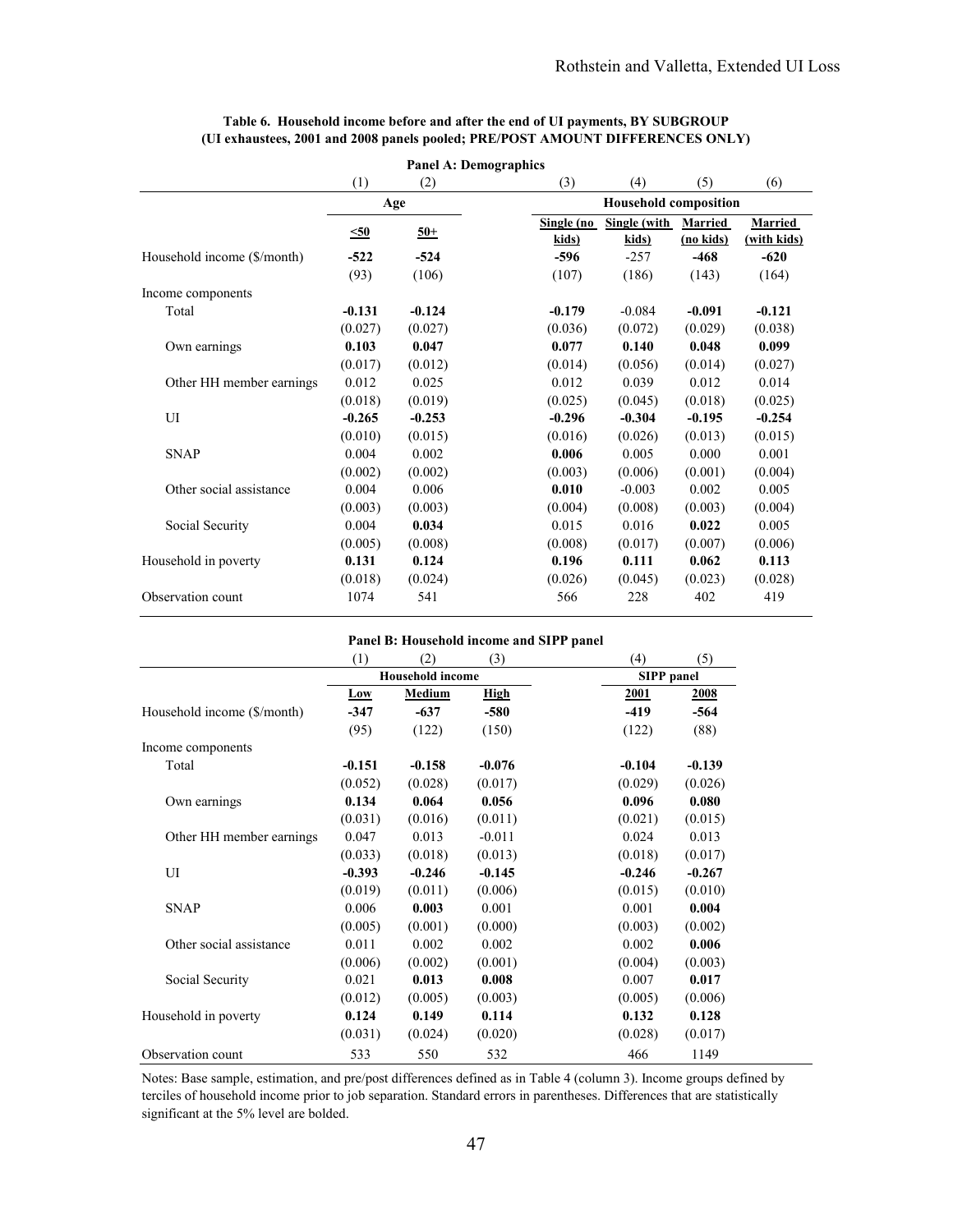| <b>Panel A: Demographics</b>           |                  |                  |                     |                              |                             |                               |  |  |  |
|----------------------------------------|------------------|------------------|---------------------|------------------------------|-----------------------------|-------------------------------|--|--|--|
|                                        | (1)              | (2)              | (3)                 | (4)                          | (5)                         | (6)                           |  |  |  |
|                                        | Age              |                  |                     | <b>Household composition</b> |                             |                               |  |  |  |
|                                        | $\leq 50$        | $50+$            | Single<br>(no kids) | Single (with<br>kids)        | <b>Married</b><br>(no kids) | <b>Married</b><br>(with kids) |  |  |  |
| Covered by Medicaid                    | 0.032            | 0.041            | 0.039               | 0.044                        | 0.035                       | 0.024                         |  |  |  |
|                                        | (0.014)          | (0.016)          | (0.018)             | (0.042)                      | (0.014)                     | (0.019)                       |  |  |  |
| Covered by private health<br>insurance | 0.018<br>(0.016) | 0.022<br>(0.019) | 0.039<br>(0.023)    | 0.031<br>(0.033)             | 0.025<br>(0.021)            | $-0.019$<br>(0.023)           |  |  |  |
| Disability: work limiting              | 0.019            | 0.053            | 0.041               | $-0.004$                     | 0.029                       | 0.034                         |  |  |  |
|                                        | (0.011)          | (0.020)          | (0.016)             | (0.021)                      | (0.023)                     | (0.018)                       |  |  |  |
| Disability: work preventing            | 0.031            | 0.076            | 0.054               | 0.018                        | 0.052                       | 0.043                         |  |  |  |
|                                        | (0.009)          | (0.019)          | (0.017)             | (0.015)                      | (0.019)                     | (0.016)                       |  |  |  |
| Observation count                      | 1074             | 541              | 566                 | 228                          | 402                         | 419                           |  |  |  |

# **Table 7. Health insurance and health conditions before and after the end of UI payments, BY SUBGROUP (2001 and 2008 panels pooled; PRE/POST AMOUNT DIFFERENCES ONLY)**

### **Panel B: Household income and SIPP panel**

|                             | (1)     | (2)                     | (3)         | (4)<br>(5)         |
|-----------------------------|---------|-------------------------|-------------|--------------------|
|                             |         | <b>Household income</b> |             | <b>SIPP</b> panel  |
|                             | Low     | Medium                  | <b>High</b> | 2001<br>2008       |
| Covered by Medicaid         | 0.066   | 0.011                   | 0.028       | 0.021<br>0.040     |
|                             | (0.024) | (0.015)                 | (0.014)     | (0.018)<br>(0.013) |
| Covered by private health   | 0.009   | 0.029                   | 0.019       | 0.030<br>0.015     |
| insurance                   | (0.022) | (0.021)                 | (0.021)     | (0.026)<br>(0.014) |
| Disability: work limiting   | 0.038   | 0.020                   | 0.031       | 0.019<br>0.034     |
|                             | (0.019) | (0.017)                 | (0.015)     | (0.020)<br>(0.011) |
| Disability: work preventing | 0.067   | 0.035                   | 0.034       | 0.039<br>0.048     |
|                             | (0.017) | (0.015)                 | (0.014)     | (0.014)<br>(0.011) |
| Observation count           | 533     | 550                     | 532         | 466<br>1149        |

Notes: Base sample, estimation, and pre/post differences defined as in Table 5 (column 3). Income groups defined by terciles of household income prior to job separation. Standard errors in parentheses. Differences that are statistically significant at the 5% level are bolded.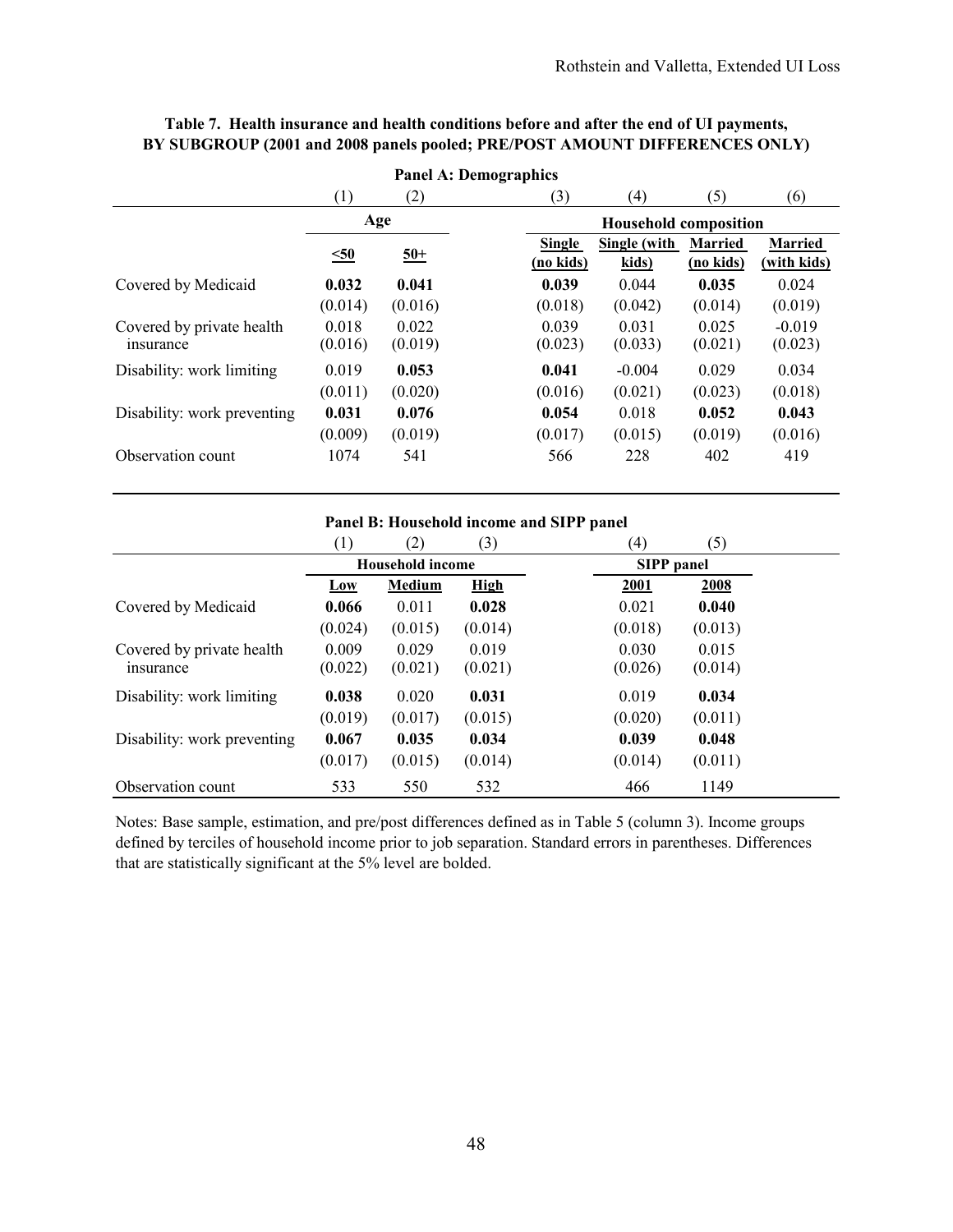## **Appendix A: Additional Details on the SIPP Extract Construction**

Age: We restrict the samples to individuals age 18 to 64 when they first entered the panel (wave 1 or later) and make the further restriction that individuals must always report being between age 18 and 69.

Qualifying nonemployment spells: We include only individuals who separate from a job and become unemployed after the beginning of the panel (or after entering the panel) and who are present in at least two consecutive waves.

Nonemployment duration: Labor force status is measured on a weekly basis. Nonemployment spells begin with a job separation and increment weekly until a valid spell end is reached. The valid end of a nonemploment spell is identified by a string of four consecutive weeks in which the individual is employed (with the spell identified as ending in the first week of the 4-week string). Because we employ this 4-week forward-looking check, spells only increment if there are actually 4 weeks of observations to check (which eliminates the final panel month from the sample for all individuals).

Labor force transitions: For our sample of nonemployment spells initiated by unemployment, the two transitions we calculate separately and use for the spell survivor curves in Appendix Figure B1 are from unemployment to not in labor force (UN) and from unemployed to employed (UE). As above, a transition occurs only when an individual spends four consecutive weeks out of unemployment. A UE transition is judged to have occurred if the majority of labor force status values in the 4-week check period are employed. If there is a tie (e.g. with two weeks of employment and two weeks of nonparticipation), we look at the 5th week. If there is no 5th week (end of sample period) or the 5th week indicates that the person has returned to unemployment, then the transition is counted as an exit out of the labor force (UN).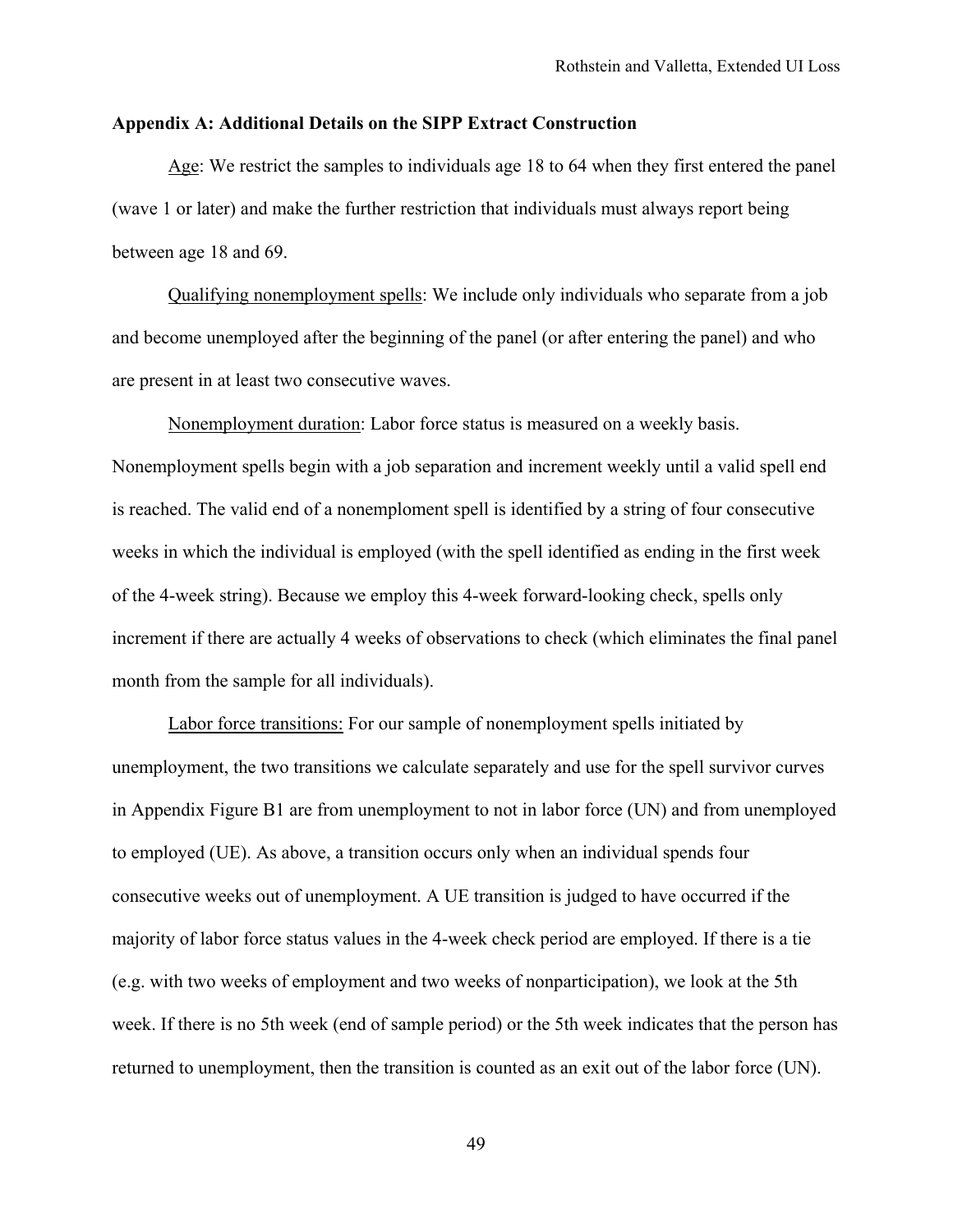UI exhaustion: UI receipt is measured at a monthly frequency in the SIPP. We consider in our UI analyses only individuals who received UI for at least four months during their nonemployment spells. An exhaustee is a recipient who has at least one month of non-receipt preceding the end of the nonemployment spell.

Poverty measurement: To determine whether our sample individuals are in poverty, we compare their households' total monthly income (including money transfers, but excluding inkind transfers) to the corresponding Census Bureau poverty threshold (also expressed monthly, as provided in the SIPP data files based on each household's composition).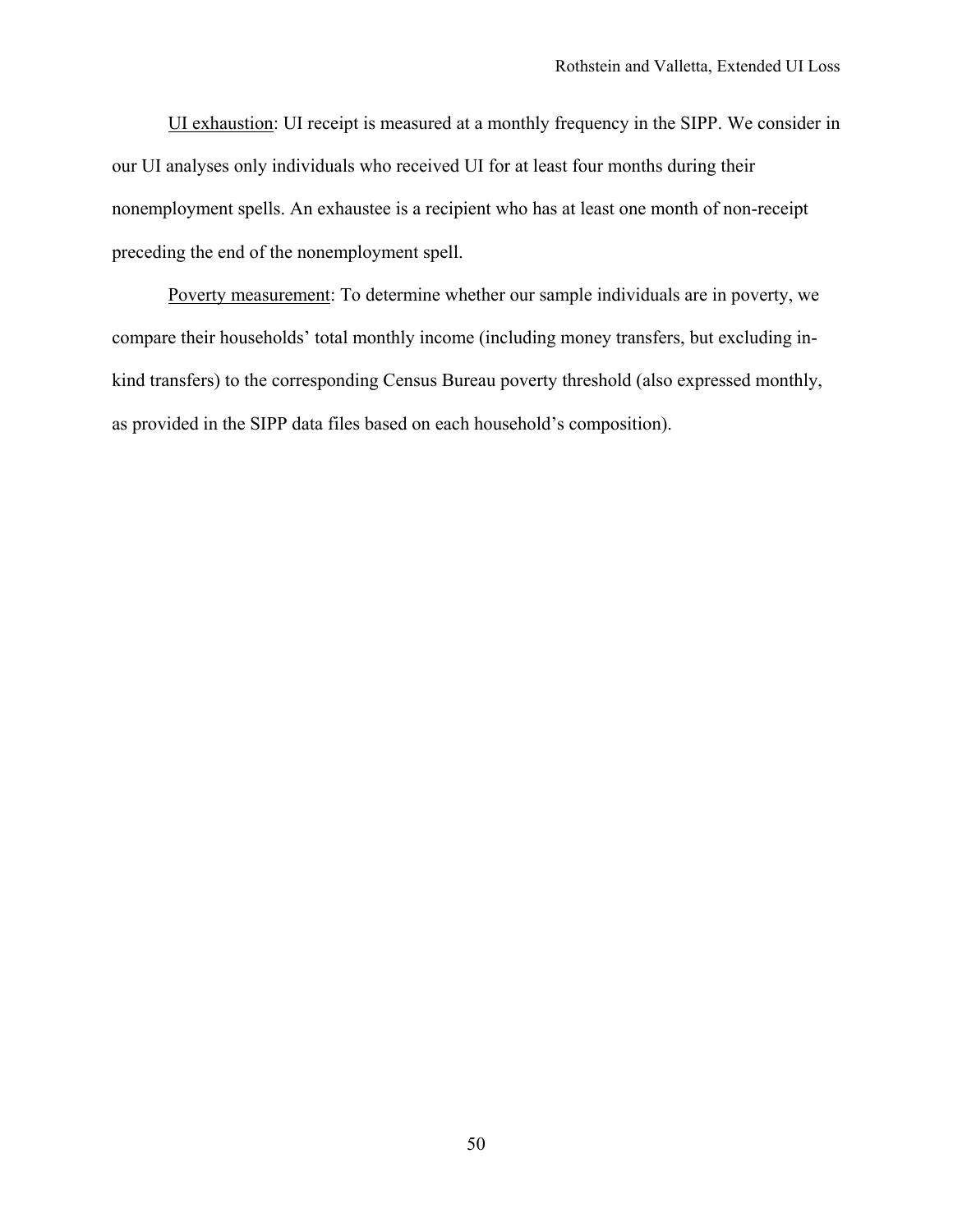# **Appendix B: Supplemental Displays**



Note: Unweighted data. Base sample (Panel A) is unemployment spells initiated by job loss, duration of at least least one week; can convert to nonemployment spell. Each spell treated as a distinct event. Post-UI spells (Panel B) require at least 4 months of UI receipt.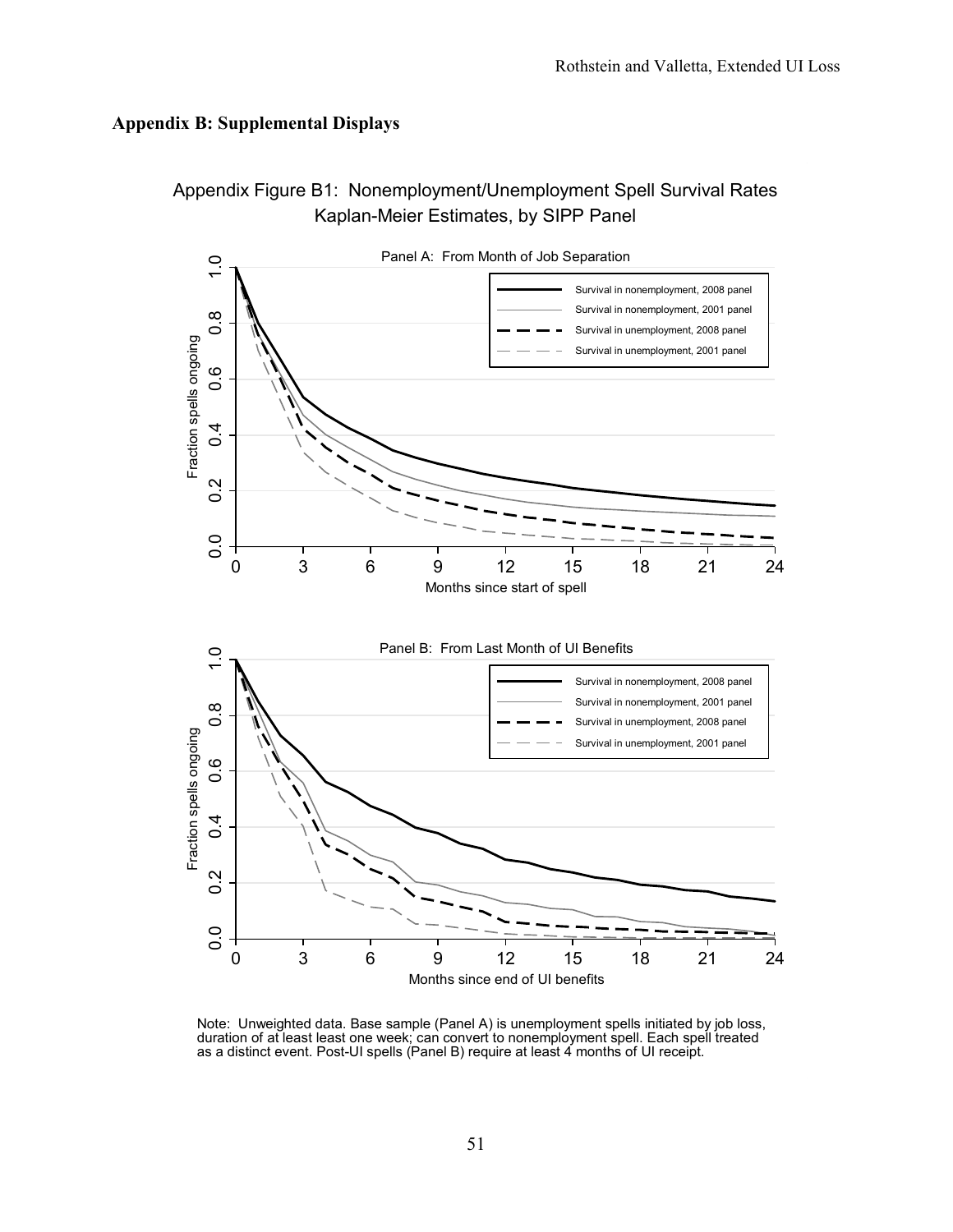|                             | (1)     | (2)                                                    | (3)         | (4)                                          | (5)     | (6)         |  |
|-----------------------------|---------|--------------------------------------------------------|-------------|----------------------------------------------|---------|-------------|--|
|                             |         | Amounts (relative to pre-job<br>loss household income) |             | Any income (0-1; sample<br>fractions listed) |         |             |  |
|                             | Pre     | Post                                                   | <b>Diff</b> | Pre                                          | Post    | <b>Diff</b> |  |
| Household income (\$/month) | 3,710   | 3,009                                                  | $-701$      |                                              |         |             |  |
|                             | [3,001] | [2,937]                                                | (94)        |                                              |         |             |  |
| Income components           |         |                                                        |             |                                              |         |             |  |
| Total                       | 0.802   | 0.618                                                  | $-0.184$    |                                              |         |             |  |
|                             | [0.643] | [0.586]                                                | (0.026)     |                                              |         |             |  |
| Own earnings                | 0.002   | 0.066                                                  | 0.063       | 0.009                                        | 0.226   | 0.217       |  |
|                             | [0.032] | [0.239]                                                | (0.014)     | [0.097]                                      | [0.419] | (0.024)     |  |
| Other HH member earnings    | 0.371   | 0.376                                                  | 0.004       | 0.608                                        | 0.628   | 0.021       |  |
|                             | [0.548] | [0.516]                                                | (0.015)     | [0.489]                                      | [0.484] | (0.016)     |  |
| UI                          | 0.279   | 0.000                                                  | $-0.279$    | 0.987                                        | 0.000   | $-0.987$    |  |
|                             | [0.263] | [0.000]                                                | (0.015)     | [0.112]                                      | [0.000] | (0.006)     |  |
| <b>SNAP</b>                 | 0.028   | 0.031                                                  | 0.003       | 0.193                                        | 0.218   | 0.025       |  |
|                             | [0.095] | [0.096]                                                | (0.003)     | [0.395]                                      | [0.413] | (0.015)     |  |
| Other social assistance     | 0.017   | 0.023                                                  | 0.006       | 0.082                                        | 0.108   | 0.025       |  |
|                             | [0.088] | [0.099]                                                | (0.003)     | [0.275]                                      | [0.310] | (0.013)     |  |
| Social Security             | 0.071   | 0.080                                                  | 0.009       | 0.207                                        | 0.241   | 0.033       |  |
|                             | [0.188] | [0.192]                                                | (0.005)     | [0.406]                                      | [0.428] | (0.013)     |  |
| Household in poverty        |         |                                                        |             | 0.179                                        | 0.346   | 0.167       |  |
|                             |         |                                                        |             | [0.365]                                      | [0.447] | (0.024)     |  |

# **Table B1. Household income before and after the end of UI payments (UI exhaustee sample; 2001 and 2008 panels pooled) Sample with UI duration >= 75% of state maximum**

Notes: Sample and definitions as in Table 4 in the text (other than restriction noted in title above). Estimates weighted by the SIPP cross-section (monthly) weights, separately averaged over months in the pre and post periods. Differences that are statistically significant at the 5% level are bolded.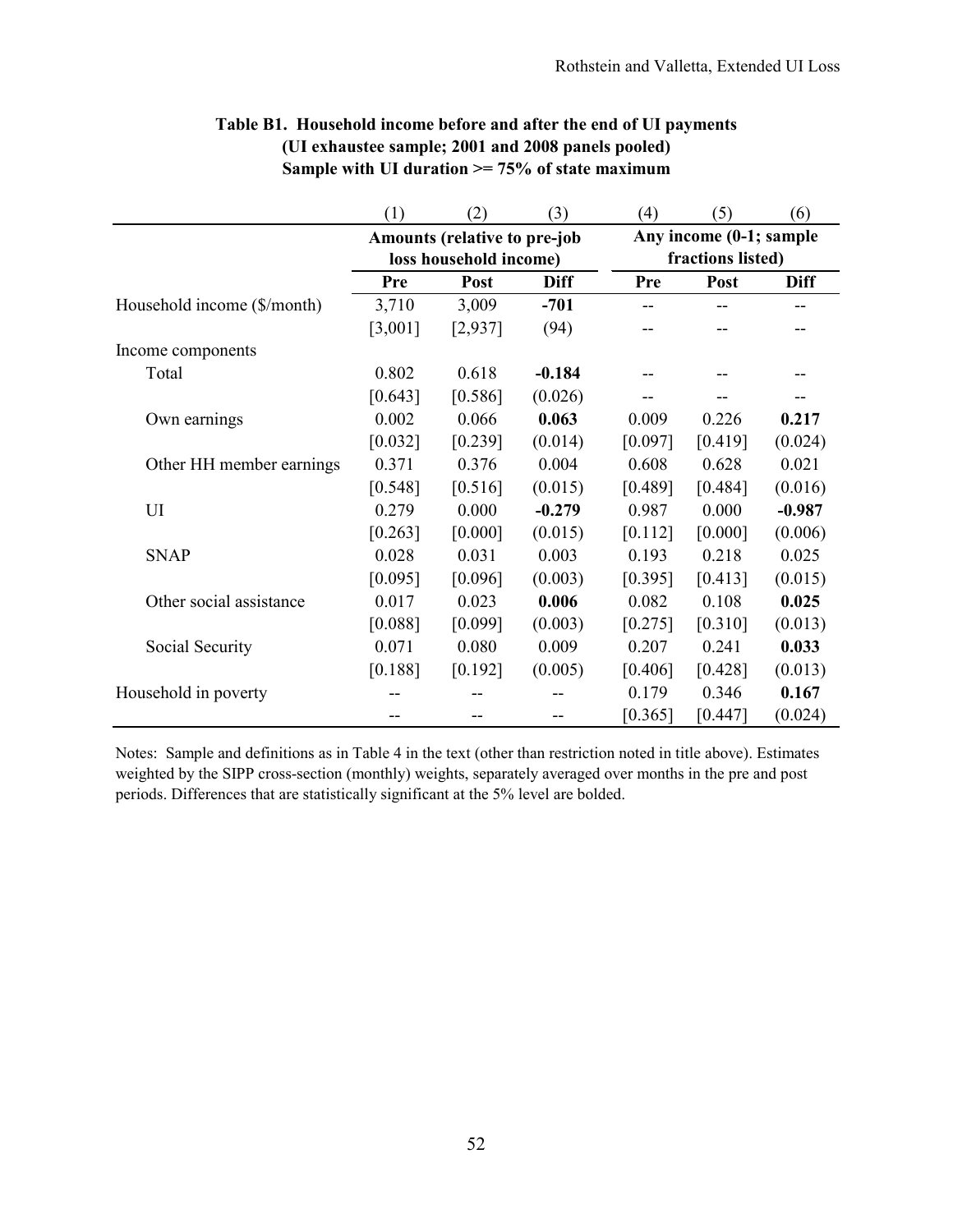|                             | (1)                          | (2)      | (3)         | (4)                     | (5)     | (6)         |  |
|-----------------------------|------------------------------|----------|-------------|-------------------------|---------|-------------|--|
|                             | Amounts (relative to pre-job |          |             | Any income (0-1; sample |         |             |  |
|                             | loss household income)       |          |             | fractions listed)       |         |             |  |
|                             | Pre                          | Post     | <b>Diff</b> | Pre                     | Post    | <b>Diff</b> |  |
| Household income (\$/month) | 3,787                        | 3,240    | $-540$      |                         |         |             |  |
|                             | [3,100]                      | [3, 148] | (77)        |                         |         |             |  |
| Income components           |                              |          |             |                         |         |             |  |
| Total                       | 0.792                        | 0.661    | $-0.132$    |                         |         |             |  |
|                             | [0.592]                      | [0.663]  | (0.020)     |                         |         |             |  |
| Own earnings                | 0.017                        | 0.106    | 0.088       | 0.057                   | 0.284   | 0.227       |  |
|                             | [0.124]                      | [0.362]  | (0.013)     | [0.231]                 | [0.451] | (0.018)     |  |
| Other HH member earnings    | 0.369                        | 0.380    | 0.011       | 0.607                   | 0.622   | 0.016       |  |
|                             | [0.498]                      | [0.551]  | (0.013)     | [0.489]                 | [0.485] | (0.011)     |  |
| UI                          | 0.257                        | 0.000    | $-0.257$    | 0.979                   | 0.000   | $-0.979$    |  |
|                             | [0.231]                      | [0.000]  | (0.009)     | [0.145]                 | [0.000] | (0.006)     |  |
| <b>SNAP</b>                 | 0.027                        | 0.031    | 0.003       | 0.190                   | 0.216   | 0.022       |  |
|                             | [0.091]                      | [0.099]  | (0.002)     | [0.392]                 | [0.412] | (0.010)     |  |
| Other social assistance     | 0.016                        | 0.021    | 0.005       | 0.079                   | 0.103   | 0.021       |  |
|                             | [0.078]                      | [0.089]  | (0.002)     | [0.271]                 | [0.304] | (0.009)     |  |
| Social Security             | 0.063                        | 0.075    | 0.012       | 0.198                   | 0.234   | 0.036       |  |
|                             | [0.169]                      | [0.185]  | (0.003)     | [0.398]                 | [0.423] | (0.008)     |  |
| Household in poverty        |                              |          |             | 0.192                   | 0.325   | 0.132       |  |
|                             |                              |          |             | [0.374]                 | [0.438] | (0.016)     |  |

# **Table B2. Household income before and after the end of UI payments (2001 and 2008 panels pooled) With SIPP sample weights**

Notes: Sample and definitions as in Table 4 in the text. Estimates weighted by the SIPP cross-section (monthly) weights, separately averaged over months in the pre and post periods. Differences that are statistically significant at the 5% level are bolded.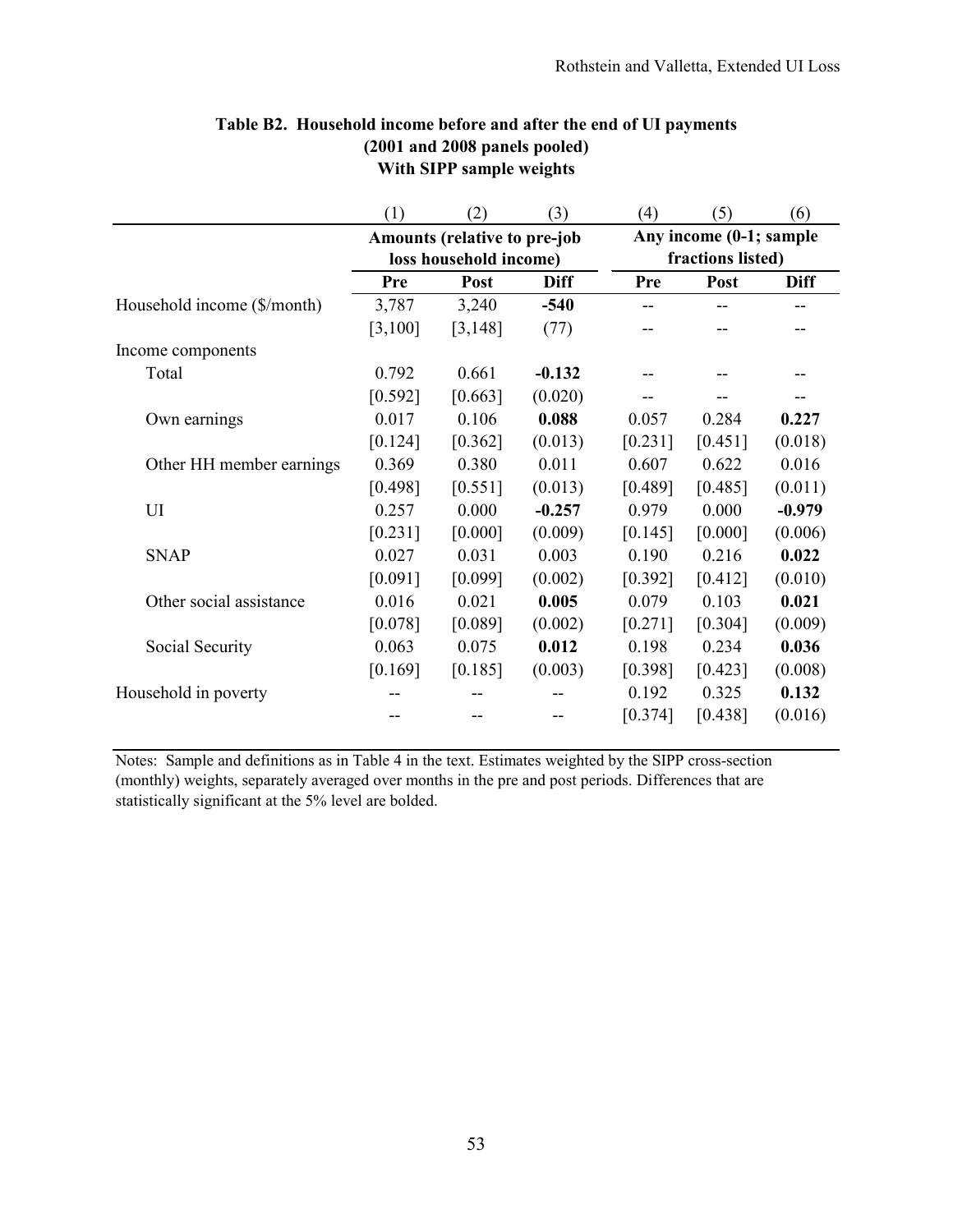### **Appendix C: Event Study of UI Exhaustion**

# *Framework*

 To bolster and validate the largely descriptive results from the text, in this appendix we describe a more formal econometric analyses of income dynamics surrounding exhaustion (or other termination) of UI benefits. Our "event study" approach explicitly accounts for time trends and unemployment duration effects. We restrict the analyses to our sample of UI exhaustees (paralleling Table 4 in the text) and focus on a narrow timeframe around the last month in which UI benefits are received (3 months before and after, excluding the month prior to the last month of UI recipiency).

We estimate regressions of the following form:

$$
y_{isdt} = \alpha_{is} + \lambda_d + \beta_t + \varepsilon_{isdt}, \qquad (1)
$$

In this equation, *i* indexes individuals and *s* indexes nonemployment spells (typically one per individual, but some have multiple spells in our data). The vector  $\alpha$  represents fixed effects for each spell. The subscripts *d* and *t* refer to two time dimensions (in months): time since the beginning of the nonemployment spell (*d*) and time since the end of the period of UI recipiency (*t*, with negative numbers corresponding to months before UI exhaustion). Equation (1) includes complete vectors of fixed effects for each dimension, represented by *λ* and *β*. The term ε is a residual that is orthogonal to the explanatory variables by construction. The estimated standard errors are clustered by individual. We estimate this equation for a set of income-related dependent variables *y*, beginning with total household income, then considering income components one at a time, and ending with an indicator for family poverty.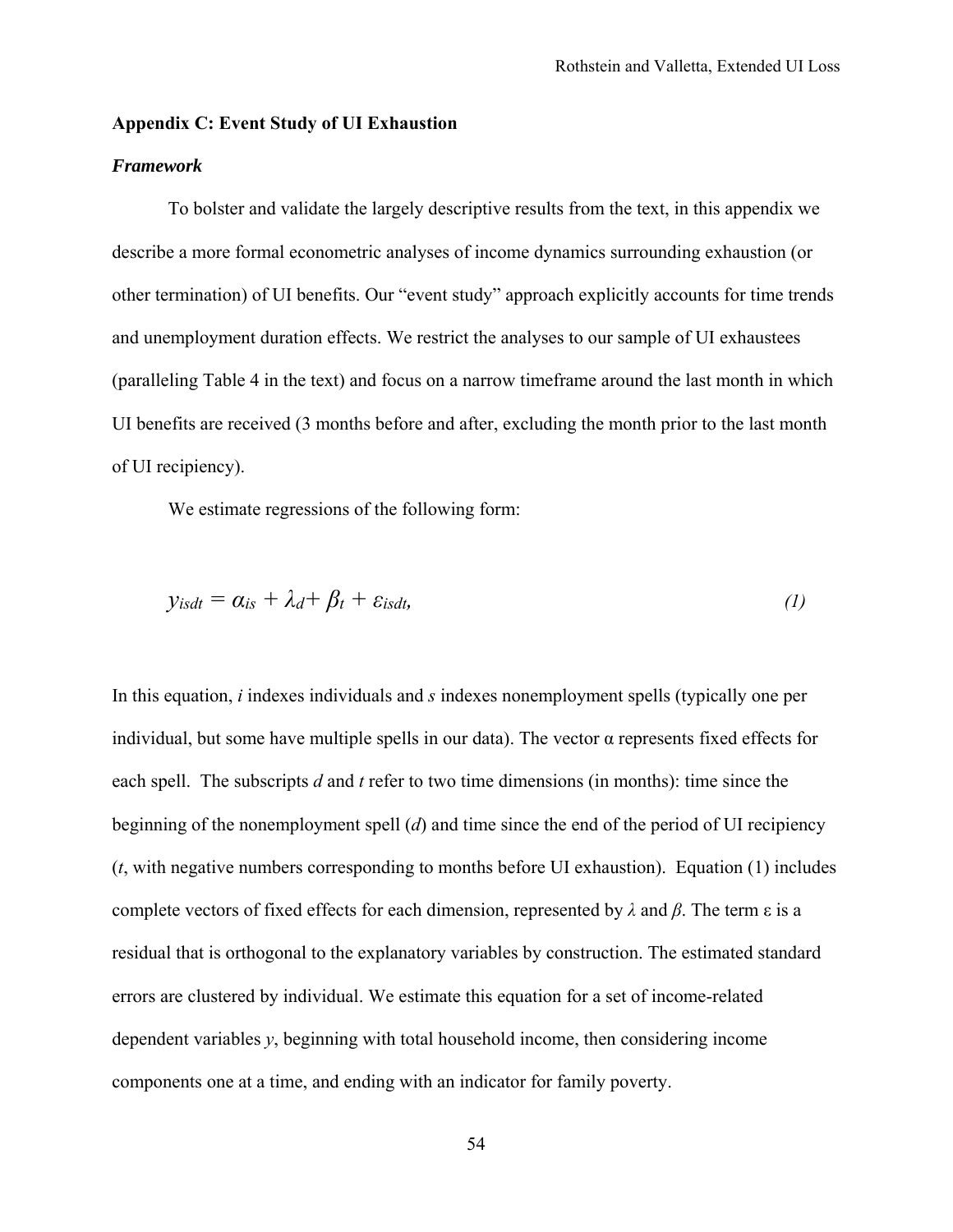Our goal is to estimate the independent effect of UI exhaustion on the income-related outcomes, controlling for individual heterogeneity and nonemployment duration effects. The latter are captured through the *βt* coefficients. The controls for duration of nonemployment are included because UI exhaustion is more likely to occur at longer durations and duration itself may affect the other outcomes that we analyze, such as participation in other government income maintenance programs. The fixed effects for each spell account for observed and unobserved characteristics of individuals that affect their spell durations and may systematically relate to the other outcomes we examine. Together, the duration and spell controls will absorb a wide variety of unrelated determinants of outcomes that may correlate with the loss of UI benefits, making it likely that our estimated exhaustion effects reflect direct impacts of that loss rather than other individual characteristics and features of the economic environment.

Equation (1) does not include explicit controls for calendar time, though time-varying economic conditions are likely to be systematically related to UI exhaustion and the other outcomes that we examine. Importantly, spell effects (*αis*), unemployment duration effects (*γd*), and calendar time effects are not separately and nonparametrically identified – this is a version of the age-time-cohort identification problem that is familiar from demographic studies. However, the effects of interest in our analysis are the exhaustion-time coefficients *βt*. These are identified from variation across cohorts and across states for any particular cohort in the duration of UI benefits (relative to an excluded category; we normalize *β-1=0*). Thus, in estimating versions of equation (1) that include parametric or nonparametric calendar time controls, we found that none of the substantive results regarding the effects of time since UI exhaustion effects differ from those presented here.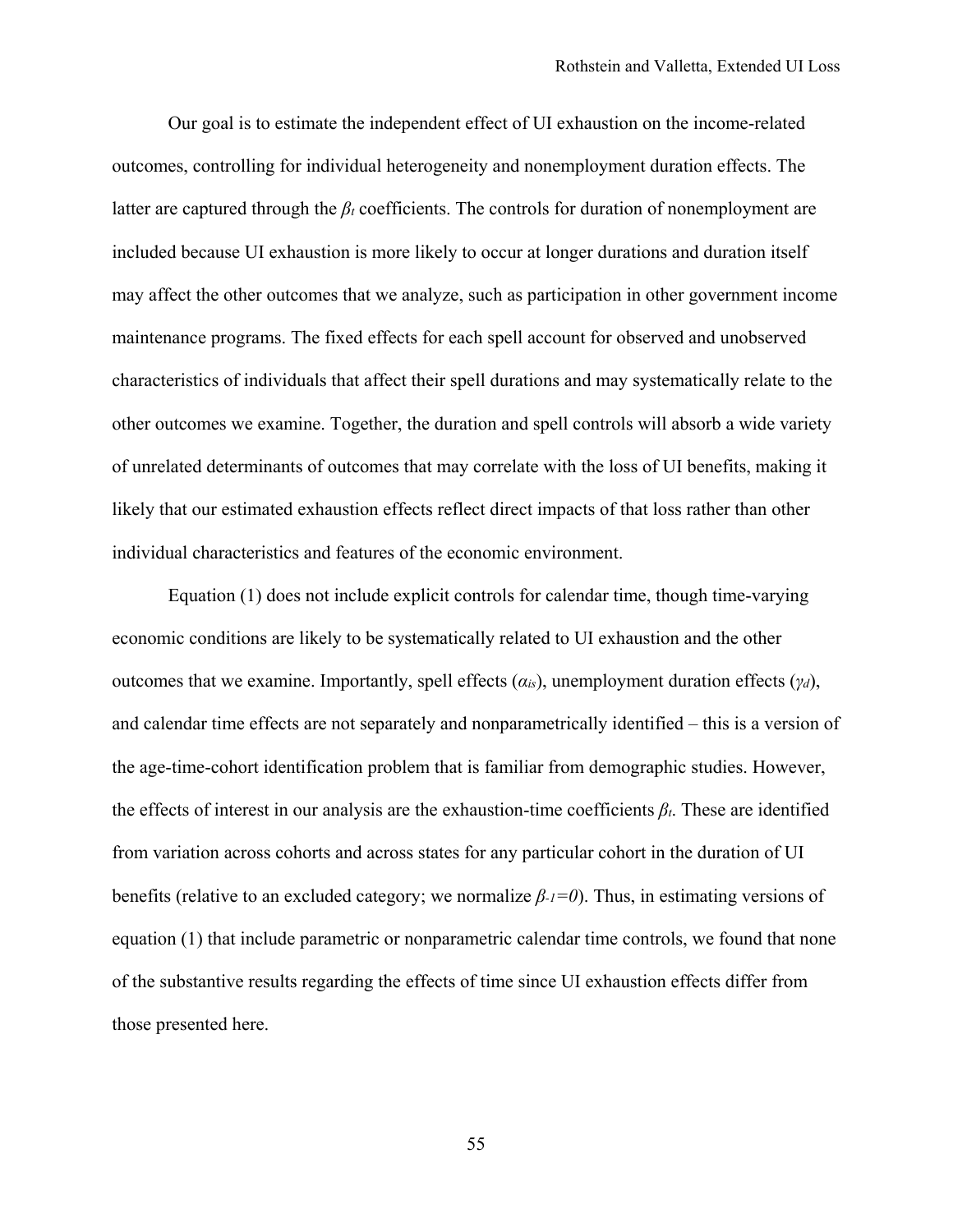# *Event study regression results*

Table C1 contains the results for our primary event-study analysis of post-UI outcomes for our sample of UI exhaustees; it is structured similarly to Table 4 in the text. We estimate equation (1), normalizing  $\beta_{-1}=0$  and setting  $\beta_t = \beta_{-5}$  for t $\lt$ -5 and  $\beta_t = \beta_4$  for t $\gt$ 4. As above, the analysis is restricted to individuals who remain nonemployed after the loss of UI benefits, and monthly observations following the end of the nonemployment spell are dropped. We report averages of the pre-exhaustion period (corresponding to  $(\beta_{-4} + \beta_{-3} + \beta_{-2})/3$ ) and the postexhaustion period ( $(\beta_1 + \beta_2 + \beta_3)/3$ ), along with the difference between them.

The results with full event-study regression controls in Table C1 are quite similar to those without controls in Table 4 (focusing on the "Difference" results in columns 3 and 6). However, the statistical significance of a few of the smaller point estimates, such as the change in food stamp (SNAP) recipiency, is reduced. Household income falls by about 15 percent of its preseparation level in the month following the end of UI benefits. This loss is offset somewhat by increases in other income sources, mainly own earnings, with only trivial changes in non-UI transfer payments. Poverty rates increase by about 15 percentage points after UI exhaustion.